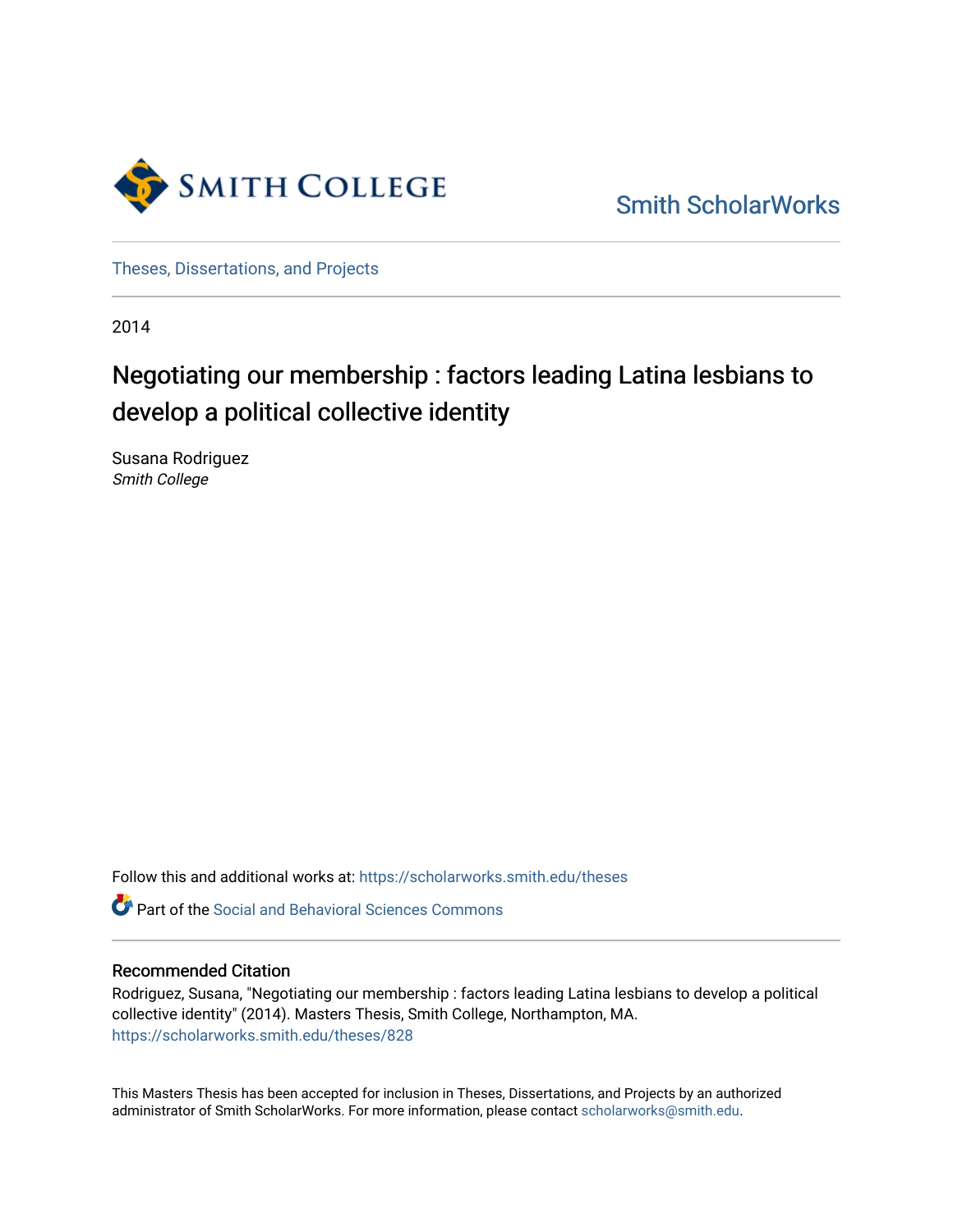Susana Rodriguez Negotiating our membership: Factors leading Latina lesbians to develop a politicized collective identity

## **ABSTRACT**

This qualitative study explores the factors that lead Latina lesbians to develop a *politicized collective identity*. Simon and Klandermans (2001) define a *politicized collective identity* as an intentional group membership where members are mindful and conscious of the power difference that exists between in-group members, out-group members and the larger society, as well as engage in social and political power struggles to achieve justice and equality for their group. Additionally, the study aimed to explore the differences between a *social identity*  and *a politicized collective identity* and the factors influencing the evolution from the former into the latter. Finally, the study explored the role *intersectionality* plays in the development of a *politicized collective identity* for this social group.

Eleven self-identified Latina lesbians, ages 19-42, volunteered for this study and answered questions pertaining to their ethnic, racial and sexual identities. Findings revealed that education, feelings of responsibility for their group, experiencing or witnessing racial discrimination, romantic relationships, familial allies and other LGBQ relatives "come out" before, positively influenced participant's development of a *politicized collective identity.*  Additionally, findings revealed that conflation between ethnicity and sexual identity within family dynamics, concern for personal safety, and the difficulty navigating being a minority within a minority in the social world seemed to inhibit the development of a PCI. The study concluded that although most participants did not posses a systemic understanding of power and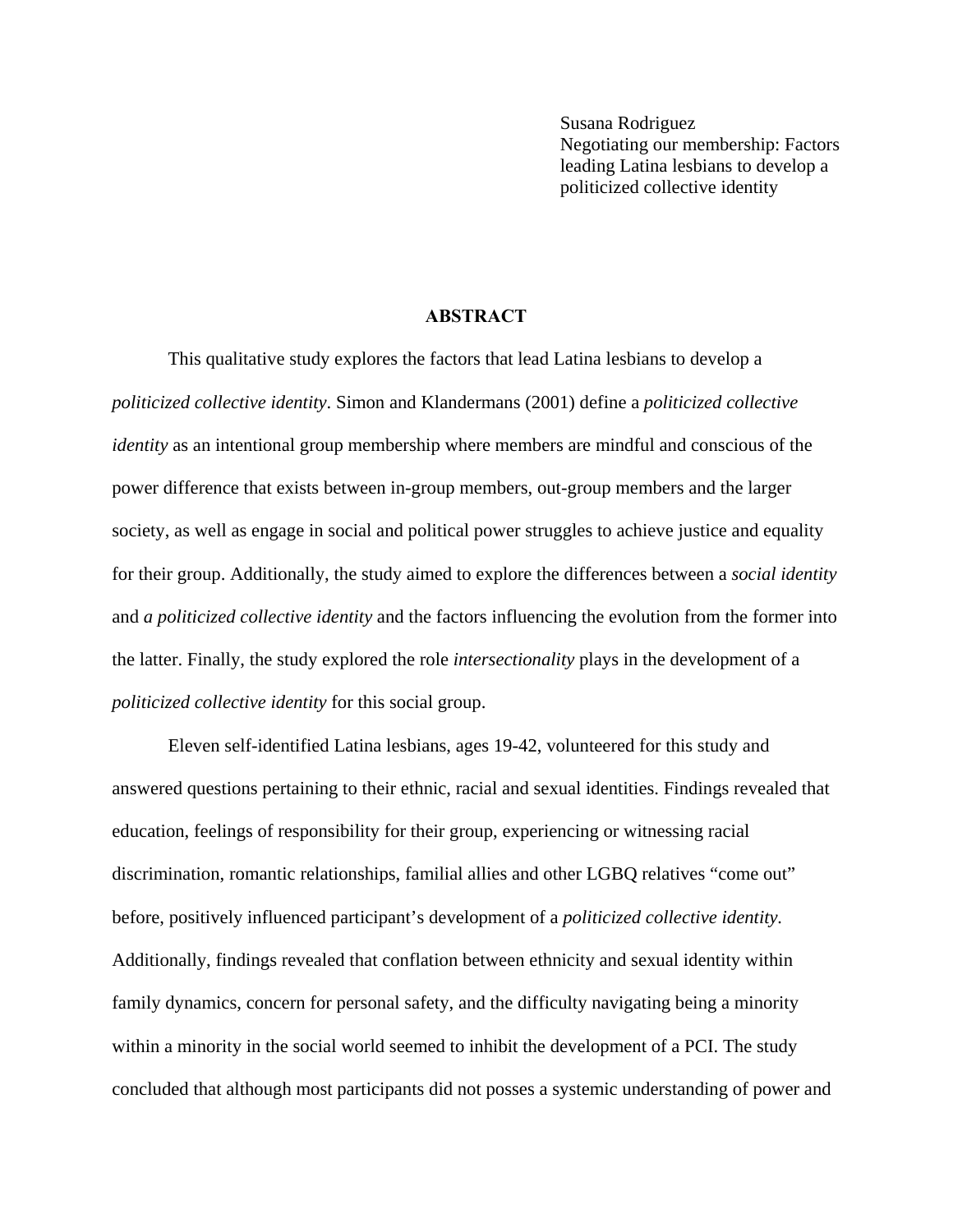oppression, they still engaged in "power struggles" and activism thus fitting Simon and Klandermans' (2001) concept of *a politicized collective identity*.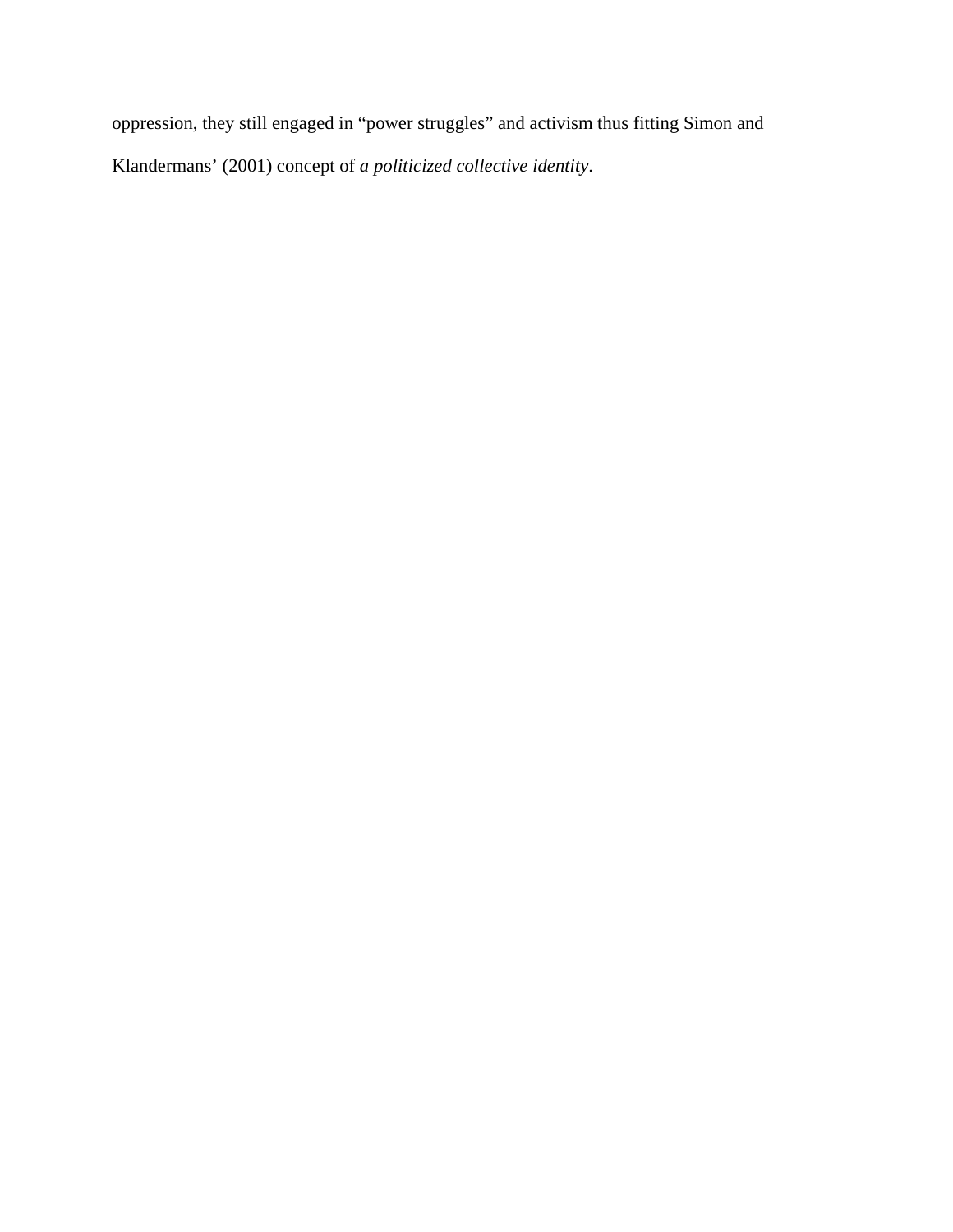# **NEGOTIATING OUR MEMBERSHIP: FACTORS LEADING LATINA LESBIANS TO DEVELOP A POLITICIZED COLLECTIVE IDENTITY**

A project based upon an independent investigation, submitted in partial fulfillment of the requirements for the degree of Master of Social Work.

Susana Rodriguez

Smith College School for Social Work Northampton, Massachusetts 01063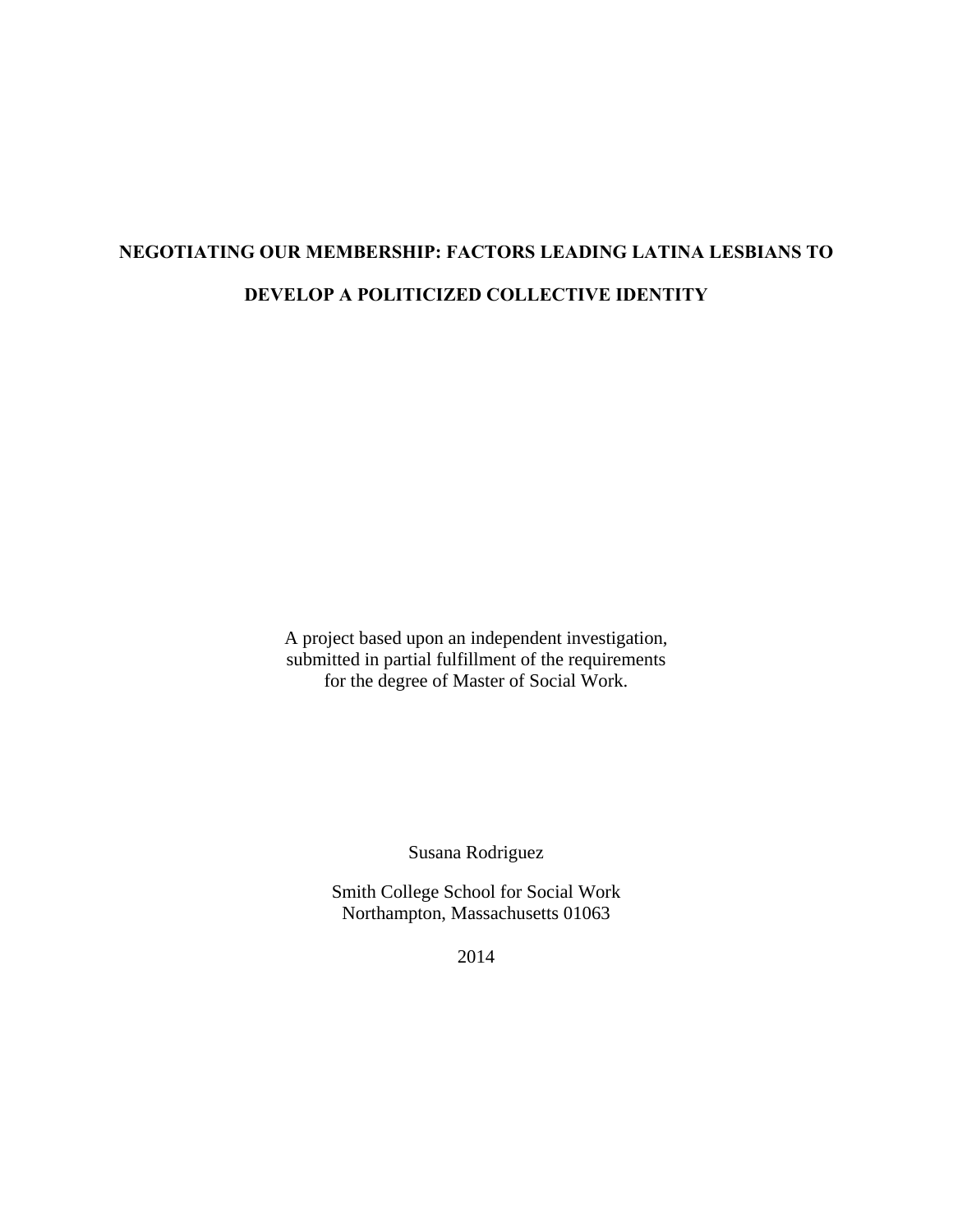### **ACKNOWLEDGEMENTS**

 This thesis would not have been accomplished without the help of various individuals who encouraged and empowered me throughout this process this past year.

 I am extremely grateful to all participants who offered their voices and personal anecdotes with the desire to contribute to this project, you hold my deepest admiration, gratitude and camaraderie. You were all such a wonderful inspiration to me. Transcribing your stories and listening to each of your experiences and perspectives was an honor and wonderful opportunity for growth and self-reflection. I will forever carry with me the strength I gathered from each and every one of you.

 Special thanks to Rani Varghese, my thesis advisor. Thank you Rani for your gentle and challenging guidance. I really appreciate your willingness to take me on and your investment in this project. Thank you for helping me think through the various complexities of this topic and for responding to my crisis e-mails when I became burdened by the pressure. I was so fortunate to have you as my advisor. Thank you to Smith Professor Lauren Duncan, for consulting with me and guiding me towards a more solid understanding of this topic.

I also want to thank my partner Brittany Henderson for her constant support and reassurance. Thank you Britt for being my "layperson" and for hearing/reading this thesis as many times as I did. Thank you for willingness to listen in the most frustrating moments and for cheering me on every time I felt like surrendering.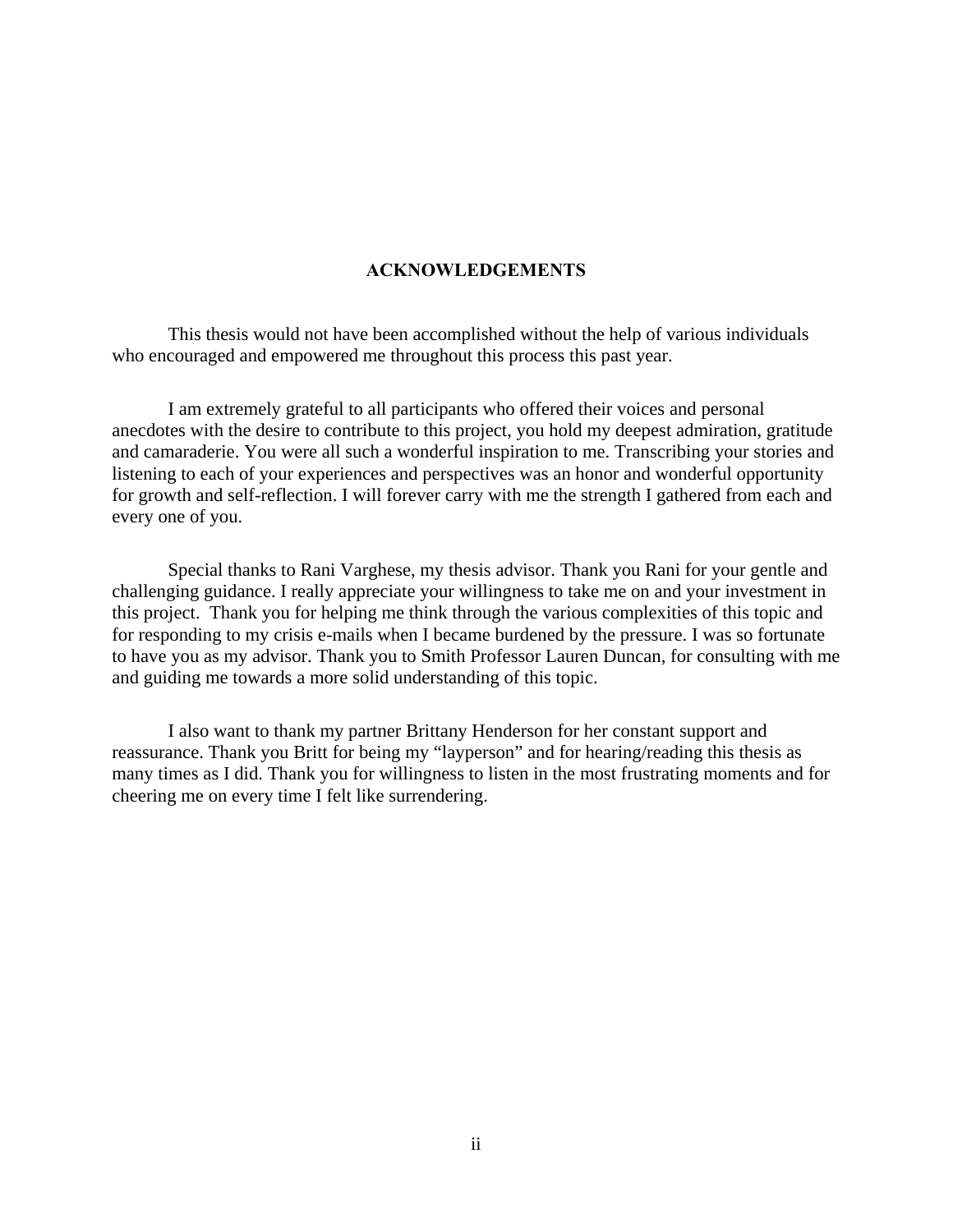# **TABLE OF CONTENTS**

## **CHAPTER**

## **APPENDICES**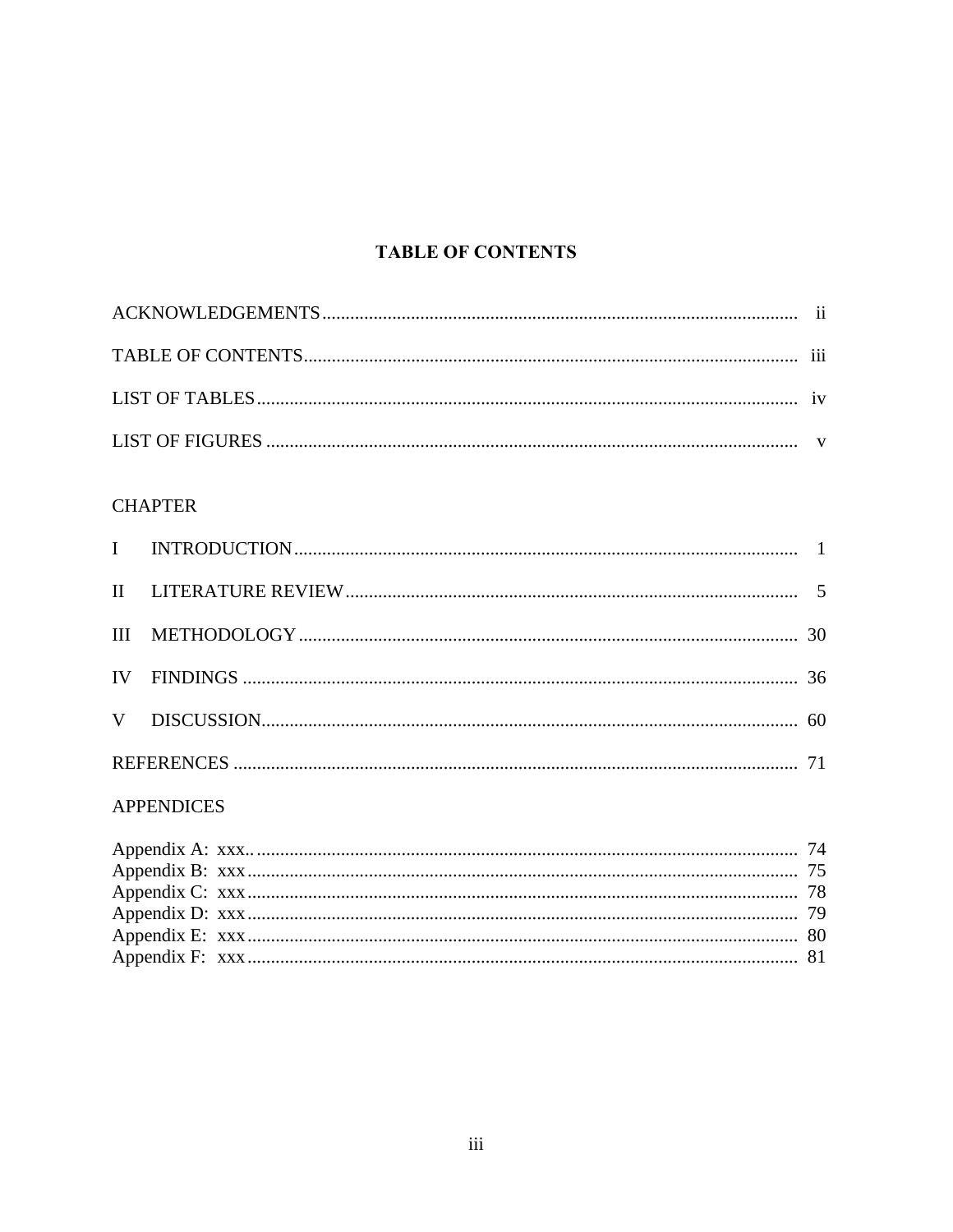# **LIST OF TABLES**

| Table |  |
|-------|--|
|       |  |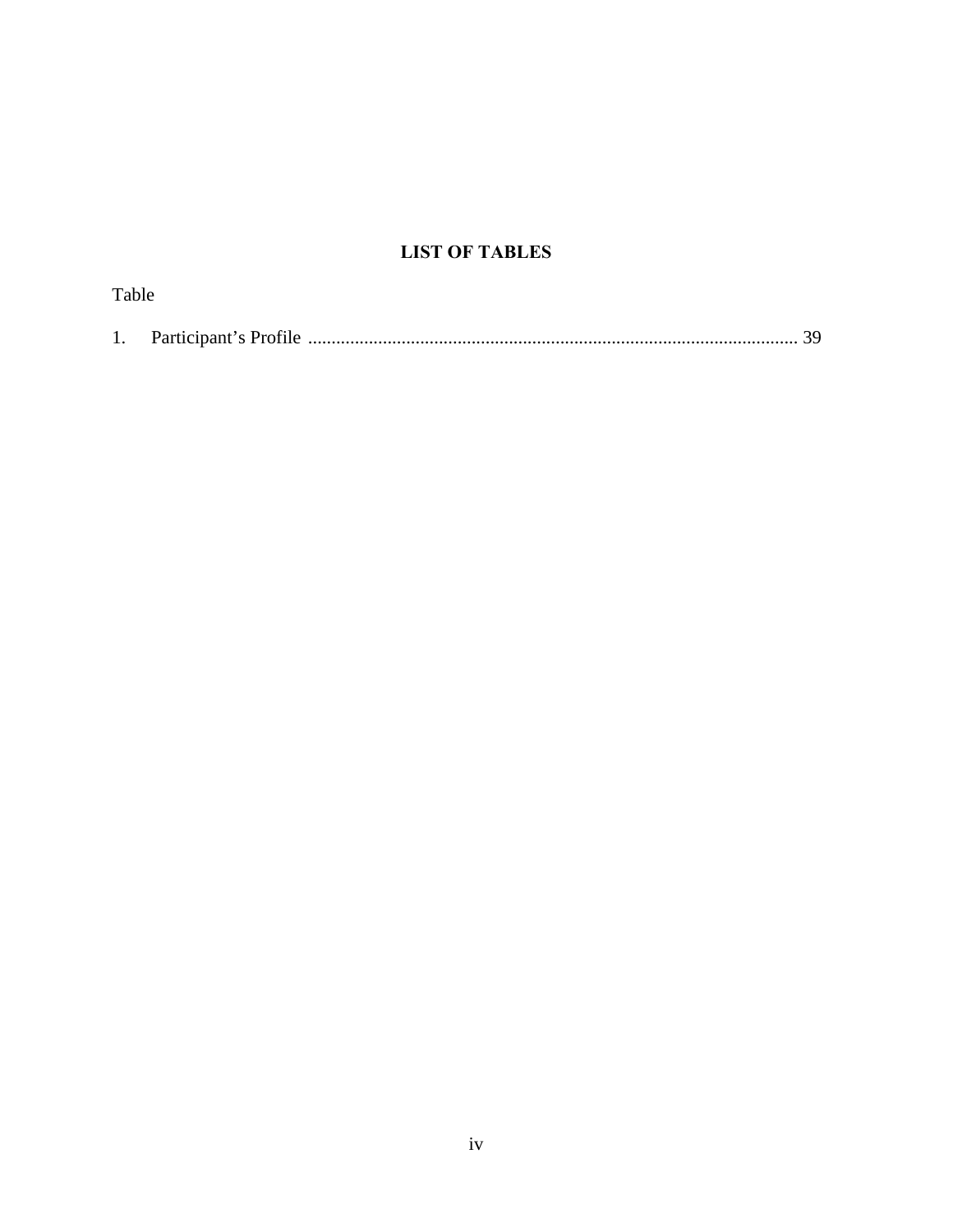#### **CHAPTER I**

#### **Introduction**

I identify as a Latina lesbian. That statement reflects the ways my intersecting racial and sexual identities have powerfully shaped my sense of self and inspired my engagement in activism. My experiences growing up in Cuba and being raised in South Florida, attending Smith College first as an undergraduate student and now as a graduate student in Social Work has supported my understanding that context matters. Our awareness of our identities and subsequent meaning making is shaped by individual characteristics, family dynamics, historical factors as well as structural and political processes (Kirk & Okazawa-Rey, 2007).

 I grew up in an ethnically/racially homogenous environment where most people looked like me. I was not aware of racial or ethnic "differences" and did not understand the significance of racism given that Latinos constituted the majority of those in my community. After transferring to Smith College as an undergraduate student, a predominantly White institution, my speech became defined by its "Miami accent," I was marked as regionally, ethnically and racially different. In the midst of this experience, I also "discovered" that I was a lesbian and decided to come out to family. With this decision my conception of "belonging" drastically shifted as I became marginalized by my family as a result of my sexual identity and was exoticized by my Smith LGBQ community for being a Latina. As I learned more about racism and heterosexism/homophobia through trainings and classes at Smith, I began to understand how my treatment in both the Latino and LGBQ communities was impacted by dynamics of power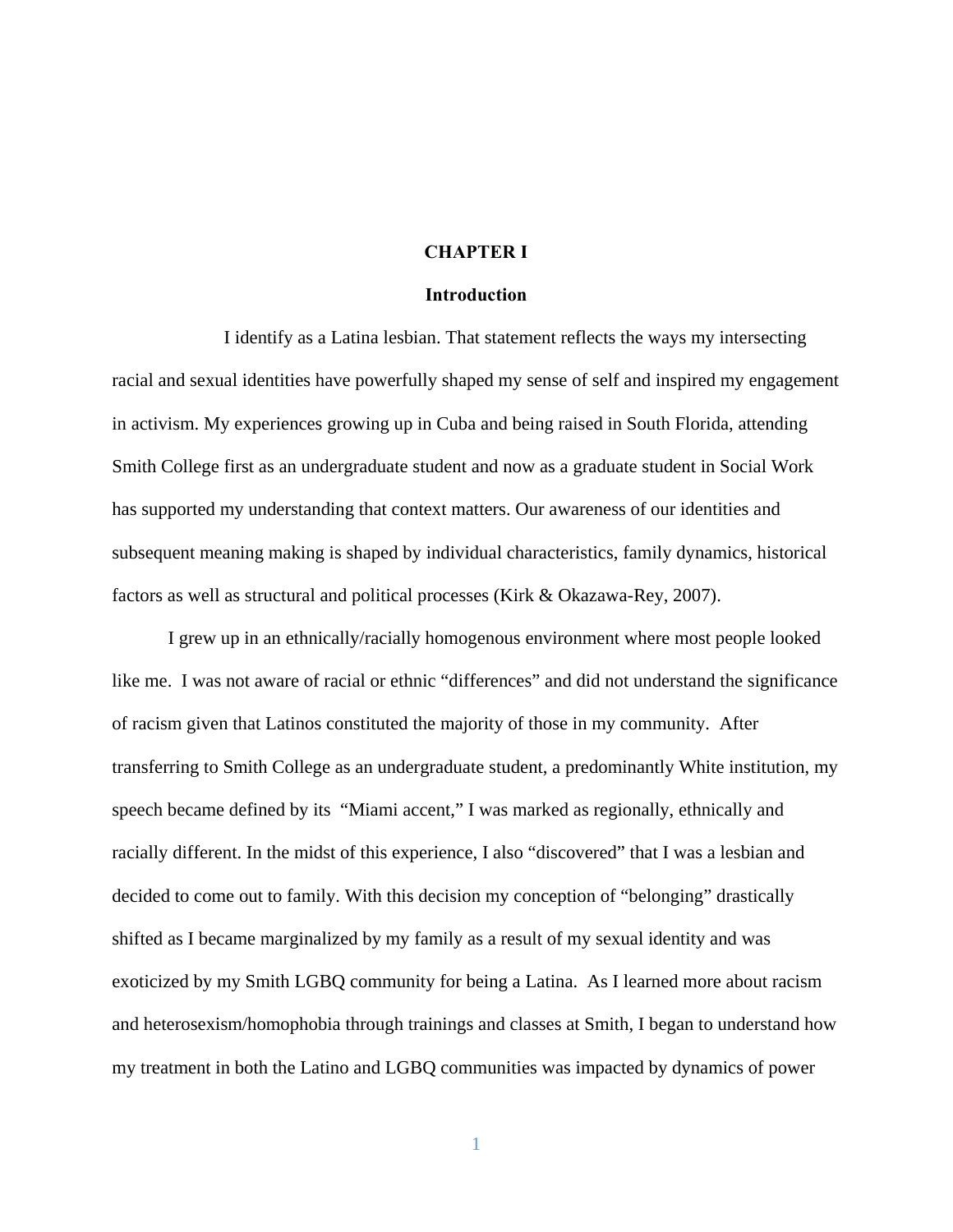and oppression. I began to seek out opportunities at the local level to get involved and speak out against issues of racism and homophobia.

My clinical experience at the Smith School for Social Work has deepened my awareness of how these intersecting identities not only impacted me but other Latina lesbians. Working with mostly adolescents of color in a middle/high school setting during my first year placement and at a local LGBTQ organization with mostly youth of color for my community practice project, I was exposed to the difficulty many of these students faced when coming out to their families and being "out" in their schools. I also recognized the importance of addressing race within LGBQ spaces as students wanted a space to talk about racism and homophobia. Additionally, working with mostly Latino/a adults during my second year placement, presented the challenge of how to address homophobic comments and behaviors from clients, while negotiating sharing a racial identity with them. As I continued to engage in efforts to interrupt racism and homophobia, and to further bridge my Latina and lesbian identities, I began to wonder what types of experiences led other Latina lesbians to engage in these same efforts? Given the marginalization from family members, that many of my Latina/o clients seemed to fear and the amount of stress it seemed to cause them, I became more intrigued about the types of life experiences that helped queer Latina/o individuals feel comfortable and empowered to challenge racism and homophobia at both the personal and societal level. My desire to further explore these questions and the life experiences of Latina lesbians led me to pursue this research topic.

#### **Purpose and Significance of This Study**

 This study will aim to explore the factors that lead Latina lesbians to develop a *politicized collective identity* which Simon and Klandermans (2001) define as a type intentional group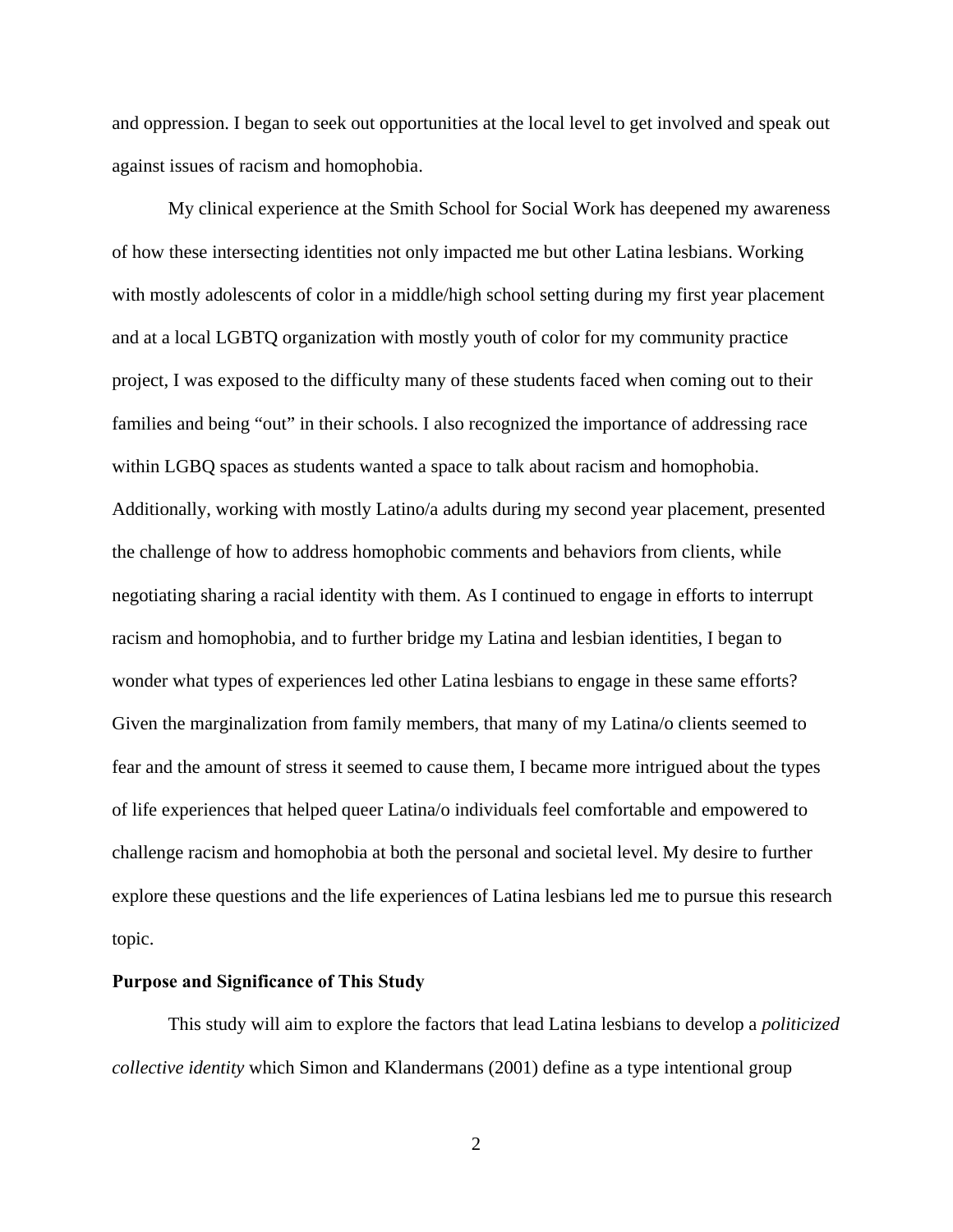membership where members are mindful and conscious of the power difference that exists between in-group members, out group members and the larger society, and engage in social and political power struggles to achieve justice and equality for their group. In addition, this study will attempt to explore the differences between a *social identity* and a *politicized collective identity* and the potential factors involved in the development from the former into the latter. Finally, the study will examine the role *intersectionality* plays in the development of a *politicized collective identity* for members of this social group.

 The NASW code of ethics (National Association of Social Workers, 2008) calls for the understanding and inclusion of issues of diversity and oppression as it pertains to race, ethnicity, sexual orientation and gender presentation in social work practice. Given the limited research done around the topic of *politicized collective identity* and the lack of representation Latina lesbians receive in research pertaining to the lesbian, gay, bisexual and queer community, the field of social work would greatly benefit from gaining a deeper understanding of how the societal oppression of Latina lesbians contributes to their sense of self. Clinicians would benefit from having this knowledge which may influence or guide their approach and clinical interventions with clients who identify as Latina lesbians.

 Additionally, community organizers alike could use the findings from this study to create and implement events that call for the integration of the LGBQ and Latino communities. In this way, LGBQ engagement in activism can be more inclusive of issues of race, while the Latino community can be more inclusive of LGBQ members and the specific issues they face.

#### **Thesis Outline**

 The following chapter will provide and analysis of relevant literature to ensure a solid understanding of the content of this study. The chapter will utilize theories from the fields of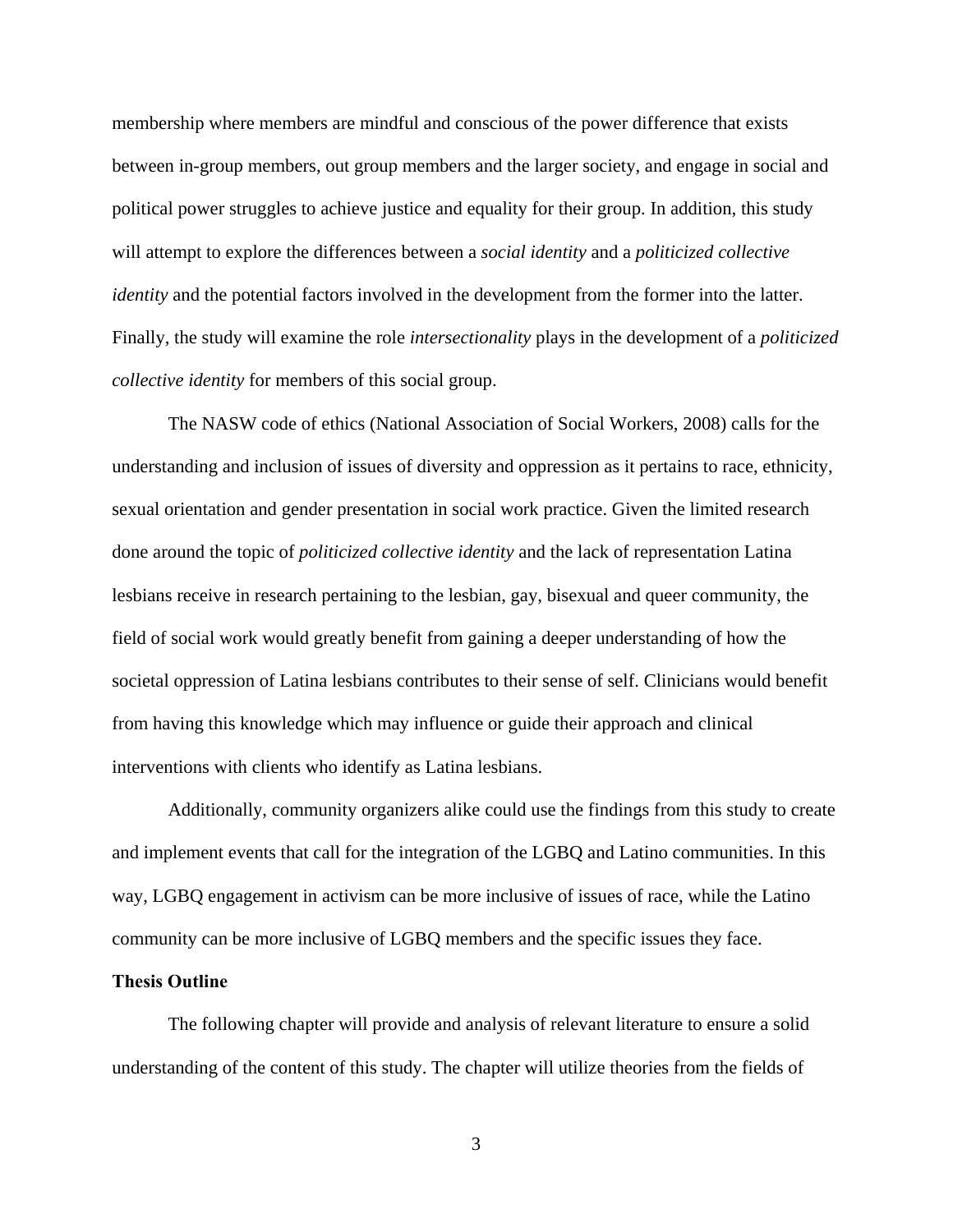psychology, social work and gender studies to address issues related to social and political identity development, race and sexual orientation as well as *intersectionality.* Additionally, the chapter will provide a framework along with examples of each theory in order to help readers understand how the theories relate to this research topic. Chapter three of this thesis will outline the research method, in addition to details about data collection and analysis. Finally, chapter four will discuss the study's themes and findings while chapter five will discuss the findings of this study and the implications for the field of social work.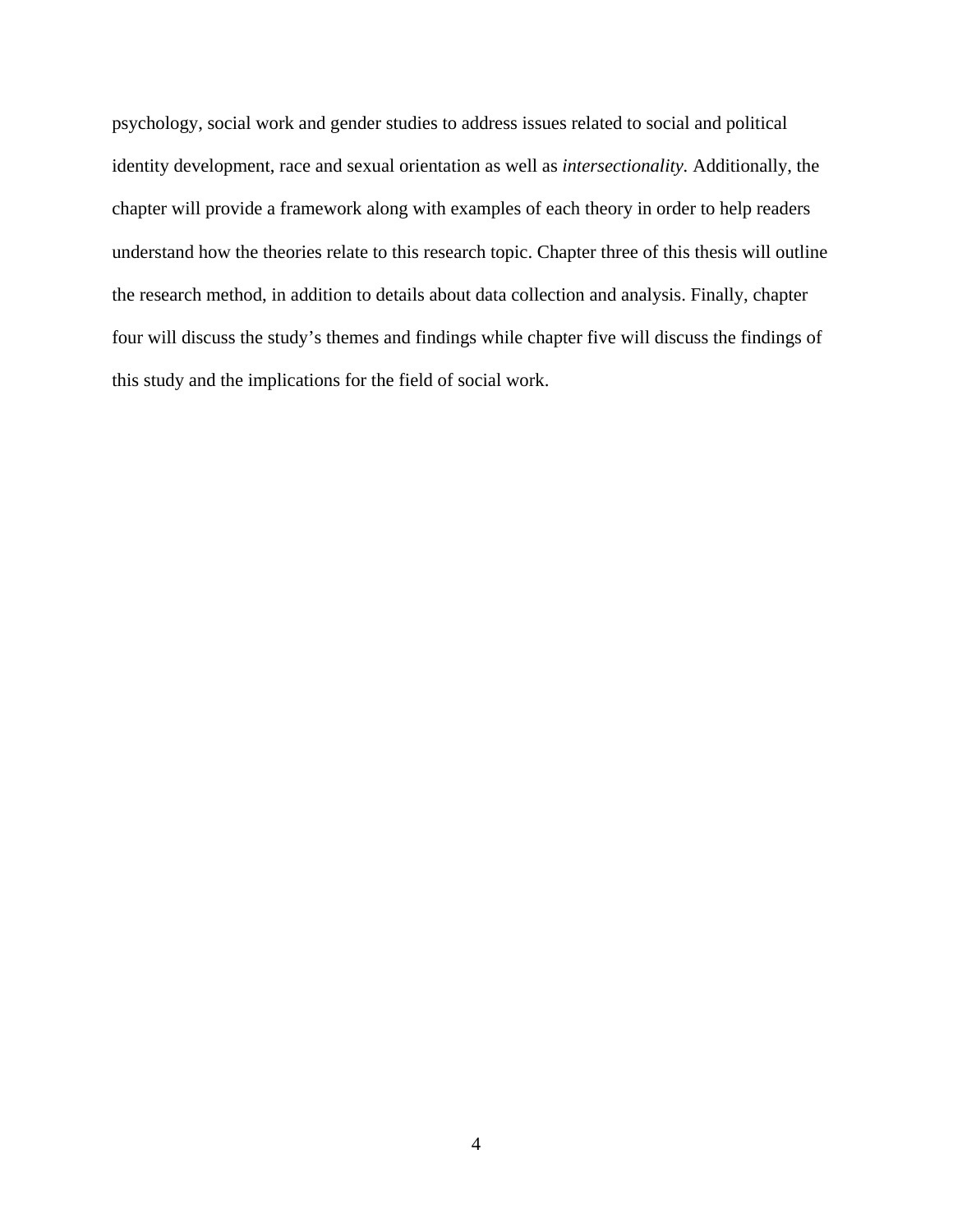#### **CHAPTER II**

#### **Literature Review**

The purpose of this study is to explore the factors that lead self-identified Latina lesbians to develop a *politicized collective identity* (PCI). Simon and Klandermans' (2001) politicized collective identity model describes *politicized collective identity* – as an intentional group membership where members are mindful and conscious of the power differences that exist between in-group members and out group members, understand how these differences play out in the larger society, and as a result, engage in social and political power struggles to achieve justice and equality on behalf of their group. In the context of this study identifying as a Latina lesbian and engaging in activism around ethnicity and/or sexual orientation, would constitute as having a *politicized collective identity* because it demonstrates that there is personal acknowledgement that as a lesbian and Latina female, experiences as an in-group member (i.e. an LGBQ member or Latina group member) will differ from that of other in-group members (i.e. White lesbians, gay men, or straight Latinas) as a result of their intersecting and subordinate sexual, gender and racial identities. Additionally, their Latina lesbian identity creates a greater power difference from out-group members, (i.e. White heterosexual men), and therefore results in lesser opportunities, access to resources, and egalitarian treatment within the larger society.

 The PCI model draws from social identity theory. While the terms *social identity* (SI) and *collective identity* (CI) are often used interchangeably, Simon and Klandermans (2001) argue that the term *collective identity* is more appropriate for the context of their model. Given this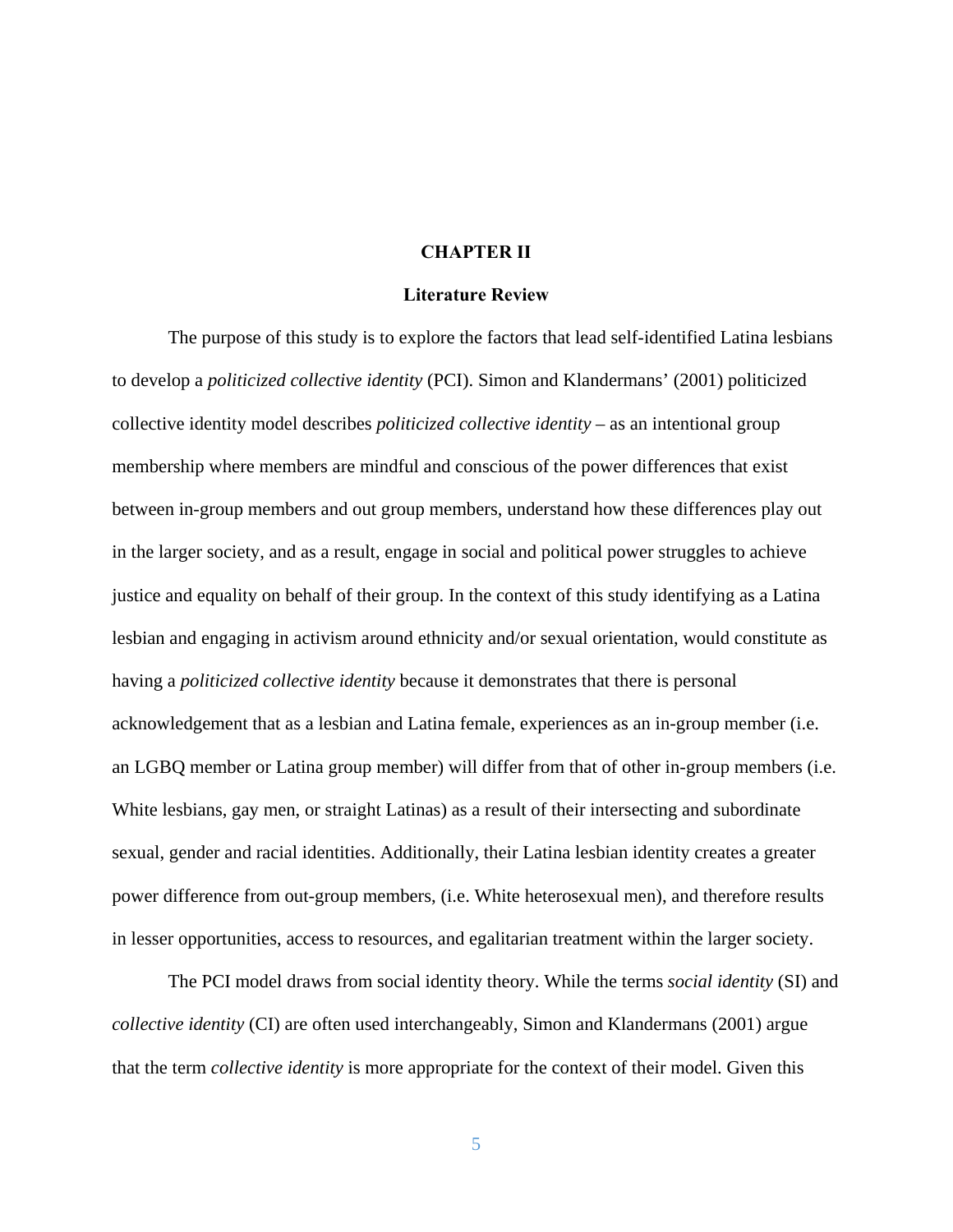distinction however, the terms *social/collective identity* differ from a *politicized collective identity* in that *social/collective identity* focuses on the personal fulfillment of psychological functions such as: belonging, distinctiveness, understanding, respect and agency. Simon and Klandermans (2001), define *social identity* as a type of *collective identity* that confirms that one belongs to a particular place in the world and that this group membership affords distinctiveness from other social places (or people) to which ones does not belong. At the same time this collective group membership establishes that one is like other people, although not like all other people and as a result can expect respect at least from those who are similar to us. Finally, the authors also state that *social/collective identity* provides a perspective of the social world through which it can be understood and indicates to group members that they are not alone but can count on the social support and solidarity of other in-group members.

 A *politicized collective identity* uses the empowerment that these psychological functions provide to fuel the engagement in the political arena. In other words, a *politicized collective identity* is a kind of *social identity* that must include participation and engagement in larger social power struggles through activism (Simon & Klandermans, 2001).

This study will explore the potential factors that lead Latina lesbians to politicize their identity. In addition it will attempt to distinguish the differences between a *politicized collective identity* and a *social identity* (as defined by social theorists), as well as examine the role *intersectionality* plays in the development of a *politicized collective identity*. There is very limited research on the theory and applicability of *politicized collective identity*. In addition, there is little research conducted around the intersections of ethnicity and sexual orientation, therefore the intent of this study is to gather descriptive data that will offer new insight into these unexplored identities. This chapter will draw from literature in the fields of psychology, social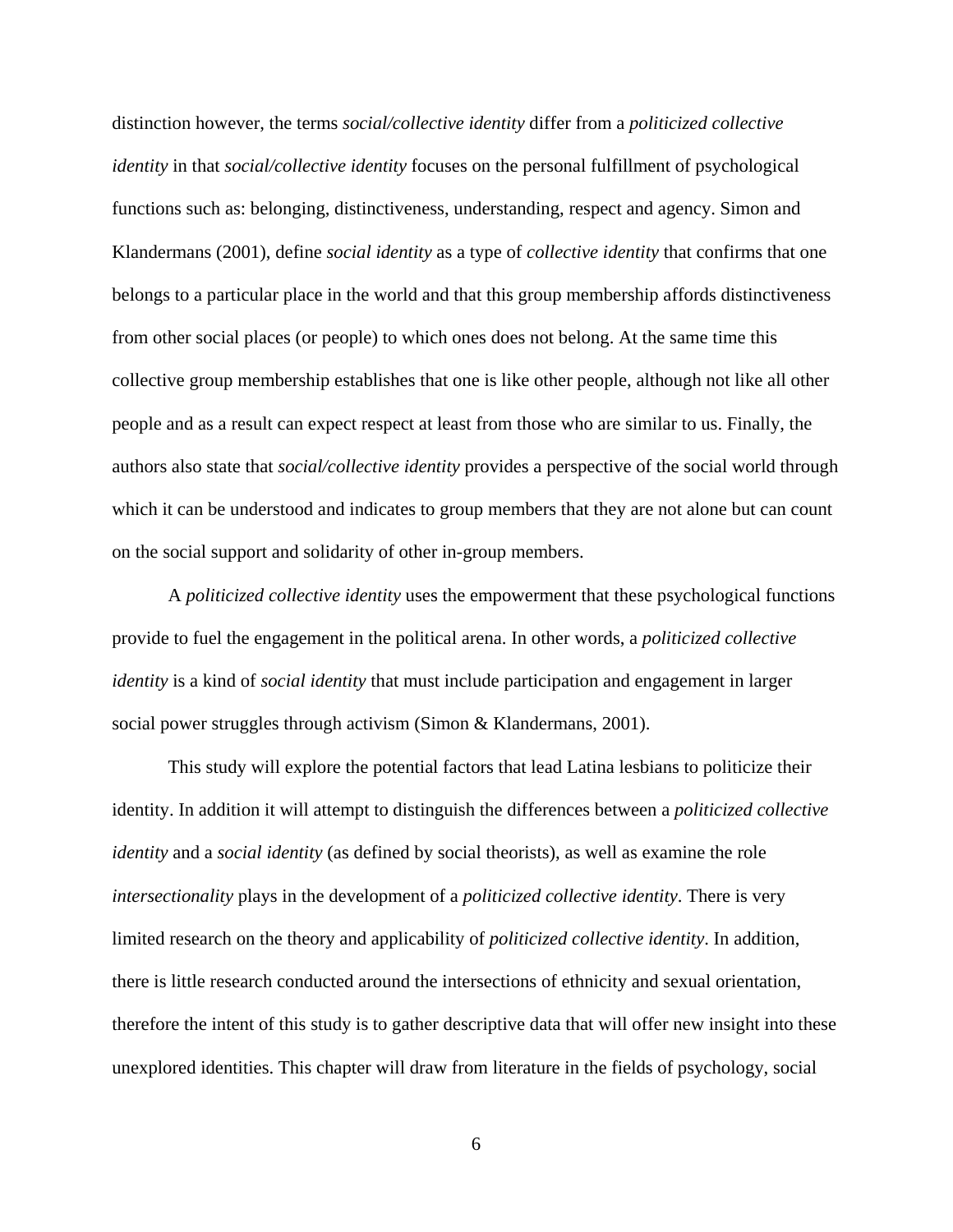psychology and social work on topics such as: social and political identity development theories, feminist theory, race, sexual orientation and *intersectionality*, in order to frame the findings of this study with the established findings in the existing literature.

The first section of this chapter will provide an introduction of the term *politicized collective identity* as defined by the politicized collective identity model (Simon & Klandermans, 2001). In addition, this section will introduce the distinctions the authors make between the terms, *social identity*, *collective identity* and a *politicized collective identity* to begin staging the premise for readers. The second section will focus on *social identity* as defined by *social identity* theorists. It will provide a brief historical description of the evolution of social identity theory, and will focus mainly on self-categorization theory (a branch of social identity theory) to illustrate these theoretical concepts. Additionally, this section will begin to introduce the concept of power and oppression as it outlined in self-categorization theory and begin to link these concepts to the distinctions made in the first section between a *social identity* and a *politicized collective identity*. The third and following section will utilize the introductory concepts of power and oppression to further establish a clear distinction between the terms SI and PCI. By exploring the term *politics*, this section will address the rooted difference that exists between both of these identity models. The fourth section of this chapter will introduce the theory of relative deprivation and explain how experiencing *relative deprivation* serves as a catalyst for *politicization*.

In the fifth section of this chapter, previously introduced concepts such as *social identity*, *collective identity*, politicization and *relative deprivation*, will be linked to illustrate their role in the development of a *politicized collective identity*. Throughout this chapter, examples will be provided to help the reader make sense of the complex theories and concepts presented, how they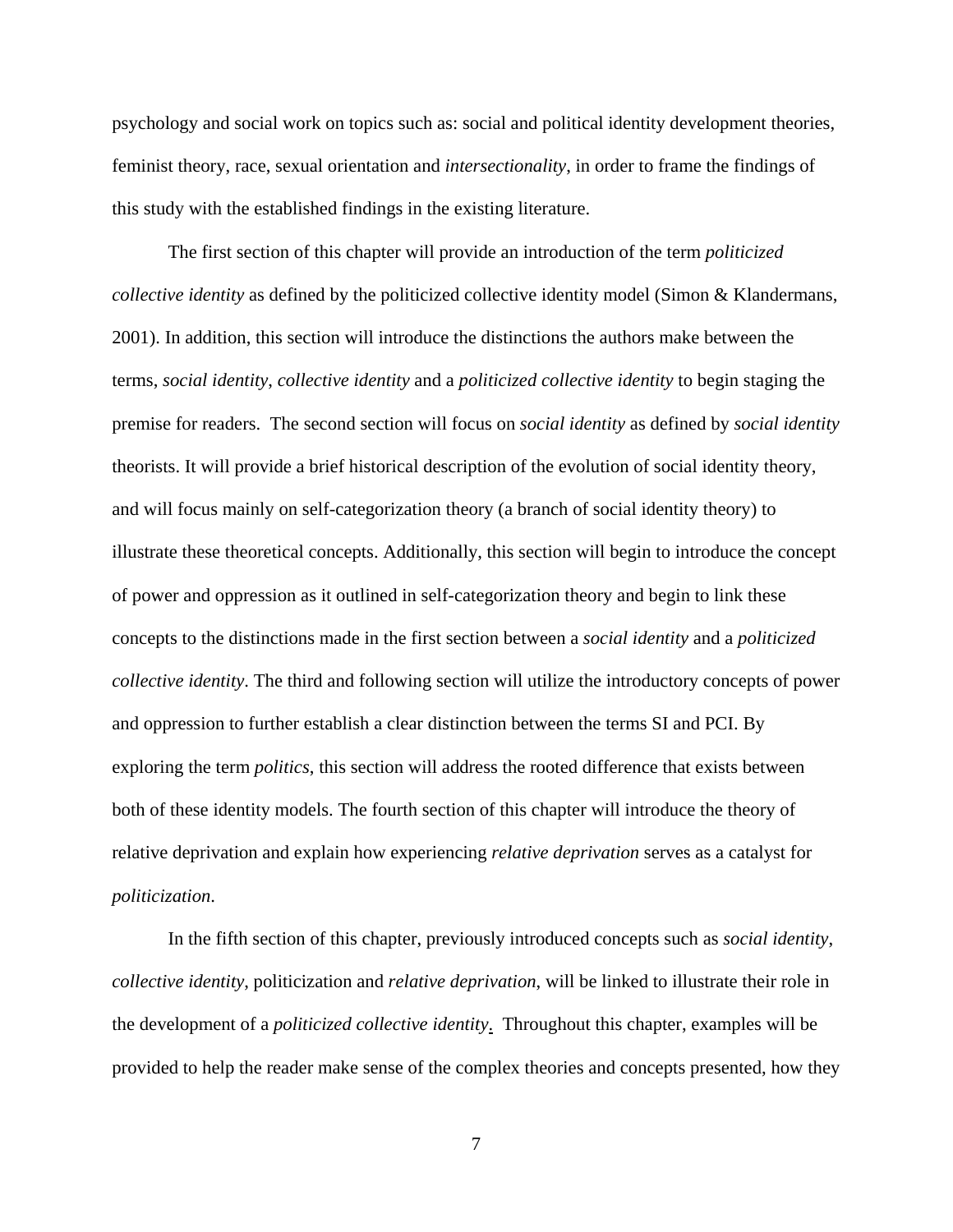apply to Latina lesbians, and how they show up in real life or manifest in reality. The final section of this chapter will focus on *intersectionality*. The reader will be introduced to the evolution of *intersectionality* through the writings of feminists of color and other influential voices in this arena. This section will examine the intersections that are at play for Latina. This section will attempt to address the complexity of developing a *politicized collective identity* for Latina lesbians, considering the many intersections at play for this particular social group.

#### **Defining a Politicized Collective Identity**

 To ensure a solid understanding regarding the content of this study, it will be helpful to provide a framework for each of the concepts and theories considered in this analysis in order to help readers make better sense of the question at hand as well as the study's findings.

 The term *collective identity* refers to a person's identity as a group member (Klandermans, 2001). The term derives from, and is often used interchangeably with, *social identity*, given that early theorists focused on investigating the development of personal identity (the self) within a group membership. However, Simon and Klandermans (2001), use the term *collective* rather than *social* in order to prevent suggesting that any other form of identity, such as a personal identity, would be considered a-social in nature. Wordy…could you be more straightforward? Another important terminology distinction made between *social identity* and *collective identity* consists of *social identity* focusing on the *self* when referring to *identity*, implying that identity is, as a result, malleable and flexible (the idea of the "working self"), as opposed to *collective identit*y defining *identity* as a fixed personal marker derived and developed from an enduring and stable membership to a social group (Simon & Klandermans, 2001). Because the concept of a *politicized collective identity* calls for permanent membership to a social group, the malleability of the term *social identity* (working-self) does not fit with the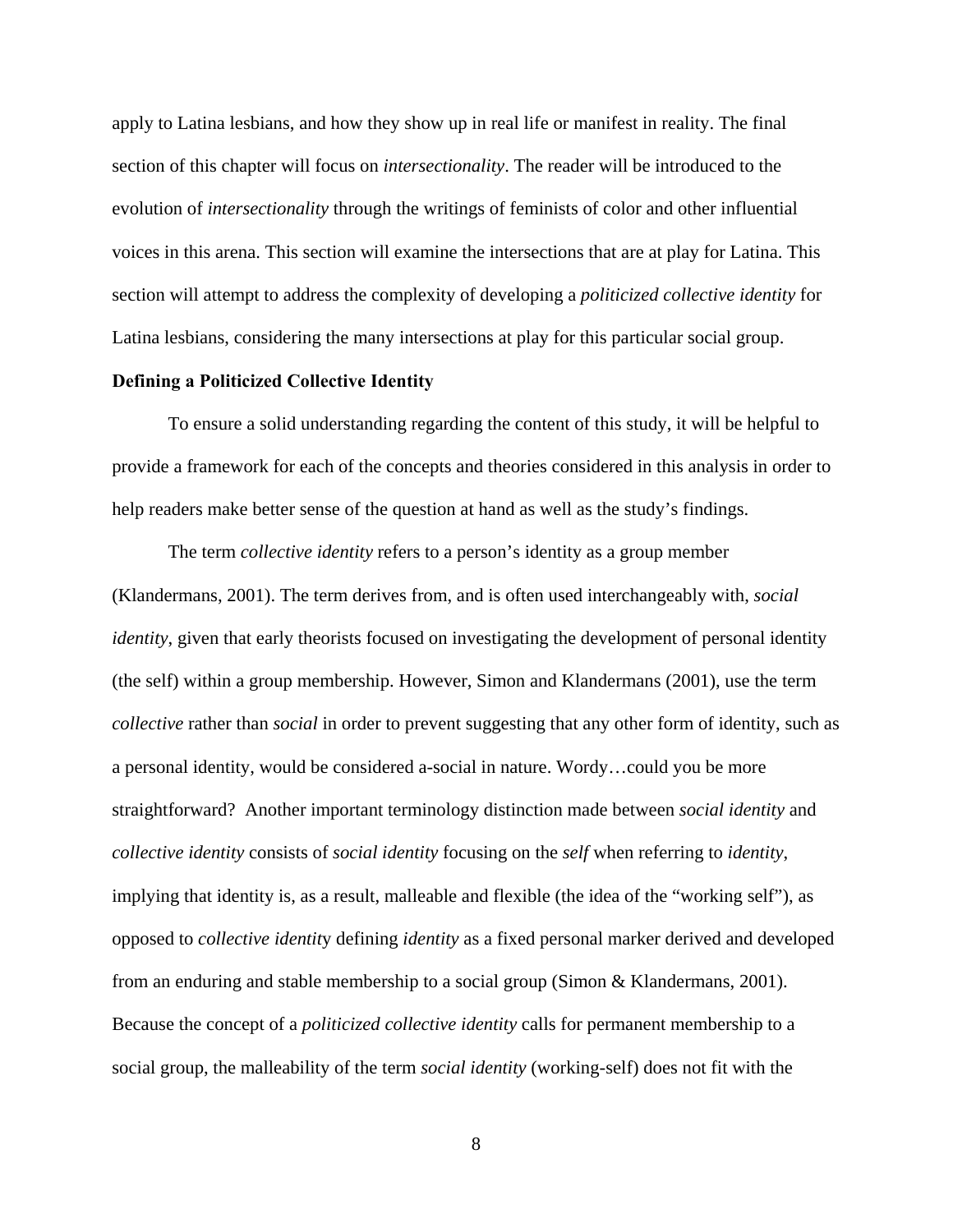model's philosophy. As a result Simon and Klandermans (2001) prefer the term *collective identity* instead of *social identity*, establishing that the sole difference consists on the notion that the former implies flexibility and the latter implies stability. The authors also clarify that *collective identity*, as it is used in the model, refers to the identity of a person as a group member, and not the identity of a group as an entity, in the sense that the person shares the source of his/her identity with other people.

The model further suggests that the development of a *politicized collective identity* occurs in three sequences: 1. *Awareness of shared grievances*, 2. Experiencing *adversarial attributions* and, 3. Involvement of society at large. These three sequences require that group members develop and share collective feelings of grief and inequality, are able to blame an out-group for the group's feelings of grief and finally demand corrective action by involving all members of the larger social world (Simon & Klandermans, 2001). Moreover, the authors conclude that a *politicized collective identity* should be equipped to fulfill these essential psychological functions (e.g. belonging, distinctiveness, understanding, respect and agency), provide group members with a meaningful way of understanding their social world, and offer them the tools necessary for being an effective social and political agent.

 The following section will provide a brief history of social identity theory and examine its evolution. Self-categorization theory (a branch of social identity theory) will be used to depict in-group and out-group dynamics and their impact on the social "self" as outlined by social identity theory. The final part of the section will compare self-categorization theory to a politicized identity in order to further distinguish the differences between the two.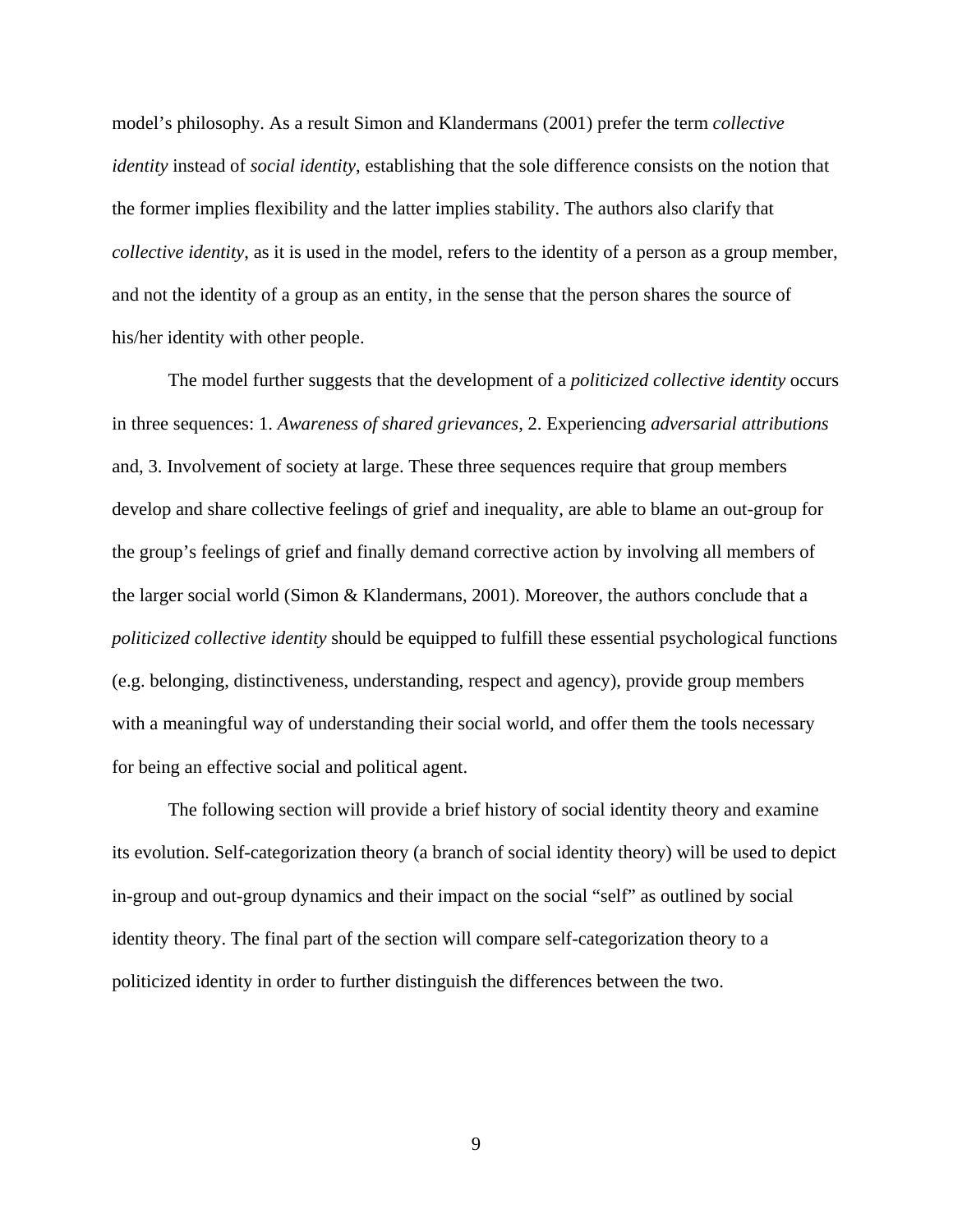### **Social Identity Theory**

 Social identity theory emerged by borrowing from established psychological and sociological principles in order to create the field of social psychology, a realm that began to explore individuals' intra-psychic conflict and the influence of the social world in shaping a person's view of the self (Hogg & Williams, 2000).

 Henri Tajfel and John Turner (1979) were the first to introduce the term *social identity* while studying inter-group dynamics, the emergence of stereotypes, and the perception of the self within the context of inter-group memberships (Trepte, 2006). Their perception of *social identity* was grounded on the notion that shared similarities and feelings associated with these personal characteristics brought people together, creating a sense of unity around these various parts of the self. Additionally, they posed that groups of people live in a society populated by other groups of people and it is, therefore, expected that perception of social status and power is determined and internalized through comparison to other social groups. Drawing upon selfcategorization theory, social identity theory has accounted for in-group and out-group power dynamics and how these dynamics impacted the self. Furthermore, self-categorization theory addresses the in-group and out-group dynamics differently than the politicized collective identity model.

 Self-categorization theory, states that social grouping and categorization shifts the way people perceive one another and, in turn, themselves. The theory states that self-conception (including individual attitudes, feeling and behaviors) is adjusted in order to assimilate to ingroup norms and to establish distinction from out-group members (Hogg  $&$  Williams, 2000). Further, it poses that assimilation occurs when the individual becomes "de-personalized" and the concept of the self is substituted with the concept of the collective group membership. This can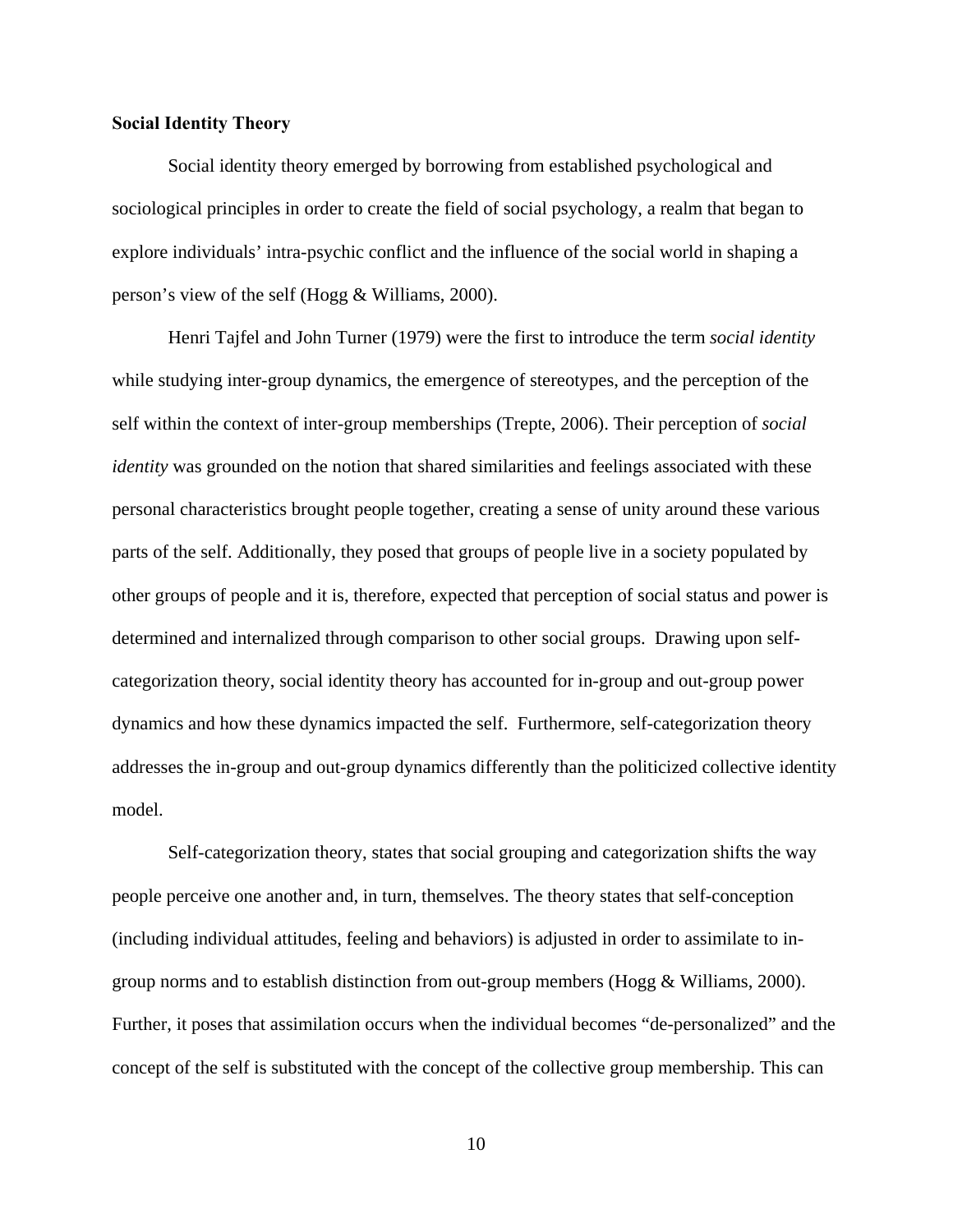be illustrated by thinking about Latina lesbians as members of an LGBQ group who assemble around group feelings of homophobia emerging from White heterosexual individuals in the greater society. In this case members of the LGBQ group are distinguishing themselves from heterosexual homophobic individuals by organizing. However, Latina lesbians are assimilating to the LGBQ group's desire to only address the homophobia, by overlooking that the oppressive statement also has a racial component, as it is coming from a White individual. This shows how a Latina lesbian's self-categorization could change based on her environment and the ways in which she views herself in comparison to others.

 Assimilation, as defined by Rosaldo (1993), is a form of oppression and discrimination used by the social majority to exercise power over others that don't share their same interests or characteristics. In this case, the LGBQ group's reluctance to address race as well as sexuality, given that the oppressive statement came from a White homophobic individual, reflects how perhaps the group's racial privilege forced Latina lesbians to overlook the racial part of the identity that was shared by the group's majority. By the same token Johnson (2006) poses that when examining power, members of more privileged groups are socially and culturally authorized to interpret the experiences of others and impose their own views on reality while denying their own power and privilege in doing so.

 Self-categorization theory also indicates that members deemed as more prototypical are perceived as more appealing to group members and are, as a result, more likely to become group leaders than less prototypical members. This aspect of self-categorization theory raises an interesting point around in-group power dynamics and their resemblance to larger societal reenactments of oppression such that in-group members deemed more capable by other in-group members of embodying the established group norms (and therefore more capable of maintaining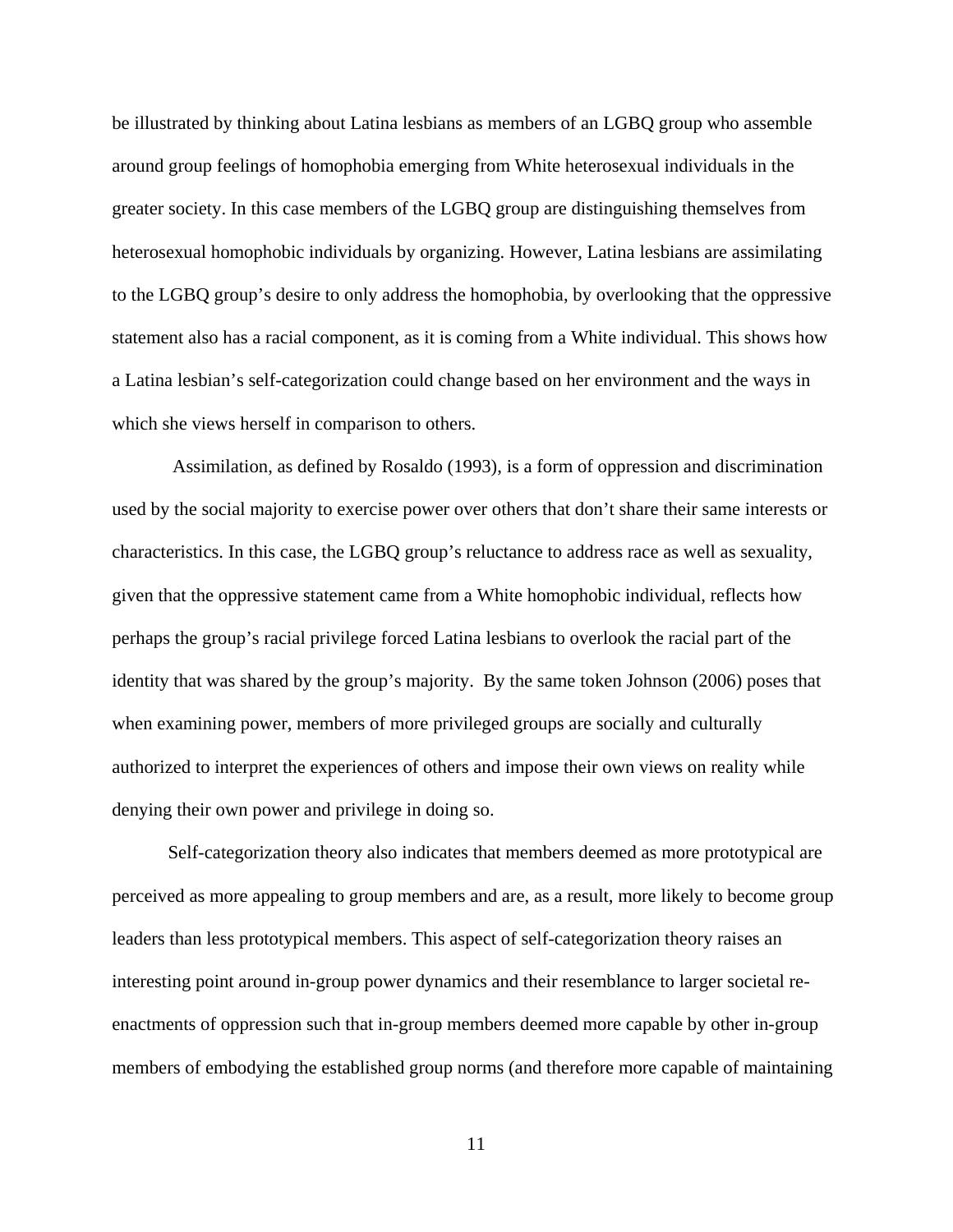the status quo) are the ones with more access to power, while least attractive members are marginalized. Revisiting the previous example of membership to an LGBQ group and examining the concept of assimilation that is used to describe the process through which members adjust to group norms as well as the in-group favoritism that exists towards members who best fit this prototype, it can be argued that aside from the shared grievances around homophobia that group members share, group leadership is achieved by those who possess superordinate identities (White lesbians, gay men) rather than subordinate ones (Latina lesbians). For example, it is likely that given the group's racial composition as mostly male and White, Latina lesbians are less likely to be recognized for experiencing racism and sexism alike, because racially privileged group members might not recognize the significance of racial oppression for its minority members. As a result, Latina lesbians are called to form a collective identity that assimilates to a White gay men or White lesbians. This shows that that the more subordinate identities you possess, the less equal you are regarded by both in-group and out-group members. These dynamics could have an impact on Latina lesbians' ability to develop a *social or collective identity*, given that they represent the minority in both their Latino and LGBQ in-groups, and as a result are required to assimilate to the ideals of each group and ultimately forced to overlook either their sexual or ethnic identity.

 Overall the purpose of focusing on self-categorization theory is to demonstrate to the reader how the philosophies behind the development of a *social identity* and a *politicized collective identity* relate to each other. The main distinction lies in that a *social identity*, as intended by theorists, emphasized that the social *self* molds and changes through time depending on how the person understands themselves in relationship to others. However, this notion of the changing *self* only focused on one identity at a time, and so the complexity of the social self that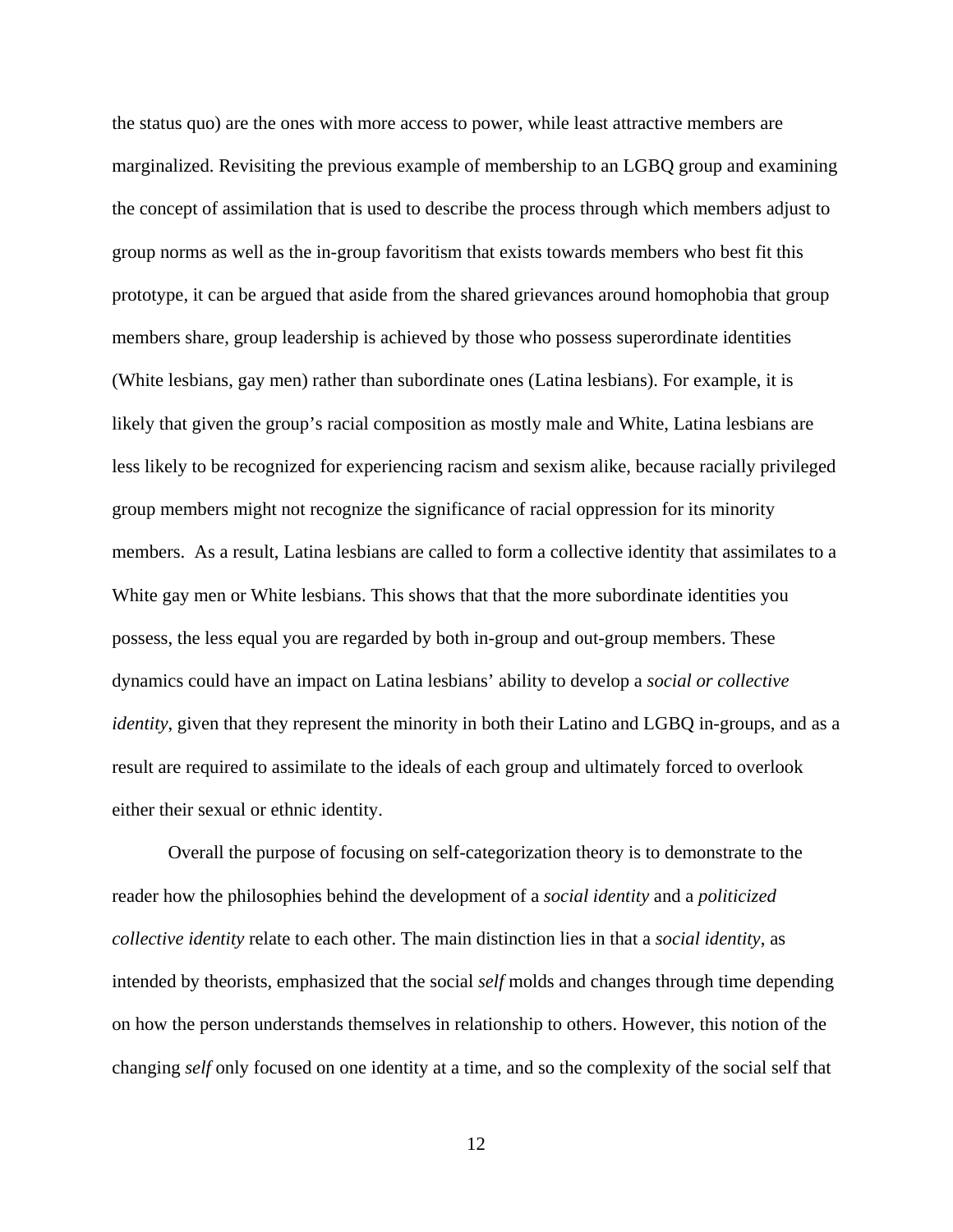exists when one person identifies with several identities at once, is not deeply explored by social theorists A *politicized collective identity* requires identity permanence. The philosophy of the model requires that comparison to others results in deeper understanding of the individual's own identity versus a desire to change or mold that identity, as it is implied in social identity theory. There is finally, one great distinction that emerges from comparing *politicized collective identity* and self-categorization theory, a *politicized collective identity* requires that, in-group and outgroup experiences of oppression fuel the group's politicization or activism. Meanwhile, as it is depicted in self-categorization theory, experiencing in-group oppression by more powerful prototypes leads to in-group assimilation and the compromising of the social "self." This is not to disregard some critiques of social identity theory that emphasize the importance of "choosing" a group membership and suggest that social identity theory excluded this condition by simply assuming that individuals would naturally identify with given identities (Huddy, 2001). For example, it may not always be the case that every Latina lesbian identifies with her Latina roots. However, Simon and Klandermans (2001) would argue that choosing to identify as a Latina as well as a lesbian would be a sign of politicization because it would mean that the individual is choosing a subordinate in-group membership that does not assimilate to more powerful prototypes. It would be beneficial for readers to keep in mind the notion of in-group and outgroup membership outlined by both self-categorization theory and *politicized collective identity* as it pertains to specifically to Latina lesbians. Given the in-group and out-group divisions that seem to exist between race and sexual orientation, calls into question how these dynamics are negotiated. In other words, re-enactments of homophobia in the Latino community and racist reenactments in the LGBQ community decrease the likelihood of Latina lesbians having access to all inclusive spaces where both identities can co-exist. As a result, Latina lesbians are required to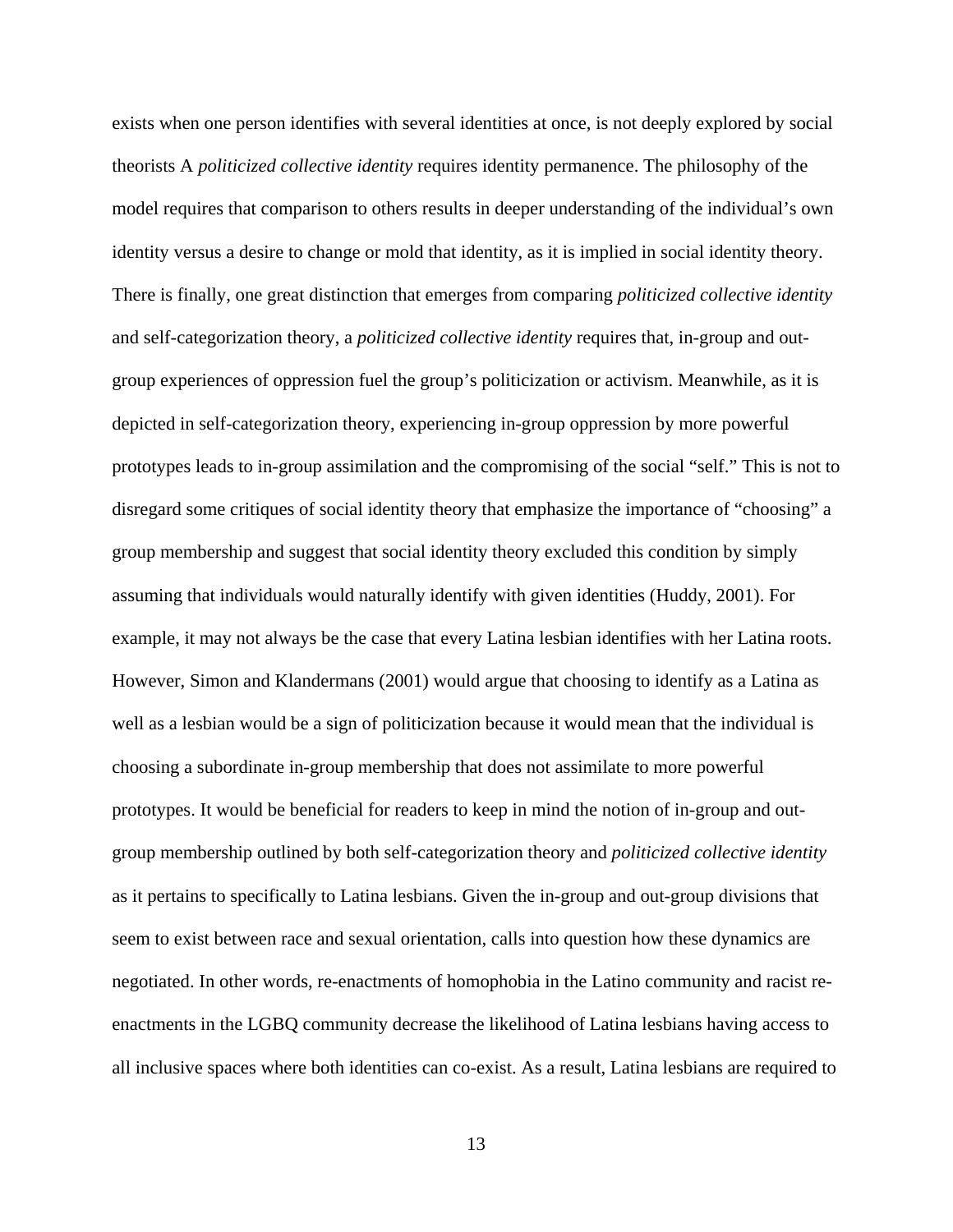share in-group memberships with Latinos as well as LGBQ members. Considering this dilemma, as it impacts Latina lesbians' abilities to develop either a *social identity* or a *politicized collective identity* is of relevance to this study.

 As dynamics of power and oppression continue to be explained, the following section will use the material introduced in the two previous sections to solidify the understanding of what a *politicized collective identity* entails and how it differs from *social identity*. The section defining a *politicized collective identity* offered an introduction to the term as it is illustrated in Simon and Klandermans' identity model in addition to introducing the terms *social* and *collective identity* and offering the terminological distinction between the two. Finally, the section addressed the three sequences necessary for the development of a *politicized collective identity*. The section titled, social identity theory, offered an abbreviated history of and introduction to social identity theory and used self-categorization theory as the area of focus. Addressing the re-enactments of power and oppression that occur within in-group dynamics as outlined in self-categorization theory, this section began to establish the differences that exist between a *social identity* and a *politicized collective identity*. The following section will focus on making a more concrete distinction between a *social identity* and a *politicized collective identity* using the already presented material

#### **Politicization**

 What fixedly differentiates *social/collective identity* from a *politicized collective identity* lies in the very definition and understanding of the term "politics." Simon and Klandermans (2001) utilize Goodin and Klingemann's (1996) definition of politics as, "the constrained use of power by people over other people" (p. 323). Similarly, Oxford dictionary (N.D) defines politics as, "the principles relating to or inherent in a sphere or activity, especially when concerned with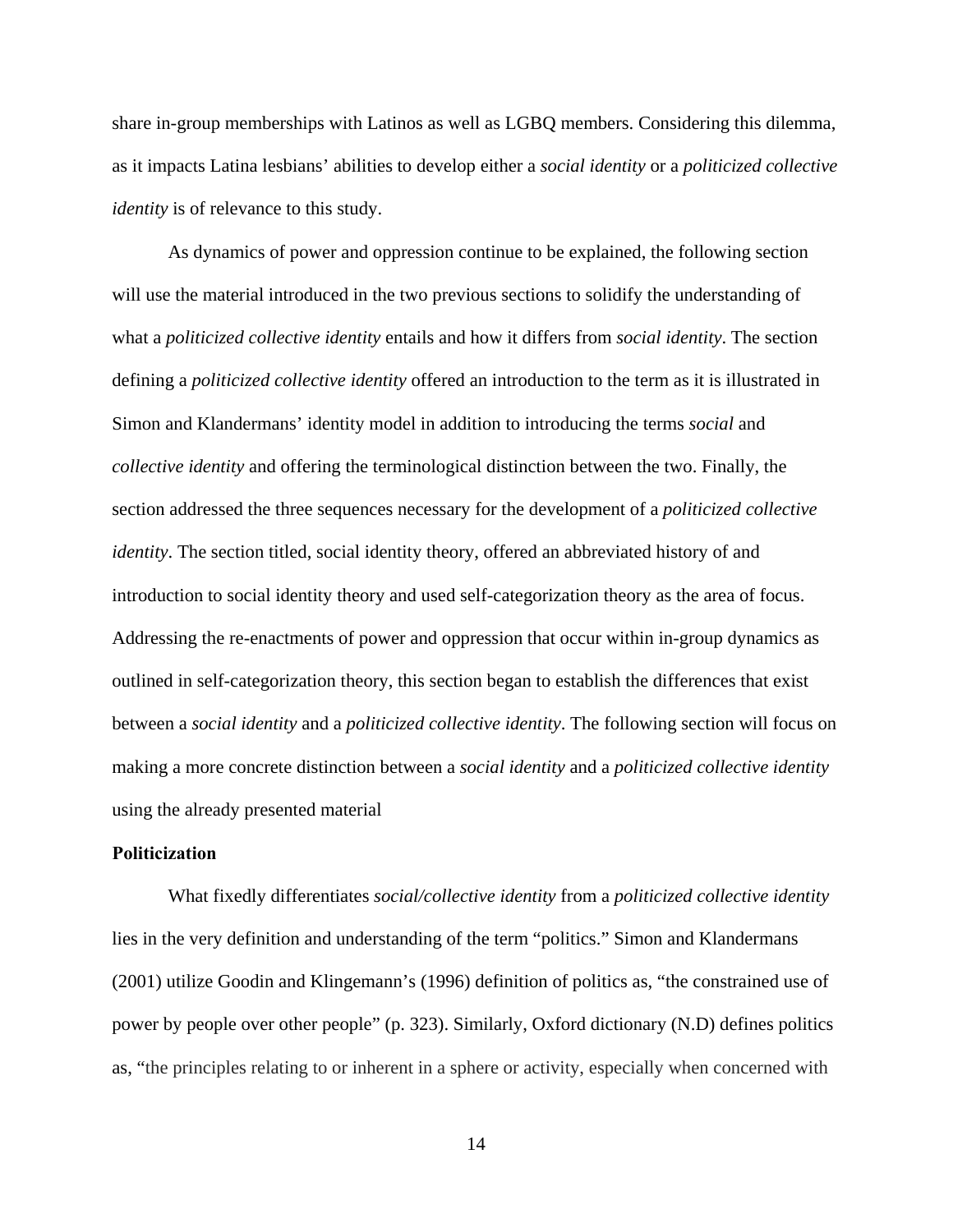power and status." Therefore, a *politicized collective identity* requires that group members understand that their collective grievances stem from systemic power differences re-enacted by society at large.

 Simons and Klandermans (2001) add that, while behaviors and actions around a *collective identity* may have political repercussions that impact the larger society, these effects might not be directly intended. For example, LGBQ students of color starting a Gay Straight Alliance for only students of color with the rationale that they simply "want to feel more comfortable", might create awareness for White identified LGBQ students and perhaps lead to changes in school administration regarding the racial implications for LGBQ students of color. However, these changes were not intended in the first place by in-group members (LGBQ students of color). Further, *politicization* of an LGBQ of color identity would have required that these students organize separately and intentionally from White LGBQ students, not only because of their desire to "feel more comfortable," but because of their understanding that their racial identity prevents them from having adequate representation, support, and access to resources that appear more readily available to their White counterparts. Furthermore, the group must understand that in order to accomplish these objectives changes to the institution need to be made.

 Understanding the meaning of a *politicized collective identity* requires recognizing the shift that occurs from *social/collective identity* and into politicization. We have discussed that the term *social identity* refers to the flexible *self* that changes and assimilates to various group dynamics. We further established that the term *collective identity* calls for a fixed and nonmalleable, group membership. However, we also established that politicization requires intent, and that a *collective identity* is not enough to lead to political action. In fact, salience of a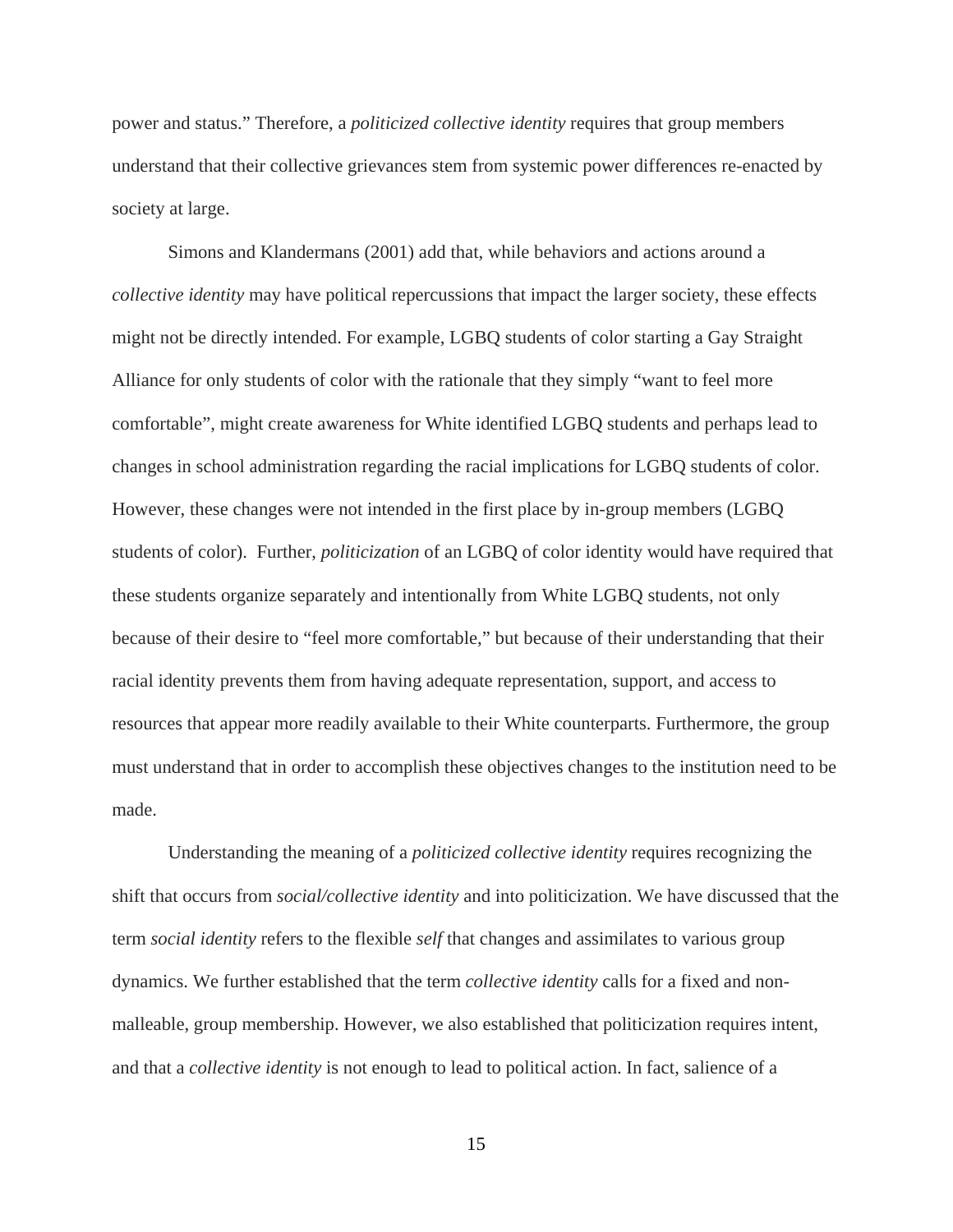*collective identity* does not necessarily predict political relevance for one person or social group, although some studies show a connection between personal political salience and activism (Curtin, Stewart & Duncan, 2010). *Collective identities* must politicize in order to become the powerhouse of collective action and of larger societal change (Van Leeuwen, Van Stekelenburg, & Van Troost, 2013).

 In other words, the shift that takes place between *social identity* (as defined by social identity theory), *collective*, and *politicized collective identity* involves a transformative process that starts with an exploration of the *self* within a social group (*social identity*), becomes a fixed marker develop through enduring and stable group membership (*collective identity*) and finally into the conscious acknowledgement that the group's shared grievances stem from societal power inequalities that require larger political and social engagement (*politicized collective identity*).

 Simon and Klandermans (2001) introduce a claim that other researchers have continued to explore, that is: a *politicized collective identity* as a *dual identity.* This argument derives from the idea that a *politicized collective identity* involves identification with the aggrieved group (i.e. Latina lesbians) as well as with the more inclusive polity (i.e. a heteronormative, sexist and racist society) which provides the context for the development of shared grievances and the motivation for engagement in a power struggle (Simon & Grabow, 2010). Studies involving identity politicization of Russian and Turkish migrants in Germany further contributed to the argument that experiences of discrimination combined with a desire for citizenship and equal rights, lead Turkish and Russian immigrants to politicize (Simon & Grabow, 2010; Simon & Rubs, 2008). In other words, Latina lesbians must not only be able to closely identify with their in-group members, but must also have a strong desire to part-take and benefit from membership in the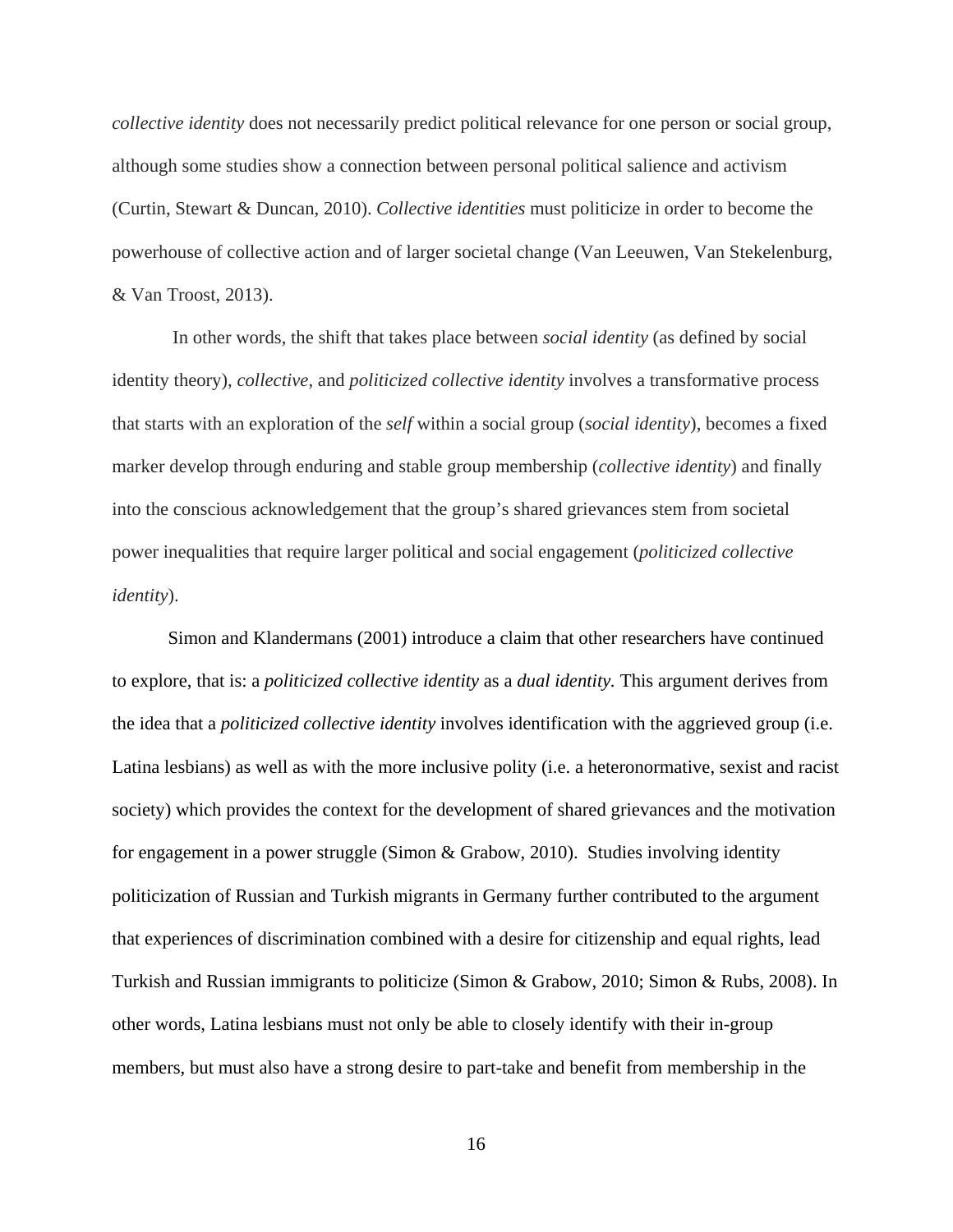larger society. This benefit can be as simple as fighting for equality in the work place, where Latina lesbians are often discriminated against as a result of their race, gender and sexual identity. However, their desire to be regarded as "normal," to part-take in the larger society, and enjoy the benefits granted to members of other majority groups, is what drives them to politicize.

 The concept of desiring that which others have serves as a good transition into the next section. While this section used the above presented material to show how the term "politics" is the marker of distinction between a social, a collective and a *politicized collective identity*, the following section will expand on this difference by discussing how desiring that which others have or experiencing *relative deprivation* can lead group members to want to politicize.

### **Experiencing Relative Deprivation as Catalyst for Politicization**

 Examining the role power plays in the development of a *politicized collective identity* requires taking a close look at the dynamics behind social privilege and oppression that have been previously explained theoretically.

 The theory of relative deprivation states that feelings of discontent arise when individuals measure the value of their own possession and levels of self- satisfaction based on comparisons to others or themselves in the past (Crosby, 1976). In other words, feelings of *relative deprivation* are marked by experiences of grief or resentment when realizing that we have been unjustly deprived of something others have (or we previously had) and in turn deserve. In the original theory of relative deprivation, Davies (1959) introduces the concept that feelings or experiences of *relative deprivation* are marked by dynamics of power and subordination. In the initial model, he poses that *relative deprivation* can be experienced among in-group as well as out-group members. In-group feelings of *relative deprivation* can be experienced when an ingroup member compares him/herself to a non-deprived group member (i.e. a Latina lesbian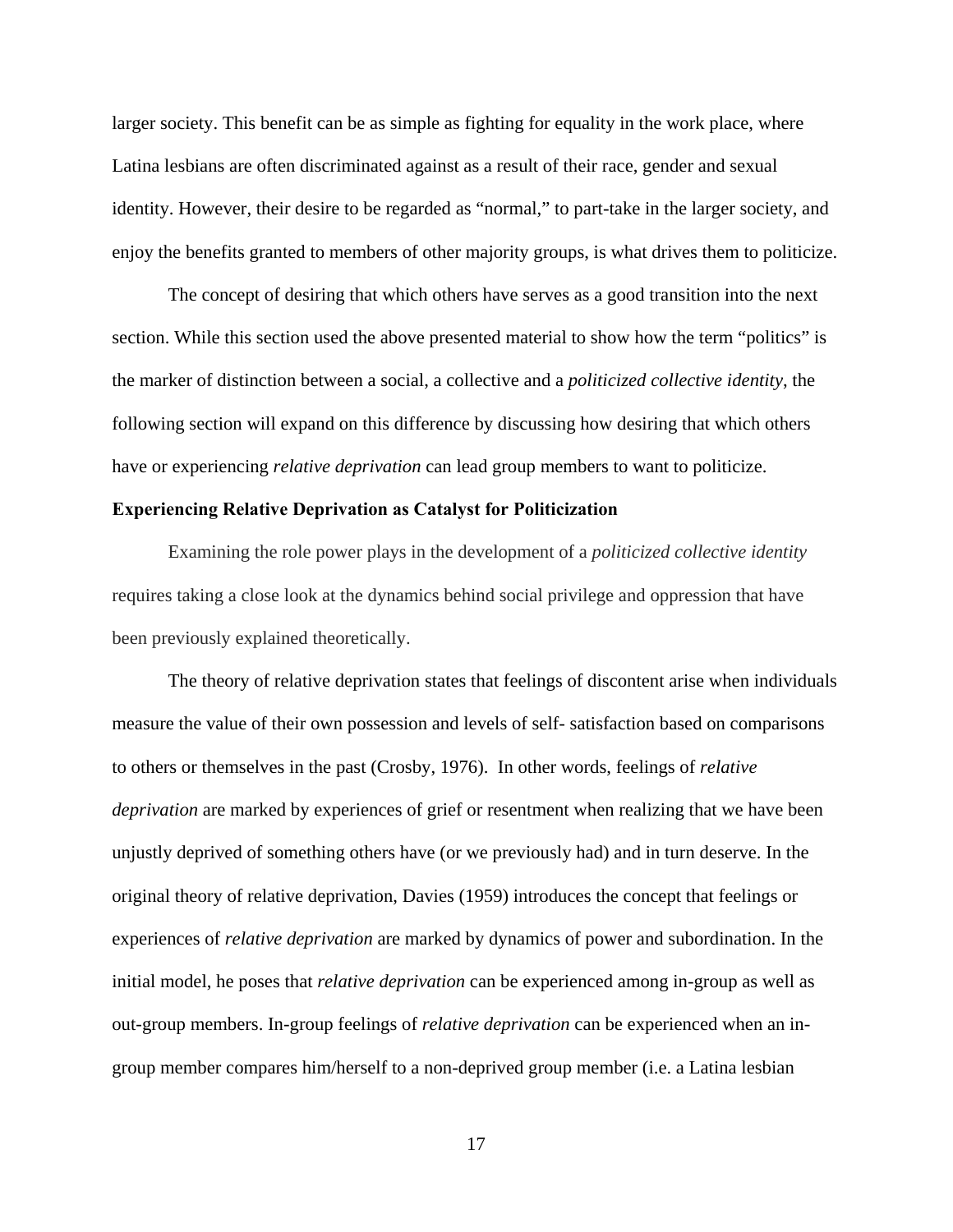compares herself to a White lesbian). However, when a non-deprived person compares him/herself to a deprived person they experience what Davies (1959) refers to as *relative gratification.* Simon and Klandermans (2001) also bring attention to this trend by posing that minority groups are more likely to politicize as a result of their subordinate identities and collective experiences of oppression, while majority groups are more likely to part-take in activities that preserve the status quo, and uphold the group's societal power (Langner, 2006). This trend can be explained by thinking about the experiences of White identified lesbians versus that of Latina identified lesbians within the previously presented LGBQ group example. Identification with two subordinate identities, might call for Latina lesbians to desire part-taking in collective LGBQ activism around racial/ethnic identity issues within the LGBQ community, however, White lesbians might not show interest in this particular activist engagement given that they experience racial/ethnic privilege. Although they share experiences of oppression with Latina lesbians around gender and sexual orientation, their racial privilege makes them, as we mentioned earlier, more appealing group prototypes and as a result more likely to address issues that affect the majority of group members, likely overlooking race and ethnicity. As a result, White identified lesbians not only possess in-group power as a result of their race, but dictate whether the status quo is preserved by other in-group members who share the gratification of being exempt from racial/ethnic oppression. Because White lesbians are more likely to resemble the group prototype Latina lesbians are more likely to become marginalized by people they share an in-group membership with. As Simon and Klandermans (2001) propose, by being denied the same opportunities as other in-group members, Latina lesbians would become more likely to politicize as a result of, being deprived this privilege and experiencing oppression.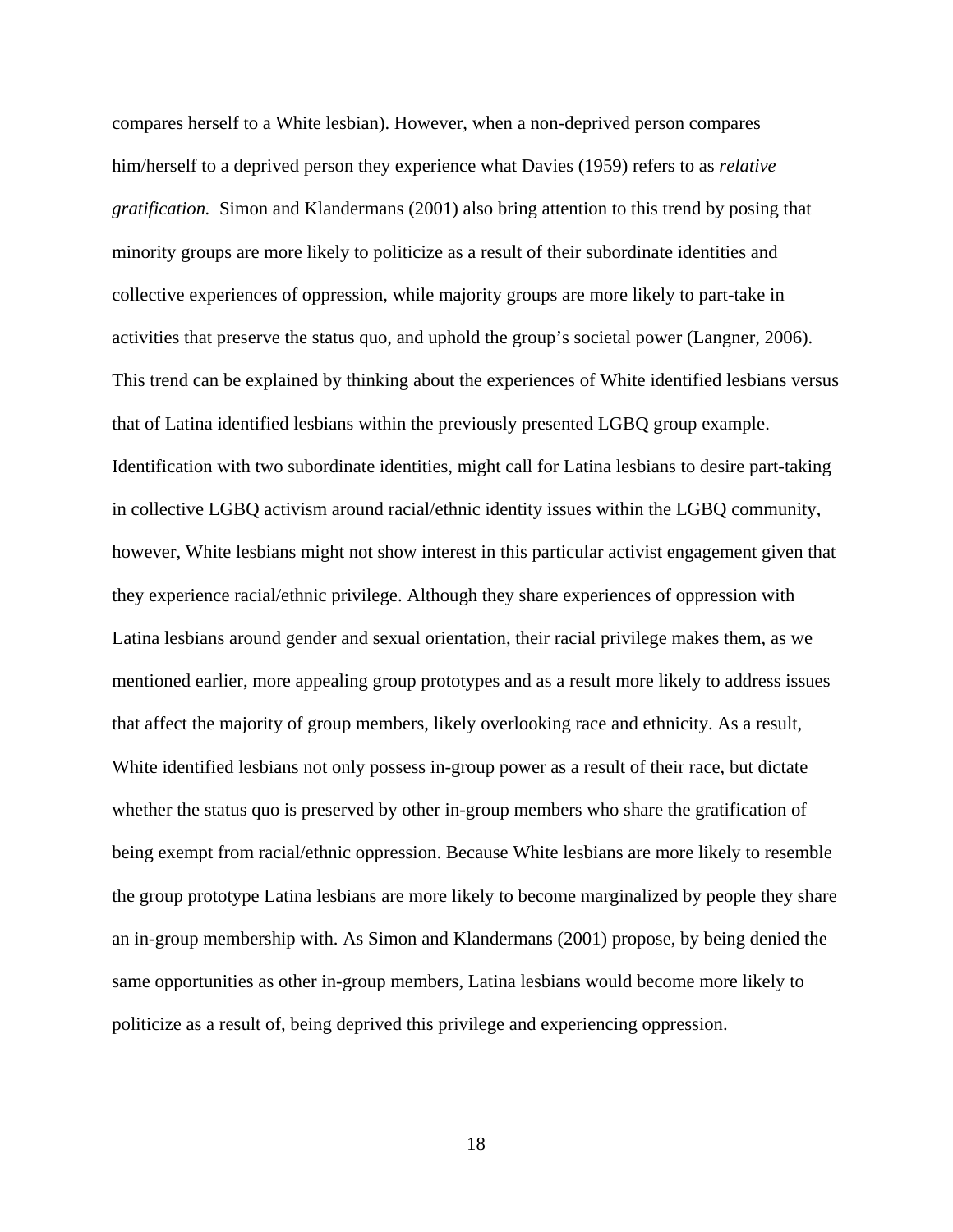In addition, the theory proposes a collective perspective stating that in-group comparison to out-group members creates a larger and more acute power dynamic. Davies (1959) poses that comparisons with out-group members will result in in-group members experiencing *relative subordination*, but when reversed, out-group members will experience *relative superiority.*  Using our previous example and translating it into in-group and out-group dynamics would look as follows: White heterosexual men's (who hold societal power as a result of their racial, gender and sexual privilege), reluctance to recognize the racial, gender and sexual oppression experienced by Latina lesbians, leads them to preserve the larger societal status-quo where they assume a superior role (by having easier access to jobs, marriage, and other personal and political benefits), while Latina lesbians assume a subordinate role (by experiencing racism, sexism and homophobia, making it more difficult to obtain and hold a job, marry and enjoy spousal benefits).

 The theory outlines that *relative deprivation* occurs when an individual lacks a desired good or opportunity, also known as *X* and begins to experience a sense of injustice in perceiving that others similar to him/herself posses *X*. Subsequently, the theory states that those perceiving that similar others posses *X* feel entitled to posses it as well. Therefore, *relative deprivation* is experienced when an individual lacking *X* a. perceives that a similar other has *X*, b. wants *X*, and c. feels entitled to have *X*. Returning to the example of Latina lesbians fighting for equality in the work place that was provided at the end of the previous section, would reflect the essence of *relative deprivation*. In this example Latina lesbians would begin by desiring the benefits, respect, prestige (among other qualities) that would come from having equal opportunities to men and White women in the workplace. However, because of their race, gender and queer identity they begin feeling a sense of injustice that men, White women and heterosexuals have a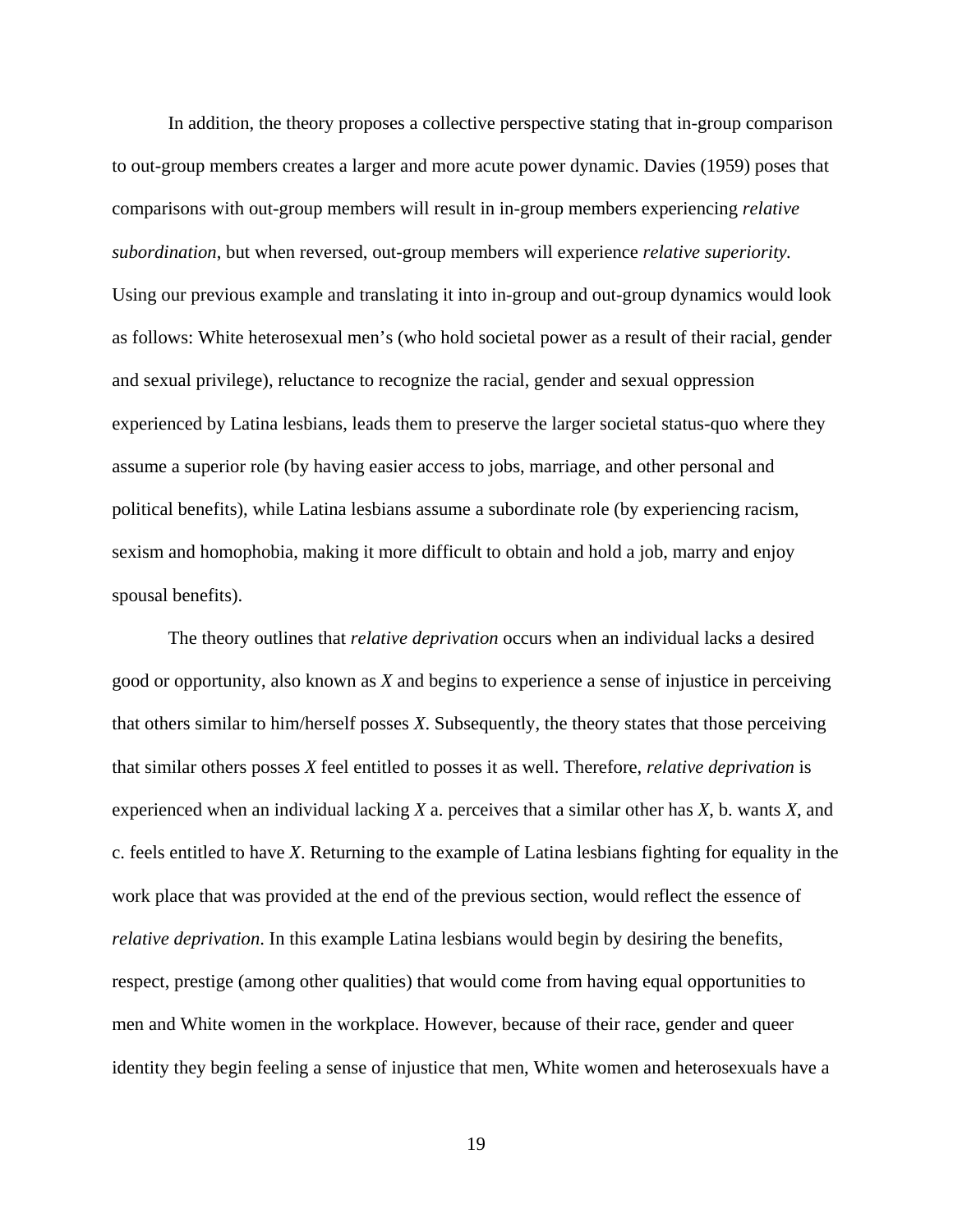better chance of obtaining these desired benefits. Seeing that their opportunities are determined based on factors other than skills, work-ethic, etc., Latina lesbians begin to feel entitled to enjoy the same benefits men, White women and heterosexuals enjoy.

 More modern modifications of this theory (Crosby, 1976), added a fourth criteria consisting of: d. the individual must find it feasible to obtain *X*. This addition is connected to the rationale that individuals will experience anger about possessing *X* only if they deem it feasible to obtain *X.* Latina lesbians, as a result would perhaps experience anger because if they were offered the opportunity to have these desired benefits, rather than being automatically eliminated because of their multiple identities, these benefits would be feasible to obtain. Even while experiencing discrimination in the workplace, drawing attention to these dynamics could make this opportunity feasible for them.

 In addition to this fourth determinant, *relative deprivation* was expanded to include collective group experiences and not simply individuals, a phenomenon referred to as *fraternal deprivation.* This theoretical distinction can serve to support the previously introduced argument stating that personal political salience does not necessarily predict political action, but rather is the collective feeling experienced within a group membership that serves as a catalyst for collective political action.

*Politicized collective identity* development is in essence a fight against injustice (feelings of *fraternal deprivation*) by a particular social group (Latina lesbians), that is endorsed by ingroup members' social re-enactments of racism and homophobia (White lesbians, straight Latina women experiencing *relative gratification*) and maintained and implemented by the larger social context and out-group members (White heterosexual men and women experiencing *relative superiority*). Similar to relative deprivation theory, which states that feelings of *relative*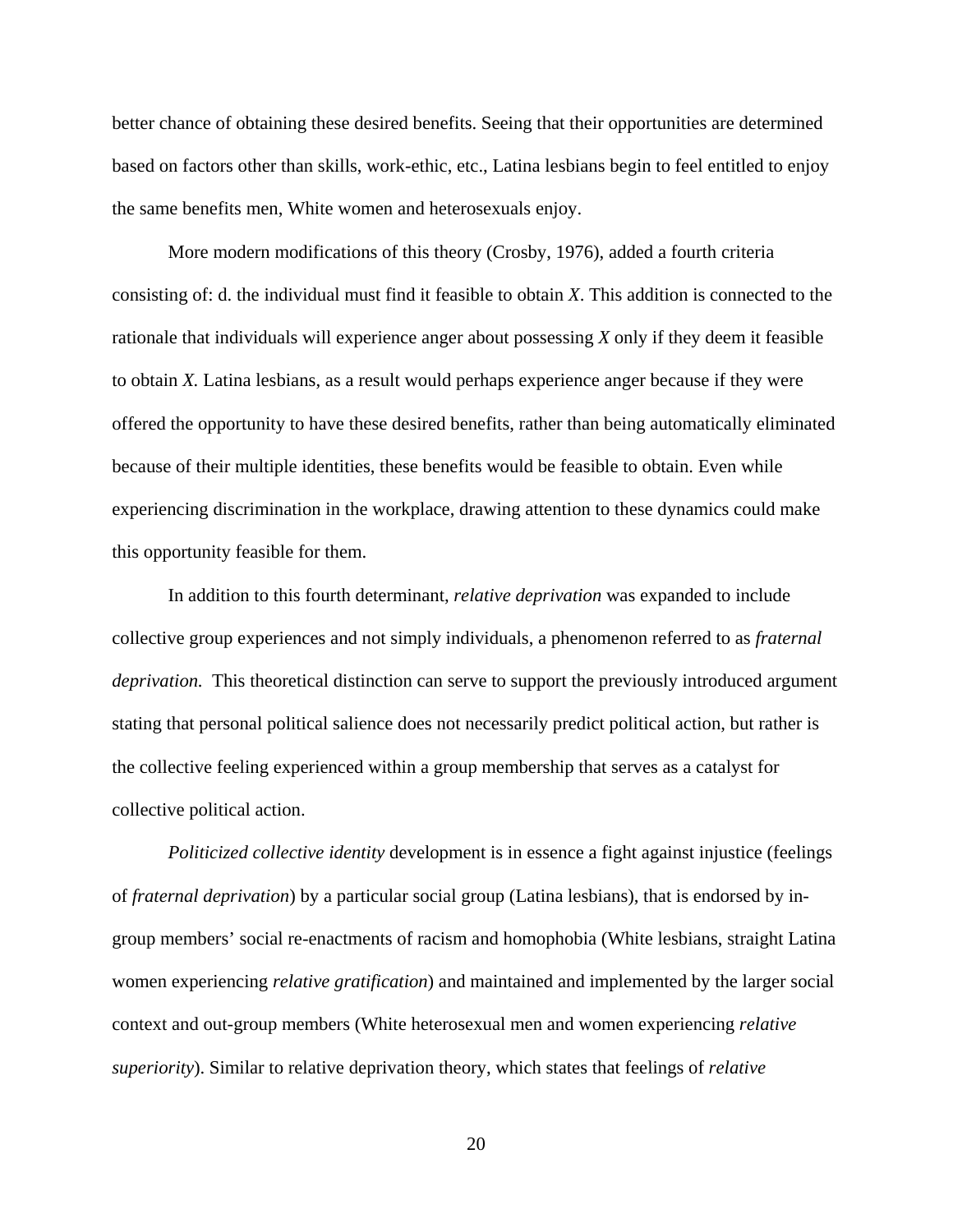*deprivation* persist until *X* is obtained (Crosby, 1976), *politicized collective identity* is fulfilled when in-group members succeed in obtaining the desired source or opportunity (e.g. governmental support) or in other words, when they stop experiencing *relative deprivation*.

 In summation, we have been exposed to the meaning of the term *collective identity* and its distinction from the term *social identity.* By addressing the dynamics of power and privilege that take place and are re-enacted within in-groups as well out-groups, we have established that it is the understanding of these dynamics that politicizes a *collective identity*. By examining social identity theory, relative deprivation theory and the model of a politicized collective identity we have established the differences as well as the similarities that exist between each model and how they collaboratively play into each other. The last major section of this chapter will address the complexity that surrounds the formation of a *politicized collective identity* for Latina lesbians, as the intersections of race, gender and sexuality are considered, explored, and supported by the literature on *intersectionality*.

#### **The Role of Intersectionality in a Politicized Collective Identity**

 According to Gopaldas (2013), *intersectionality* addresses the interference of various social identity structures (i.e. ethnicity, sexuality and gender) in fostering life experiences, particularly as it pertains to experiences of power and oppression. The concept of *intersectionality* was first introduced by black feminist writers who declared that their interests were not represented in either the black or women's movements (Gopaldas, 2013). This section will begin by offering a brief historical outline on the evolution of *intersectionality*, by referencing the writings of pioneering authors in this arena. It will continue by linking the ideas in the literature to the previously established concept of a *politicized collective identity*. This section will also address the importance of *intersectionality* in the research of Latina lesbians and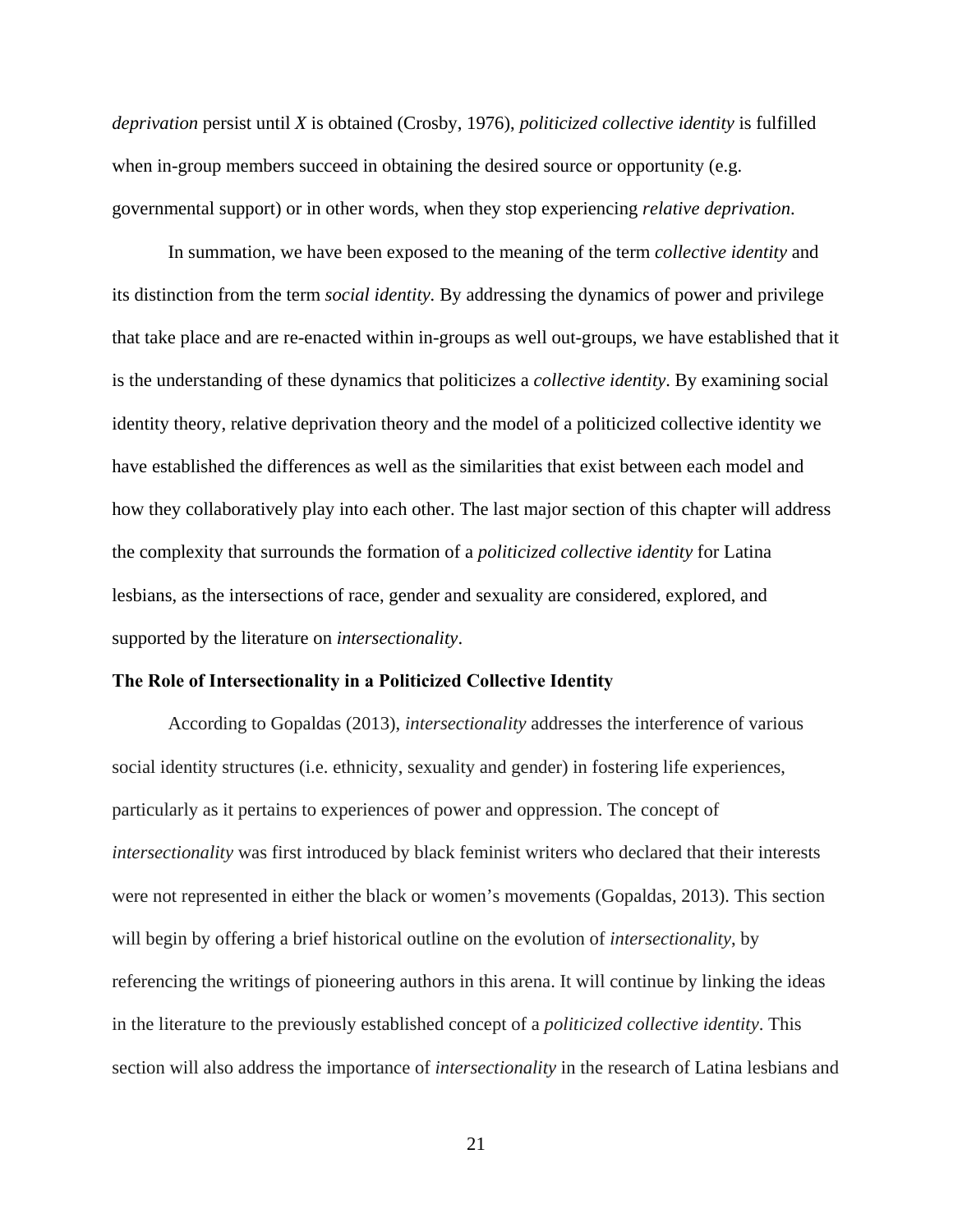will conclude by summarizing how this concept could potentially influence the formation of a *politicized collective identity* for Latina lesbians.

#### **Intersectionality, Feminism and a Politicized Collective Identity**

 For many scholars, Kimberle Crenshaw (1991) is credited for coining the term *intersectionality* as she wrote about the interconnections of racism and sexism in the violence against women of color. However, the concept of *intersectionality* emerged throughout the twentieth century in the writings of black feminists who, although not calling it *intersectionality,*  addressed the interlockings of race and gender within a White-led feminist movement that refused to represent the interests of all women alike (Gopaldas, 2013).

 One of the first to write about *intersectionality* as *double jeopardy* was Frances Beal (F. Beal, personal communication, March 18, 2005) as she explored what it meant to be black and female in a 1970's capitalist society, where the intersections of race, gender and social class placed black women at the bottom of the societal hierarchy. Further, writings from lesbian identified black feminists explored the intersections of race, gender and sexuality in "A Black Feminist Statement"*,* written by The Combahee River Collective (1977.) Many of these writings show how *intersectionality* dismantles the black and White perception of in-group and out-group membership that exists, by addressing the complexities of multiple identities. One of the Combahee River Collective writings discusses the conflation that exists between racism and sexism for black feminists:

Although we are feminists and lesbians, we feel solidarity with progressive Black men and do not advocate the fractionalization that White women who are separatists demand. Our situation as Black people necessitates that we have solidarity around the fact of race, which White women of course do not need to have with White men, unless it is their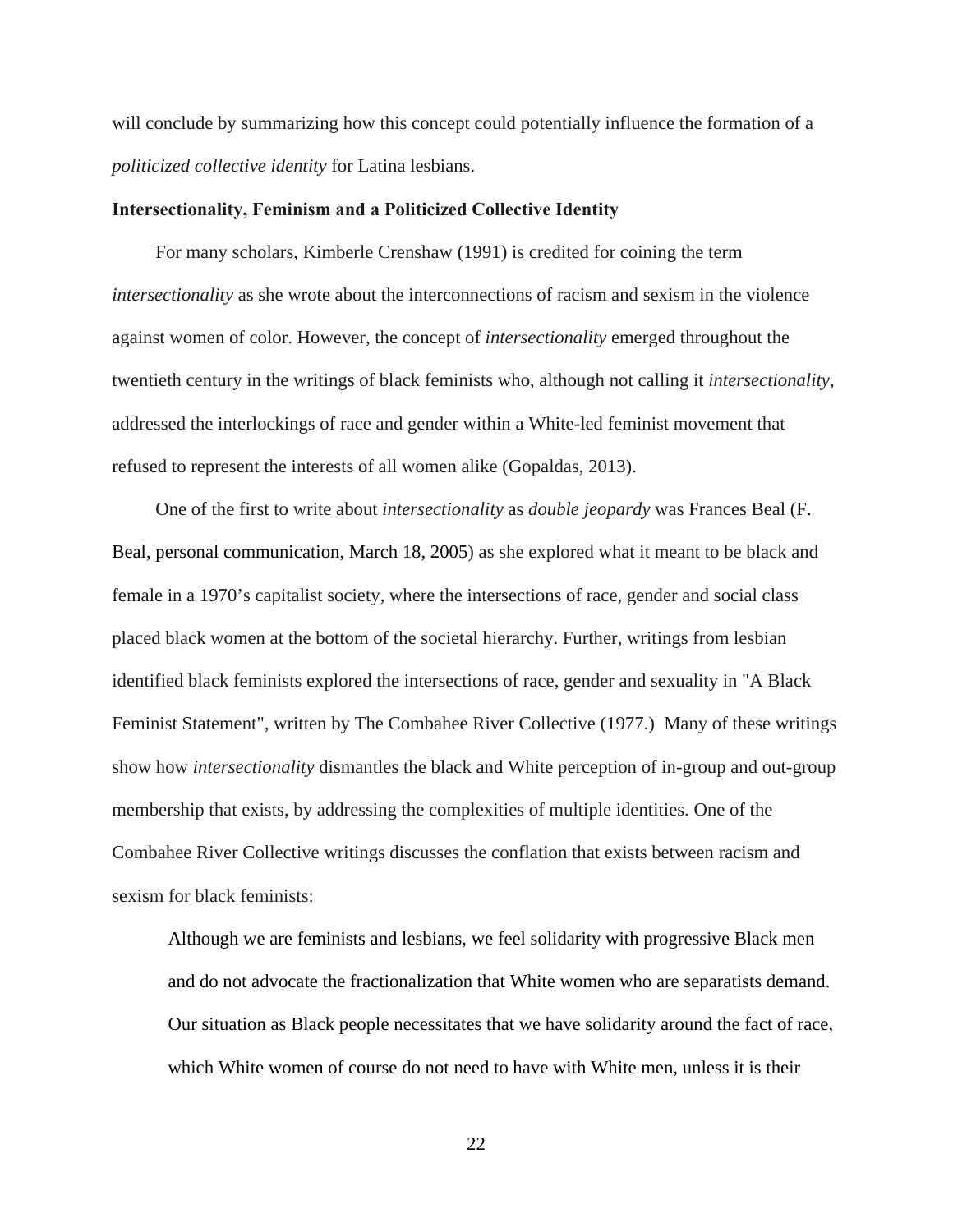negative solidarity as racial oppressors. We struggle together with Black men against racism, while we also struggle with Black men about sexism (p. 213).

 The content of this quote illustrates various concepts that were brought up in the previous section around in-group and out-group membership. The first illustration is found in the reference around racial solidarity, where the author states that White solidarity between White women and men exists to oppress, while Black solidarity among Black men and women exists to dismantle racism. As it was previously explained, this statement resembles the idea that those in power can develop a *collective identity* but the identity is used to preserve the status quo (racism), while solidarity around race for Latinas, or in this case black women, serves as a way to share a collective grief that is rooted in oppression. The second example of previously presented concepts is illustrated in the conflicted solidarity that black feminists share with black men around race, gender and sexuality. Acknowledging the grey scale that *intersectionality* adds to the previously established perception of in-group and out-group membership is important. Just as for black feminists, in-group membership for Latina lesbians is shared between the Latino community and the LGBQ community. Arguably, Latina lesbians, like black feminists, stand in solidarity with Latinos as it pertains to race, but struggle against homophobic beliefs and attitudes that may exist in Latino communities, just as they stand in solidarity with the lesbian and gay community around sexuality but struggle with racist and sexist re-enactments.

Writings from *This Bridge Called My Back* (1981)*,* showcasing the voices of a range of women of color, spoke directly to these separate but unified experiences of oppression Latinas lesbians face. Chicana feminist writer Gloria Anzaldúa (1981) passionately addressed the exclusion of women color, referring to them as "invisible" in the eyes of the White male dominated society as well is in the White feminist movement. She referred to the lesbian of color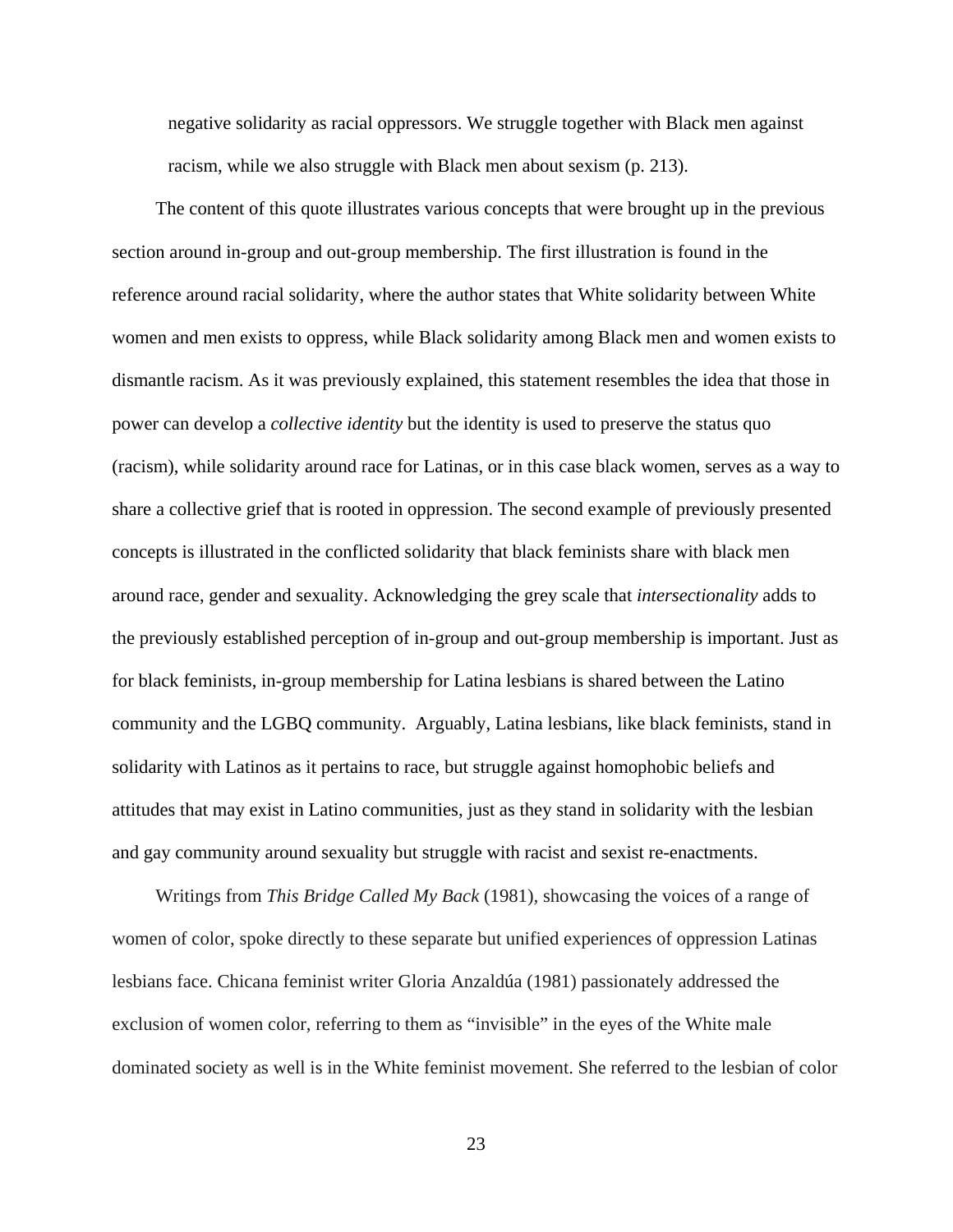as not just "invisible" but "non-existent" in the eyes of society. Moreover, she touched upon the racial dynamics that played out in the feminist movement that resemble the same dynamics being re-enacted with Latina lesbians and other lesbians of color in the LGBQ movement today. She described White feminists as: "notorious for adopting women of color as 'their cause' (p.165)" but expecting them to adapt to the interests of White feminists, while paying no attention to the significance of race and its importance for women of color. Likewise, the argument is that Latina lesbians who struggle with acceptance within the racial in-group feel confined to adapt to issues impacting White lesbians and White gay men, in exchange for solidarity around their sexual identity.

 The purpose of exploring the role of *intersectionality* as it impacts the development of a politicized identity is to begin to understand how this identity model, in actuality, applies to a group of people whose multitude of identities does not always allow them to establish a set ingroup membership and as a result are unable to blame a specific out-group for their oppression. Instead, it seems like *adversarial attributions* have the potential to be directed towards complete out-group members (White heterosexual men) as well as towards partial in-group members (White lesbians, heterosexual Latinas etc.) It appears that regarding in-group members as partial oppressors can leave Latina lesbians questioning their sense of belonging, distinctiveness, respect, understanding and agency within each potential in-group, which could either compromise or simply shift the process of collective politicization for this group.

 Although focusing on the intersections of race, ethnicity, gender and sexuality, as the core of Latina lesbians' experiences, seems like the most relevant step when relating it to the development of a *politicized collective identity*, *intersectionality* is meant to include other factors such as: age, socioeconomic class, and religion etc.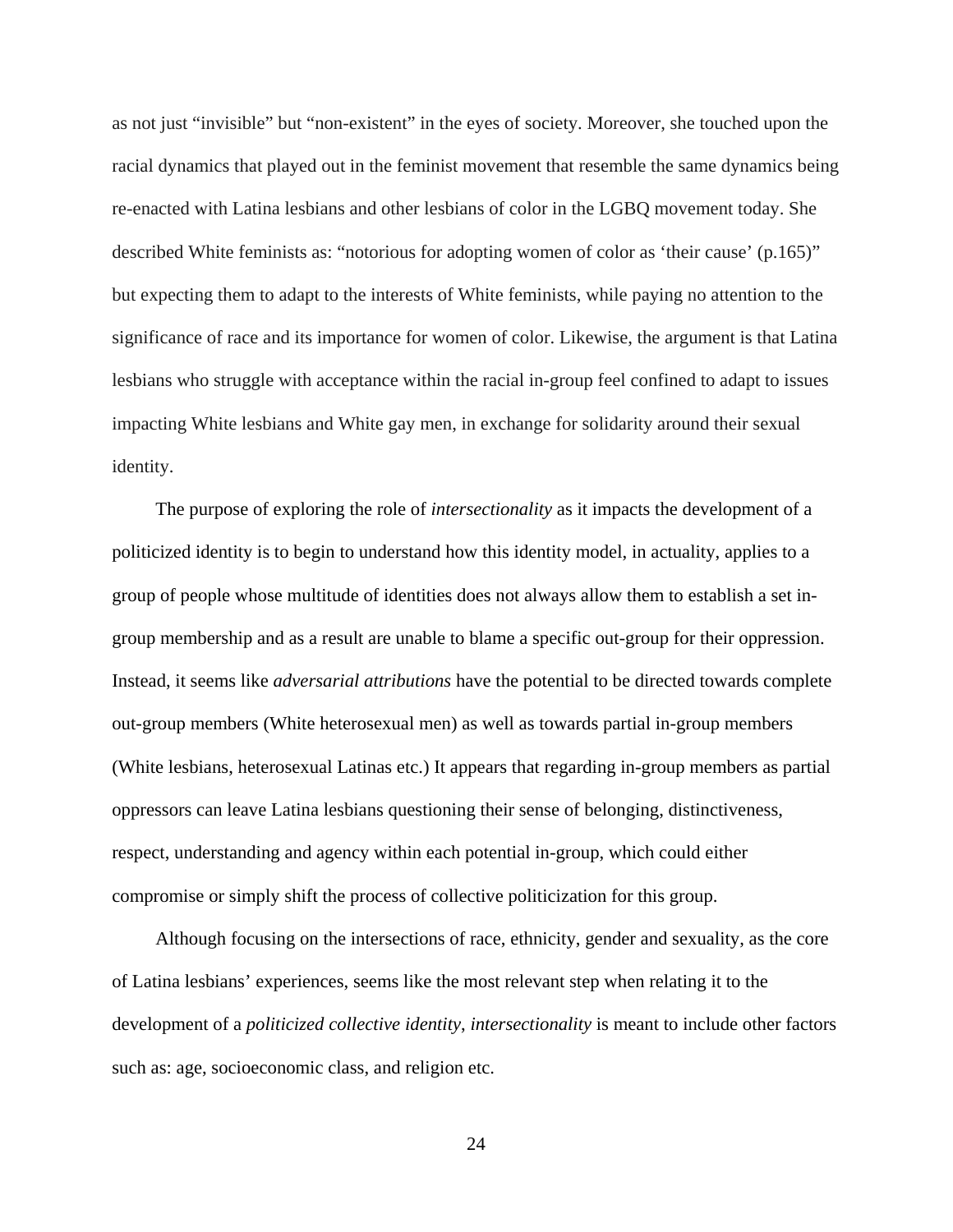Patricia Hills Collins (2000) introduced the concept of *multiple oppressions* in her writings about race, gender and class, as axes of the general oppression for Black women. However, she contributed the notion that *intersectionality* goes beyond these main axes but that it extends into other dimensions such as: age, and religion. She explored how multiple identities mark the specific experiences of an individual and how the interlocking of these experiences can lead a person into multiple levels of oppression or privilege. Collins (2000) focused on the individual experience of each human being under these main axes of oppression. As it pertains to Latina lesbians, this concept offers insight into how different the experiences of Latina lesbians can be when considering factors other race, ethnicity, gender and sexuality but also account for factors like socio-economic status, including access to education. Being mindful that these more specific experiences can also play significant roles in the way Latina lesbians perceive themselves in comparison to others in the larger social world, are all things to consider when thinking about *intersectionality* and its impact on the development of a *politicized collective identity* for this particular group.

#### **The Importance of Intersectionality in Research with Latina Lesbians**

 Latinos are the fastest growing minority group in the United States, expecting to surpass all other minority groups by the year 2050 (Garcia & De Greiff, 2000). Given the expected increase of Latinos and the impact their presence will have on American society, it is important to begin conducting research that addresses issues faced by this particular minority group, including issues that address sexual orientation and gender identity and expression. However, as it usually occurs for White LGBQ community members, most the current research conducted on Latino sexual minorities is gathered from men, while Latina lesbians remain one of the least researched populations, especially in the social sciences (Calvo & Esquibel, 2010).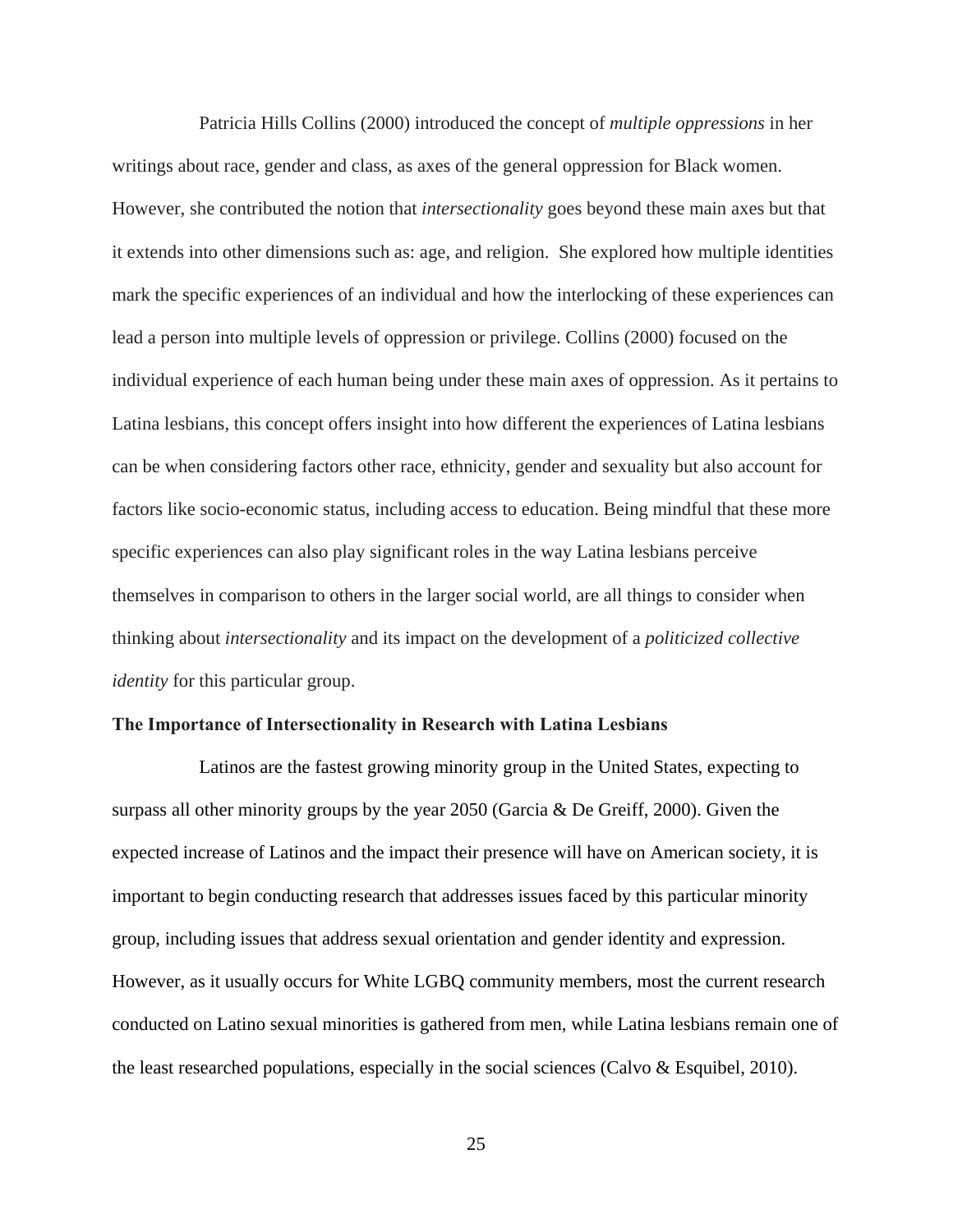Further, much of our knowledge about women derives from studies done with primarily White women, which overlooks the impact of race, ethnicity and other intersecting factors that play a role in women's experiences. Attending to the effects of power and inequality when considering *intersectionality*, draws attention to how multiple category memberships places both individuals and groups in disproportion to one another (Cole, 2009).

 Although the Latino community is not a homogeneous in nature, as its members vary by ethnicity, skin complexion, socioeconomic class, educational background and historical relationship to the United States, for Latina lesbians there exists a sense of collectivity around certain cultural values in addition to experiences of multilayered exclusion and discrimination in U.S society based on their identity as Latina, women and lesbians (Ruiz & Korrol, 2006).

Based on ethnic and racial identity alone and despite their growth, Latinos face much discrimination in the political arena, lacking political representation and access to rights and other resources granted to White counterparts. Adding gender identity and sexual orientation into this on-going political battle truly places Latina lesbians at a social, economic and political disadvantage. Furthermore, lack of exploration about the issues affecting this minority within a minority group makes it all the more difficult to find ways of empowering its members.

As it pertains to this study, awareness of *intersectionality* is crucial in understanding why a lesbian identity does not carry the same meaning for a White identified lesbian and a Latina identified lesbian. Understanding double jeopardy or multiple oppressions as it impacts Latina-identified lesbians (by having an identity that is influenced by the intersections of gender, ethnicity and sexuality among other axes such as age, socioeconomic status etc.) calls for the development of a collective group identity that is centered around these intersecting identities and not just a generalized homosexual identity that forces in-group members to assimilate to the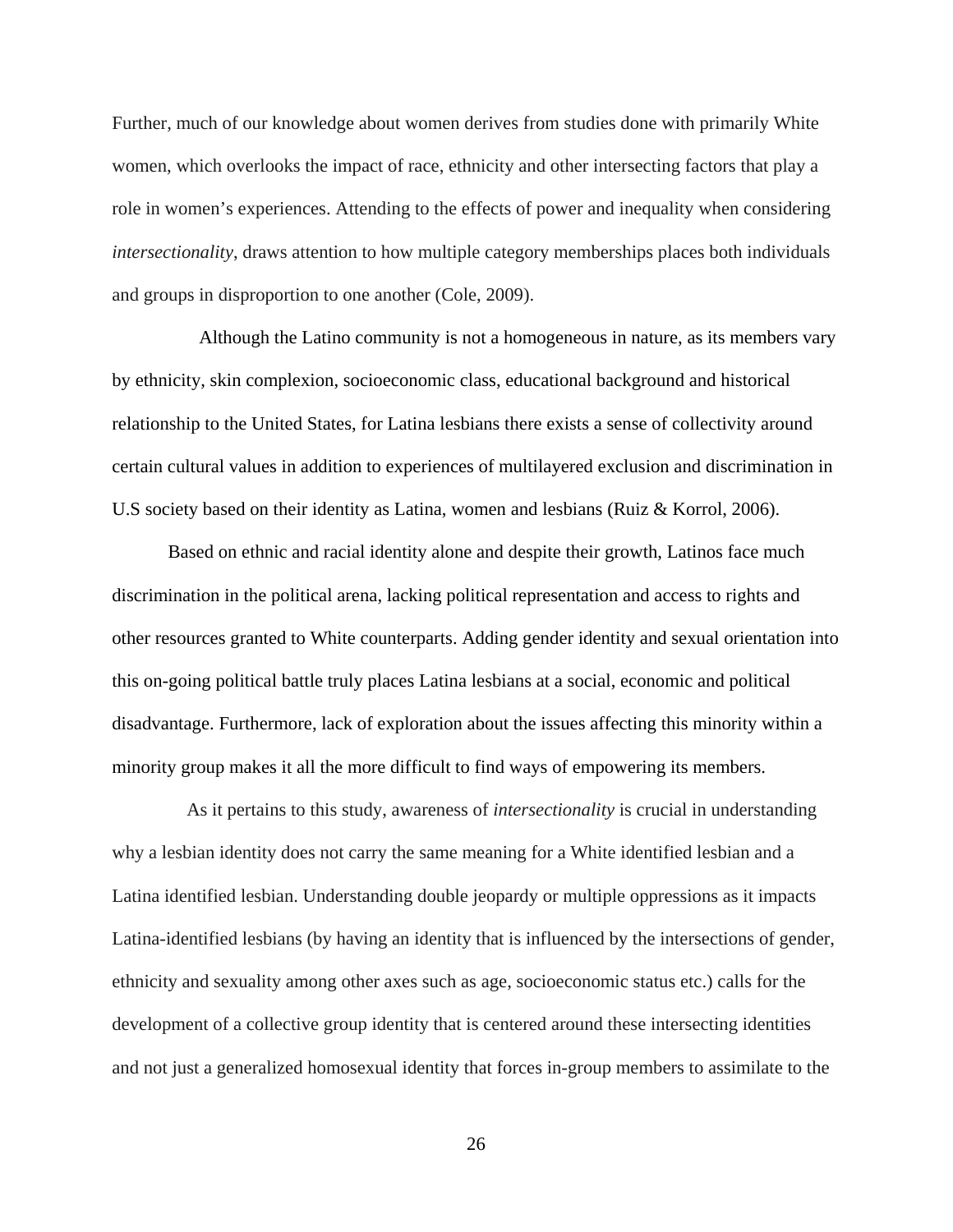leadership of more powerful group members (i.e. gay men, White lesbians). In addition making generalized assumptions about all homosexual identities presents great limitations when considering the social, psychological and political resources available to Latina lesbians (Parks, Hughes, & Matthews, 2004).

Some of the consequences that result from identifying as a Latina lesbian and the intersections of sexuality, ethnicity and gender may consist of Latina lesbians feeling like they are rejecting their "culture" by adopting what is perceived, by many Latino communities, as a westerner ideal (Harper, Jernewall, & Zea, 2004). Further, the *machista* values that steer Latino communities opposes deviation from gender norms including female sexuality as well as sexual identity. Anzaldúa (1981) writes in her letter:

Chicano patriarchal perspectives assigns the role of servitude to a woman, particularly as heterosexual relationships are conceived today and in the past…Obviously when the wife of or would- be-wife, the mother or would-be-mother questions out loud and in print the complex servitude/devotion/love: she will be quickly seen as false to her "obligation" and duty, hence a traitor (p.186).

 It is in this way that it can be seen how coming out as a lesbian in Latino communities can lead to familial as well as cultural rejection or alienation, and as a result creates a disconnect from an individual's own culturally situated identity. On the other hand, fear of exposing their sexual identity can lead Latina lesbians to hide their identity from friends and family members, including any expression of non-conforming gender identity. As we understand that Latina lesbians are more likely to experience discrimination based on the intersections of ethnicity, race and gender within the larger society, it is also important to acknowledge how discrimination can also occur within in-group membership, such as LGBQ communities where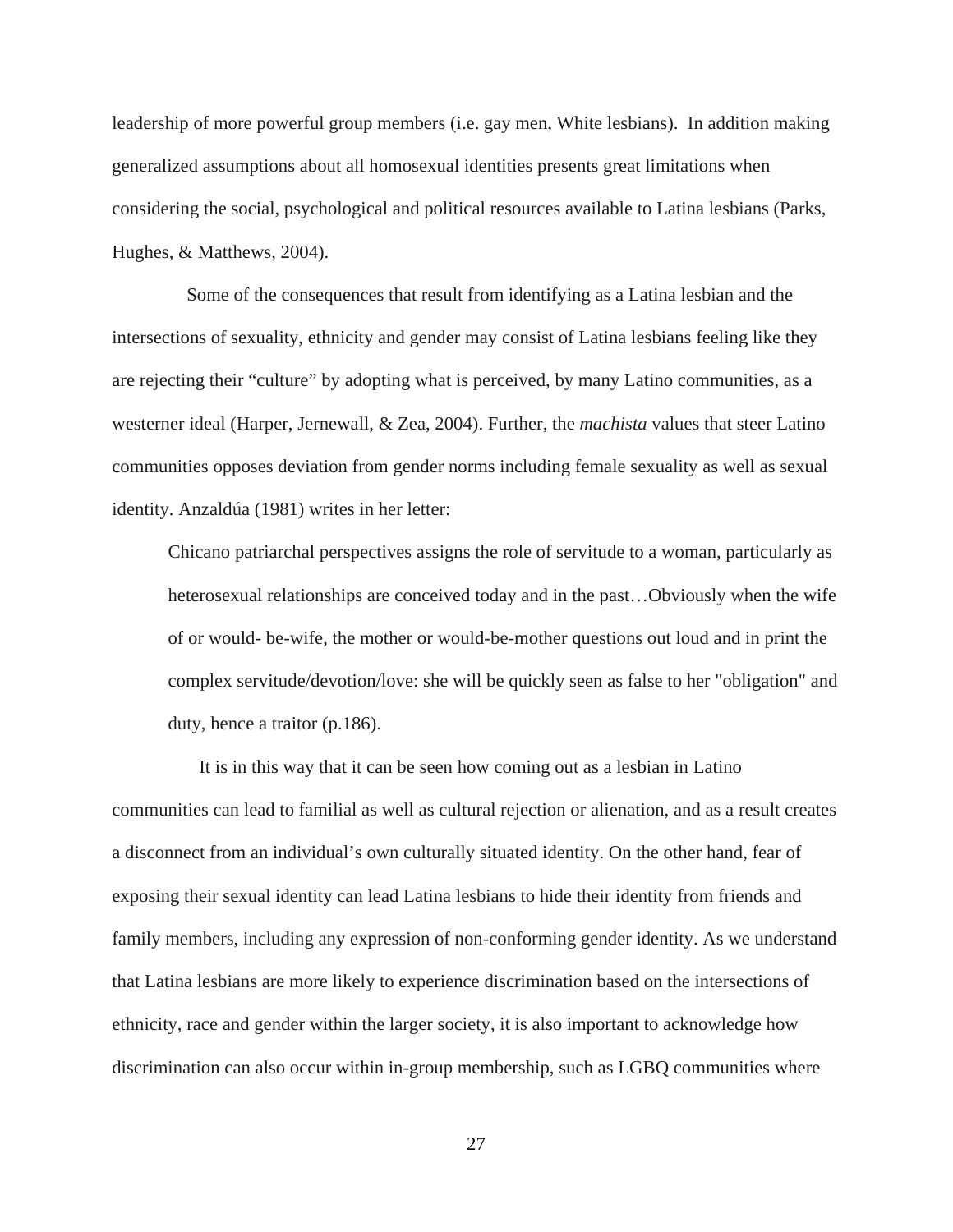Latina lesbians can be objectified and "exoticized" by both White gay men and White lesbians (Harper et. al, 2004). As a result, it can be understood why many Latina identified lesbians would try and conceal aspects of their identity, or try and occupy less space in hopes of avoiding in-group discrimination. It is precisely this phenomenon that calls for the examination of how identity politicization and *intersectionality* transect.

 It is however, necessary to clarify that despite focus on racial, gender and sexual identities in this study as intersecting characteristics linked to oppression, attention is also paid to other interlocking factors such as: education, socioeconomic status, nationality and age, which all have differently impacted the experiences of each individual participant in this study. It is important to also shine light upon a point introduced by Kumashiro (2001) in his writing of intersections of race and sexual identity and that is that, group identity is not the sum total of its' individual members' identity and that a queer youth's expression of desire or culture cannot be explained by a shared experience of racism or homophobia. Therefore, it is important to highlight that although this study is attempting to gather the life experiences that have lead Latina lesbians to *politicize* their identity, these "life experiences" are heavily relying on the concept of *intersectionality* and how these various characteristics about themselves have impacted who they are.

With this thought in mind, the question remains: If it was previously established that members of subordinate groups are more likely to *politicize*, and that feelings of *relative deprivation* are connected to the desire of obtaining that which one deserves, what factors lead Latina lesbians to *politicize* given that they identify with three intersecting subordinate identities? Do intersecting feelings of oppression play a role in politicization? What role do more privileged identities or intersecting axes play in *politicization*?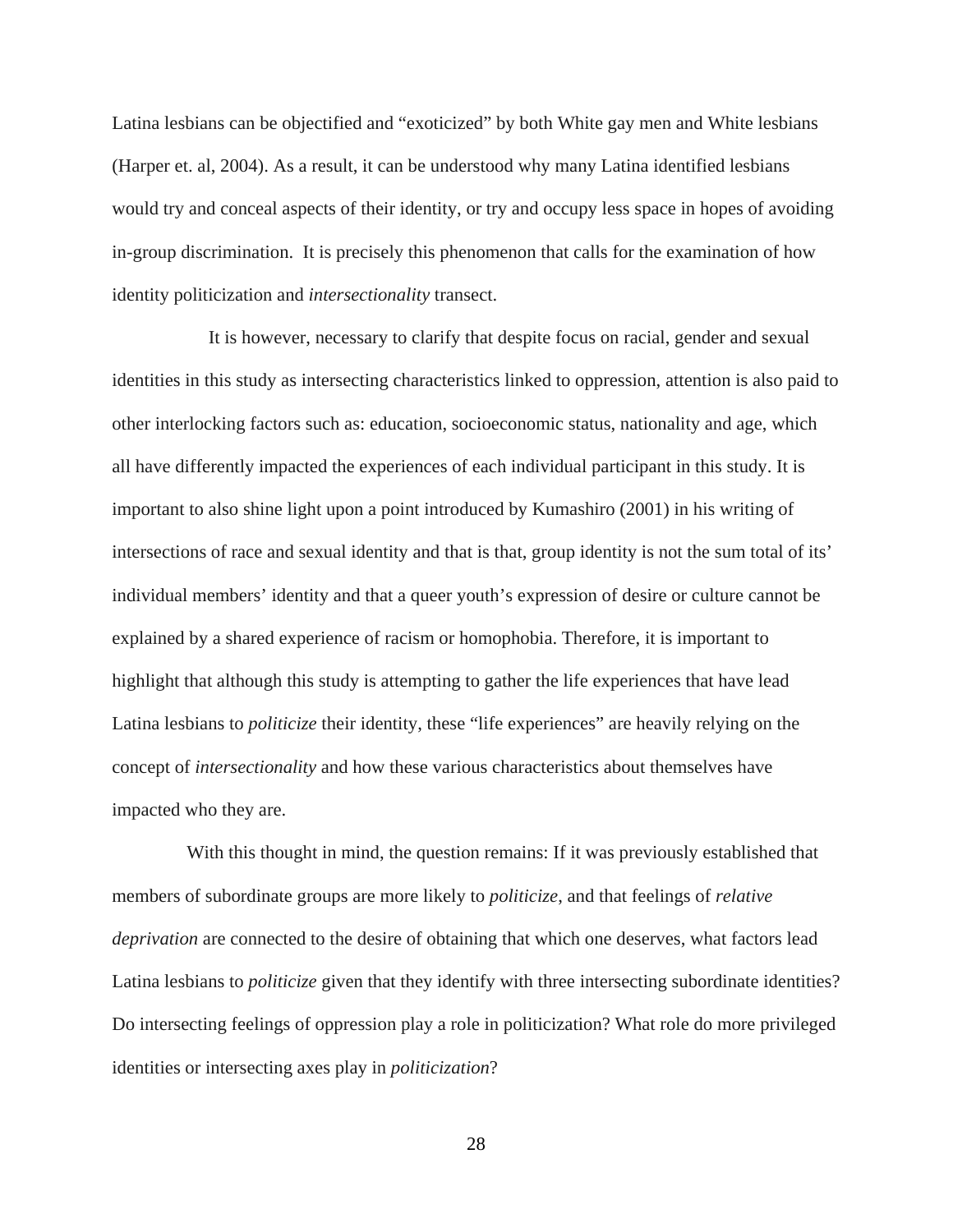Returning to Simon and Klandermans' (2001) concept of *politicized collective identity* as a *dual identity*, called for group members to identify with the shared grievances of ingroup members as well as with the politics driving the larger society. It could be the case that Latina lesbians, posses 3 dual identities from which they can experience feelings of grievance and oppression. It is also arguable that inability to separate these three identities for participants could only call for the existence of 1 three-dimentional *dual identity*, requiring that Latina lesbians identify their merged grievances around racism, sexism and homophobia together. It raises the question of how does this multi-dimentional identification impact their identification with society?

Examining the factors the lead Latina lesbians to develop a *politicized collective identity* will potentially shine some light upon unexplored questions around *intersectionality* and *politicized collective action*. Using the establishing literature findings and the gathered data from this study, will hopefully contribute new insight into these inter-connected areas of study as they apply to, not only the group at hand, but also to other intersecting group memberships.

After introducing an abundance of literature that explains the concept of a *politicized collective identity* and addressing the level of complexity that *intersectionality* brings to this model, the next chapter will begin to outline the research process of this study. By describing the research methods, recruitment, and the data analysis process, the following chapter will begin bringing to life the purpose of this study that has, so far, only been theoretically introduced.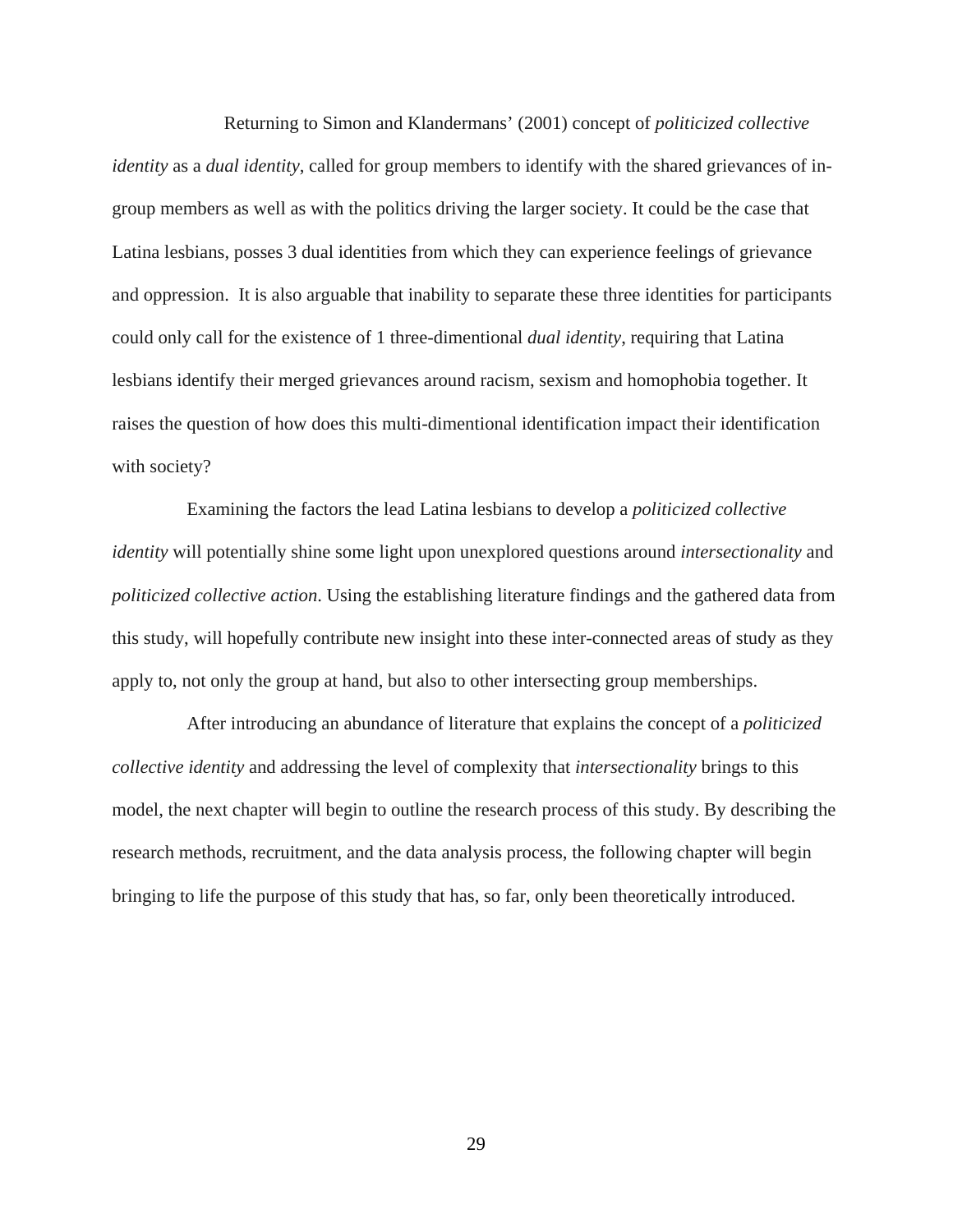## **CHAPTER III**

#### **Methodology**

 The purpose of this study is to explore the factors that lead to Latina lesbians to develop a *politicized collective identity*. Consequently, the study also aims to explore: 1. How a *social identity* resembles or differs from a *politicized collective identity*? 2. What factors influence the evolution from a *social identity* into a *politicized collective identity*? 3. What role does *intersectionality* play in the formation of a *politicized collective identity* for Latina lesbians?

 Simon and Klandermans (2001), define a *politicized collective identity* as fixed and intentional social group membership, where members are conscious of the power differences that exist between, in-group members, out-group members and the larger society and as result engage in activism as a way to eradicate these differences and obtain equality on behalf of their group. In the case of Latina lesbians, group members must organize with the understanding that as a result of their intersecting ethnic, sexual and gender identities, they might experience oppression from other in-group members (White lesbians, gay men etc.), even greater subjugation from out-group members (White-heterosexual men and women) and experience the constant perpetuation of this oppression within the larger society. As a result Latina lesbians who have developed a *politicized collective identity* engage in activism around either or both of these identities as a way to challenge the oppression they face as members of this intersecting but refined social group.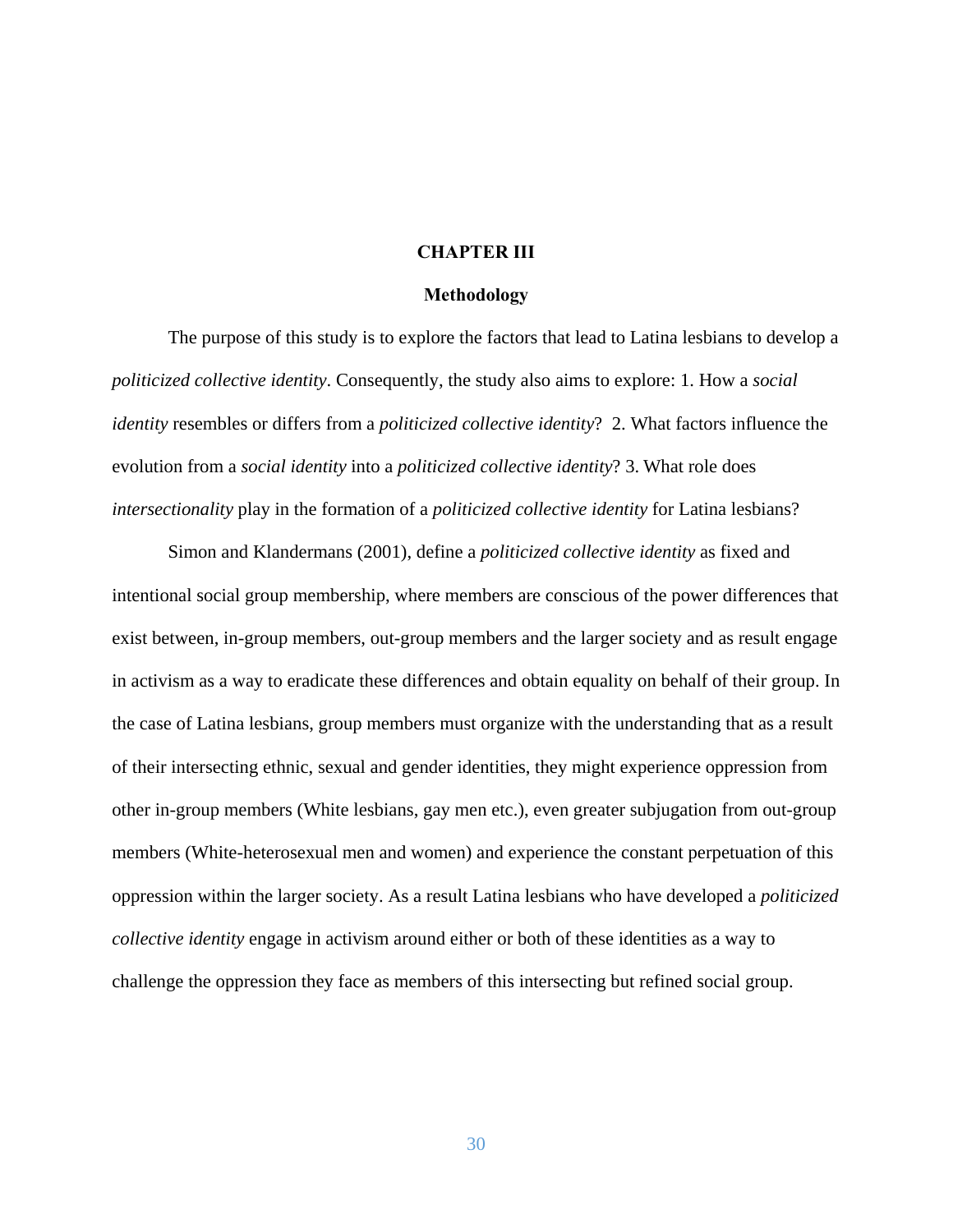#### **Research Approach and Rationale**

This qualitative study employed a grounded theory approach to research. Grounded theory is type of qualitative approach that uses interviews, observations and documents to develop findings that are grounded in data (Urquhart, 2013). While existing literature was used to establish a foundation about the topic explored, face-to- face interviews conducted with eleven subjects aimed to examine the individual experiences of Latina lesbians and their engagement in activism around either or both, their sexual and ethnic identities. The study focused on identifying factors contributing to participants' formation of a *politicized collective identity*, a type of *social identity* that calls for engagement in political action (Simon & Klandermans, 2001).

 Qualitative methods were used for various reasons. Given that the purpose of this study was to explore the individual experiences of each participant around their ethnic and sexual identities and the intersection of these, it was crucial for participants to define their own experiences, rather than grouping or classifying them quantitatively. Giving autonomy and value to the voices and stories of Latina lesbian as a way to counteract the social and historical oppression they have, and still, endure (Ruiz & Korrol, 2006), was best achieved through qualitative methods.

 Moreover, there is very little research that has been conducted around the model of politicized collective identity as well as around the intersections of sexual orientation and race and/or ethnicity. It was therefore important for the findings to reflect the complexity these identity intersections bring to the concept of a *politicized collective identity* in order to contribute novel insight into both of these unexplored research topics. Addressing these grey areas can only be done through the use of qualitative methods. The flexibility found in qualitative research is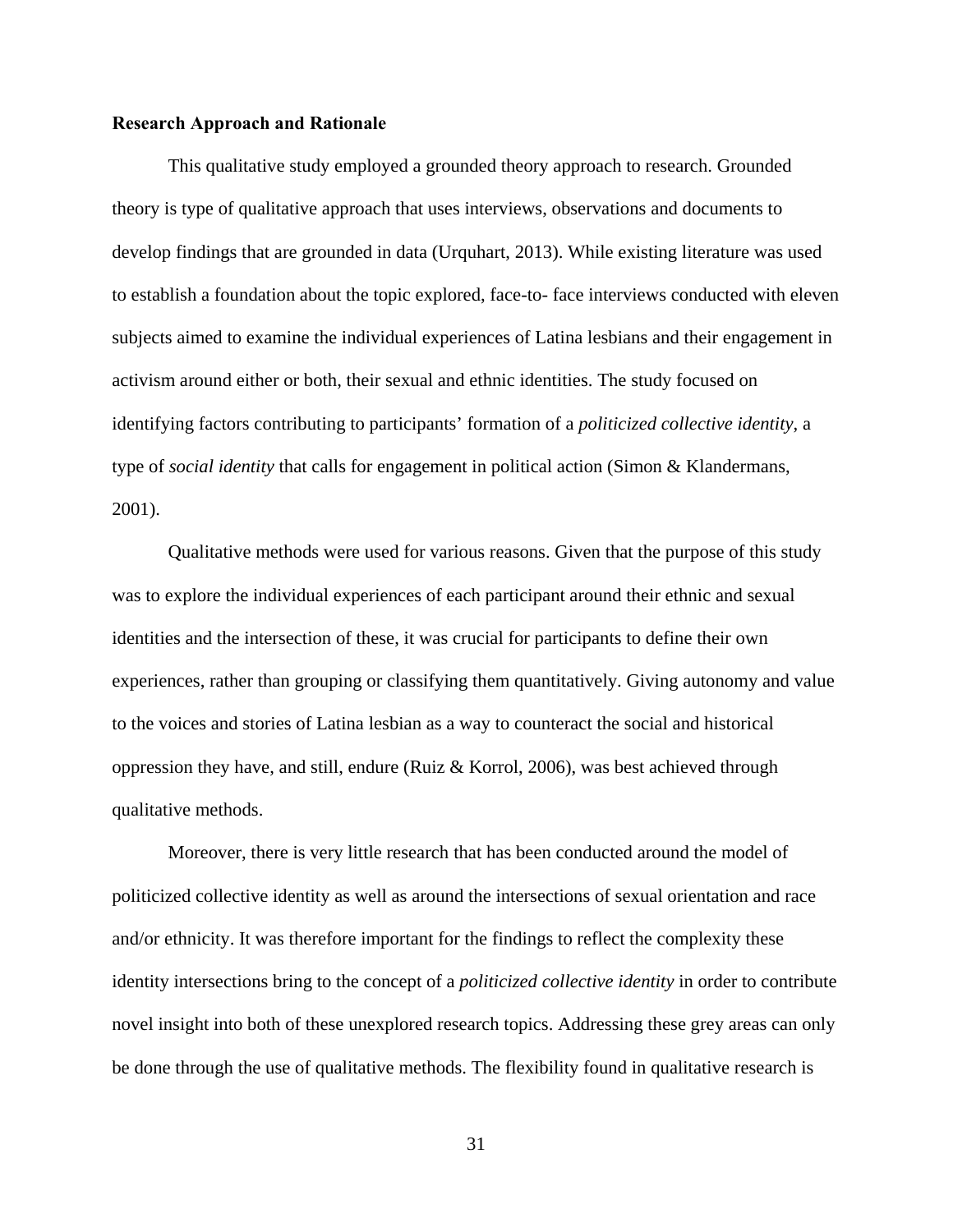best able to reflect the uniqueness of each participant's life experiences and as a result, make each participant the expert of their own identities.

 Underlying my selection of research methods was my personal interest in the stories of others. Given that motivation to explore this topic is rooted in my own personal experience as a Latina lesbian as well as my identification with the term *politicized collective identity*, I found that my involvement in this research extended past the role of the researcher. Self-awareness played a very important role in the interview process as well as in the overall research process, given that I, as the researcher shared the same social ethnic and sexual identities as most of the participants. I practiced being aware of how my own voice and experiences resembled and/or differed from that of participants.. As a way to give myself a voice as a Latina lesbian sharing a *politicized collective identity* with participants and to further reflect on my own experiences, I decided to include myself as a subject, using auto-ethnographical interviewing. This type of interviewing allows for researchers to include themselves in the research in order to distinguish their voices from others in their group as well as to engage readers outside of their group (Pratt, 1999). In addition, auto-ethnographical research, like this study, holds a political relevance that according to Pratt (199) grants minority groups a voice within the larger more dominant publishing world. The act of including my voice in this research is a political act and a demonstration of my own *politicized collective identity.* 

## **Sample**

The study involved a sample of 11 self-identified adult Latina Lesbians, between the ages of 18 and 60, who had engaged in social and/or political activism around either or both their sexual and/or ethnic identities. Information was gathered through 45 minute, face-to-face or video chat, interviews during which participants were asked demographic questions that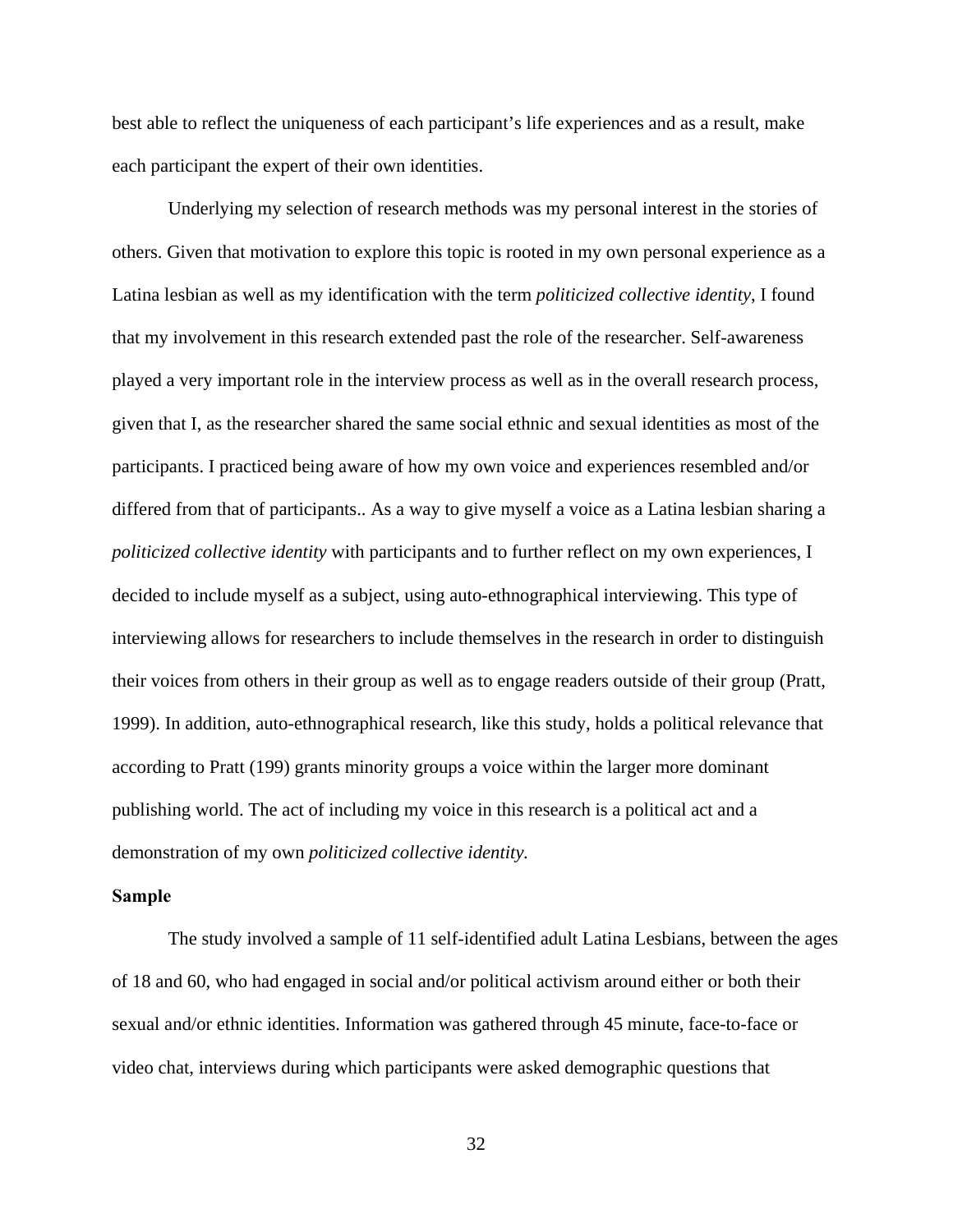included, age, level of education, profession, race, ethnicity, nationality, sex, gender and sexuality, along with a series of open-ended questions regarding their ethnic and sexual identities and their activism around these identities.

## **Recruitment**

Recruitment for this study occurred by utilizing snowball sampling. Participants in this study were solicited through e-mail letters and flyers (Appendices C & D) to known or referred personal and/or professional contacts. Snowball sampling helped spread the distribution to other potential participants. In addition, given the geographical area where the study was conducted and the difficulty finding candidates that met the criteria, in-person recruitment was also conducted in order to tap more directly into communities or spaces that worked with or collaborated directly with the population at hand- Latina lesbians. In-person recruitment was done by visiting local youth LGBT organization as well as a local college's Latina organization.

 Volunteers expressing a desire to participate in the study were pre-screened in order to ensure they met the eligibility criteria and demonstrated having a *politicized collective identity*, rather than simply assuming that participation interest sufficed as evidence of a PCI. All participants were informed about the nature and purpose of the study and were required to read and sign the informed consent form prior to beginning their interview. Each participant was provided an additional copy of the informed consent form to keep for their records. Participants who did not reside locally were mailed informed consent forms that were mailed back to the researcher with a signature prior to engaging in the interview process.

## **Data Collection and Analysis**

Data collection for this study began on February  $2<sup>nd</sup>$  using in-person and video chat semistructured interviews consisting of nine demographic questions and six open-ended questions,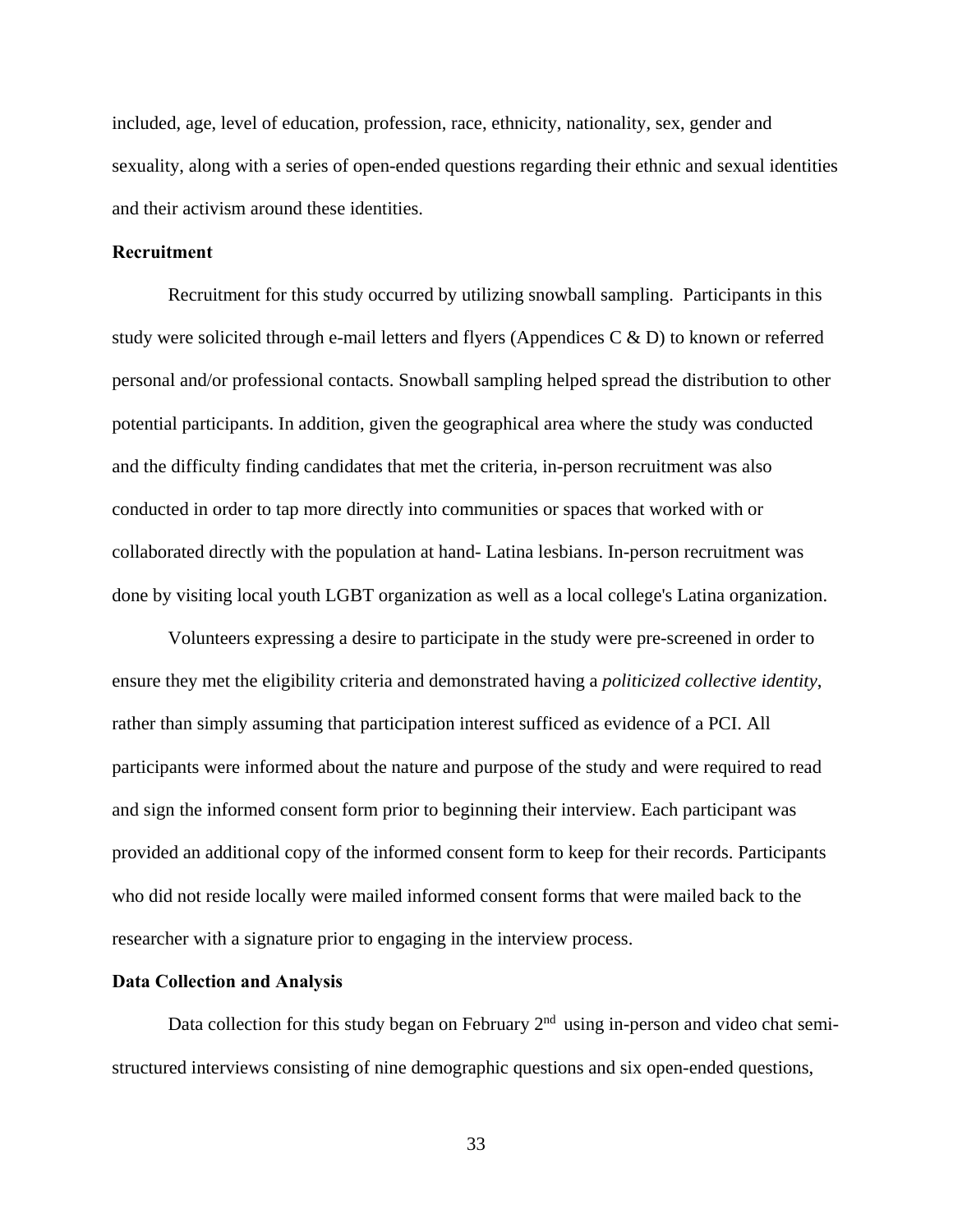including a series of sub-questions used for clarification in case subjects needed additional probing. Interviews began with demographical data questions that granted verification that subjects met the study's criteria. Additionally, demographics provided the researcher with a sense of each participant's academic, professional and other experience. Interview questions attended to each participant's experiences as in-group and out-group members in order to further explore their sense of identity politicization. Questions also attempted to gather specific examples of pivotal moments in each participant's life that contributed to their formation of a *politicized collective identity*. Additionally, participants were asked about their familiarity with the term and their felt relationship to it. Interviews were recorded with the permission of each participant in an audio-recorder. In these recordings the researcher did not mention the name of the participants and identified each interview by creating audio folders labeled with letters. Interviews were transcribed and saved onto a password-protected computer only used by the researcher. Each interview was transcribed, assigned a pseudo name, and stripped of all identifying information in order to protect the identity of each participant.

 After transcription was finished, the study's over-arching question and sub-questions were separated and color-coded. Each interview was carefully read numerous times and a list of themes was generated indicating the amount of participants that had made exact or similar references. The researcher organized the themes based on how they answered both the overarching question and sub-questions to being generating the findings.

## **Limitations**

 To compensate for researcher bias, interview questions were open ended. However, given the complexity of some of the question, the researcher on occasion, had to rephrase questions to adjust to each participant's understanding. As a result reliability, could have been compromised.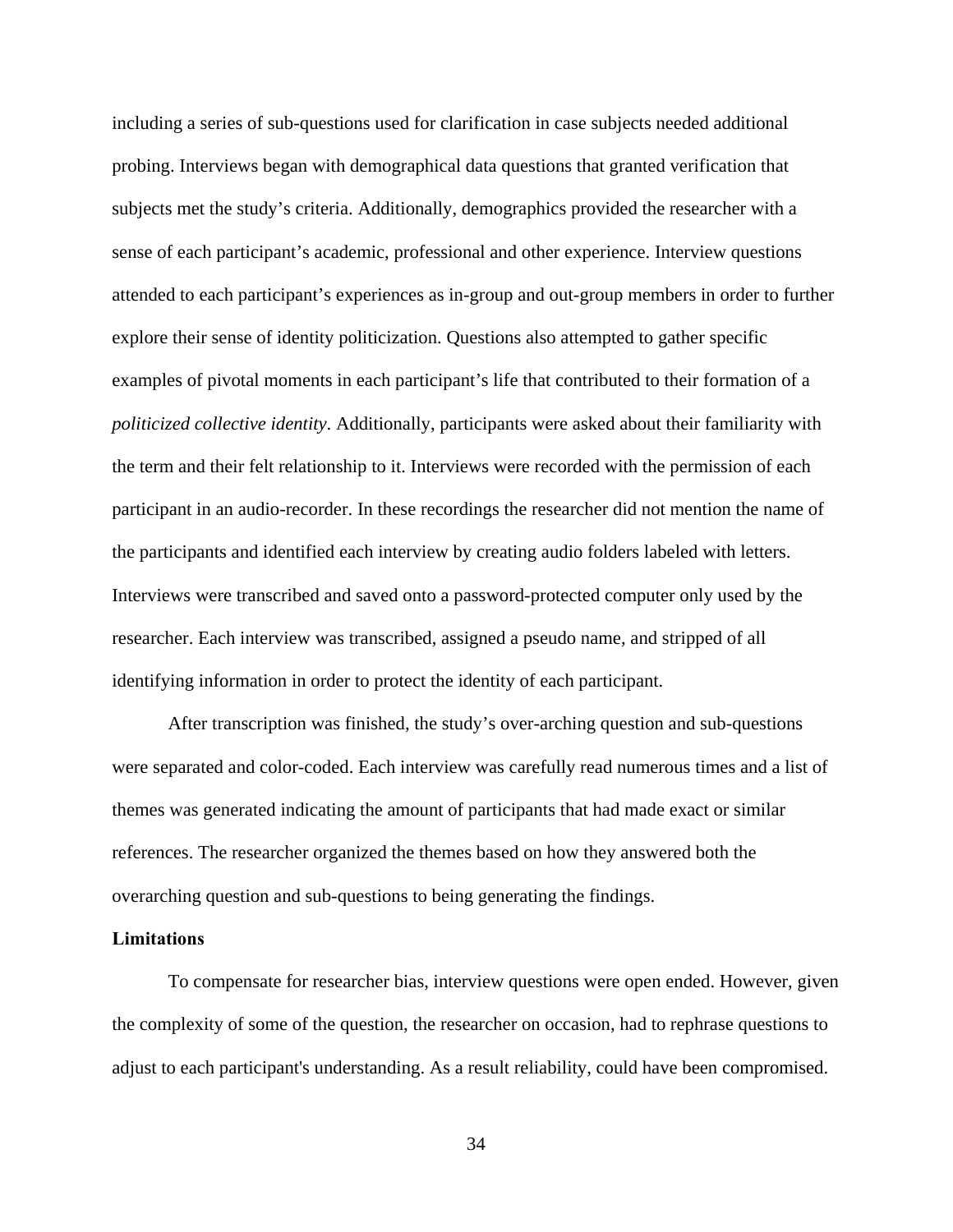In addition, while snowball sampling served as a helpful recruitment method, referring subjects from similar social circles as initial participants could have impacted the perspectives and responses of some subjects, and as a result, the general findings of the study.

# **Summary**

 This chapter discussed the type of research methods used in this study, the reasoning for its applicability, as well as the process through which data was collected and analyzed. The following chapter, the findings, will present the themes that emerged from participant's interviews.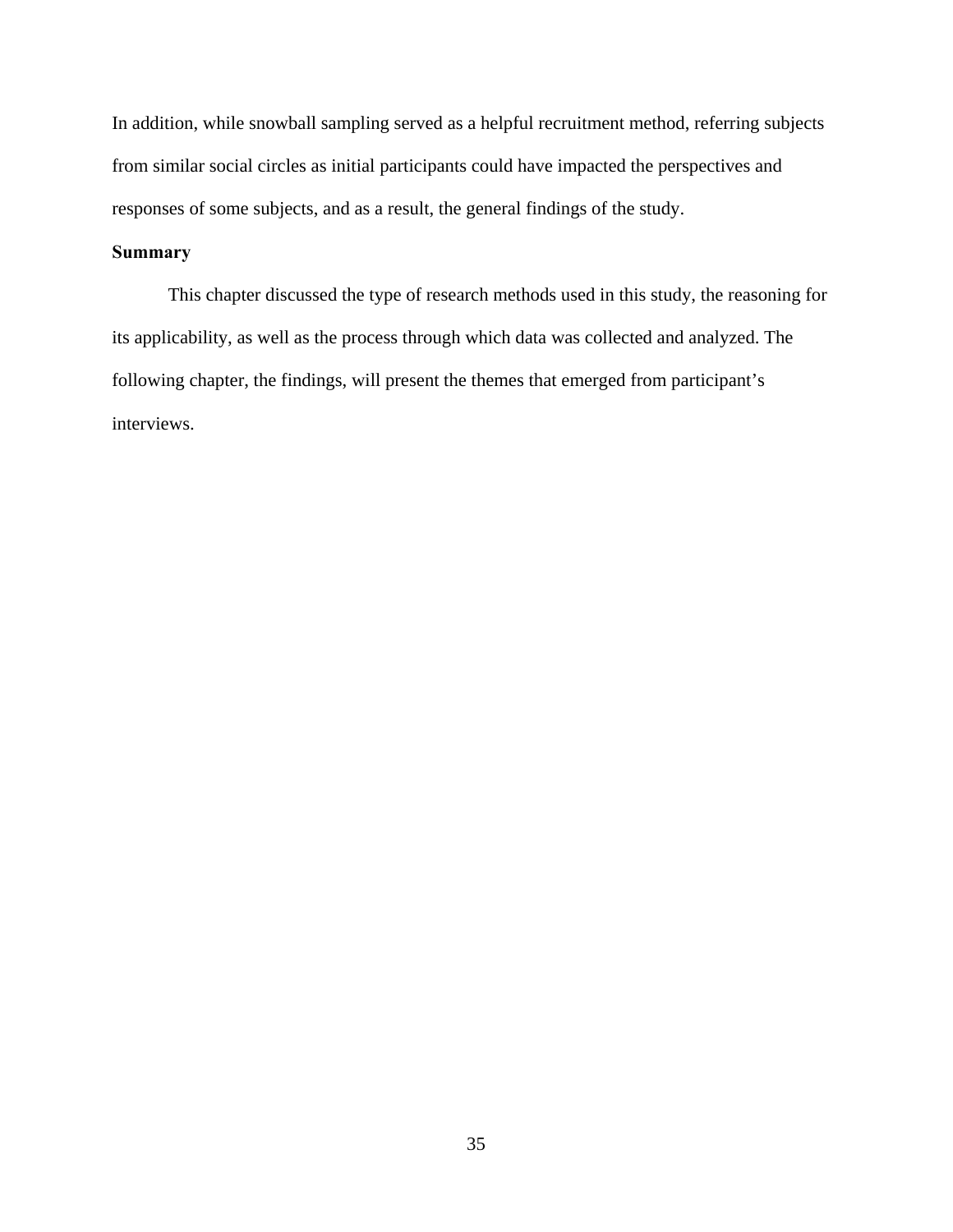## **CHAPTER IV**

## **Findings**

This qualitative study aimed to explore the factors leading Latina lesbians to develop a *politicized collective identity*. The research, in addition, attempted to explore the differences between the development of a *social identity* versus a *politicized collective identity* and the potential factors influencing the evolution from the former into the latter. Finally, given the intersecting ethnic, racial, sexual and gender identities at play for the population under study, the research further aimed to investigate the role *intersectionality* played in the development of a *politicized collective identity* for Latina lesbians.

This chapter will present the findings generated from interviews with eleven selfidentified Latina lesbians who have engaged in activism around either or both their ethnic/racial and/or sexual identities in private contexts, (e.g. having conversations with friends and family about issues surrounding their ethnic and or sexual identities), public settings (e.g. participation in rallies, LGBT organizations etc.) or professional capacities (e.g. being out at work, facilitating discussions around issues impacting both their ethnic and/or sexual identities).

This chapter will begin with a description of the research participants followed by a general outline of the study's findings. The following section will discuss the themes that seemed to lead Latina lesbians to develop of a *politicized collective identity,* while the last section will discuss those that appeared to hinder its development.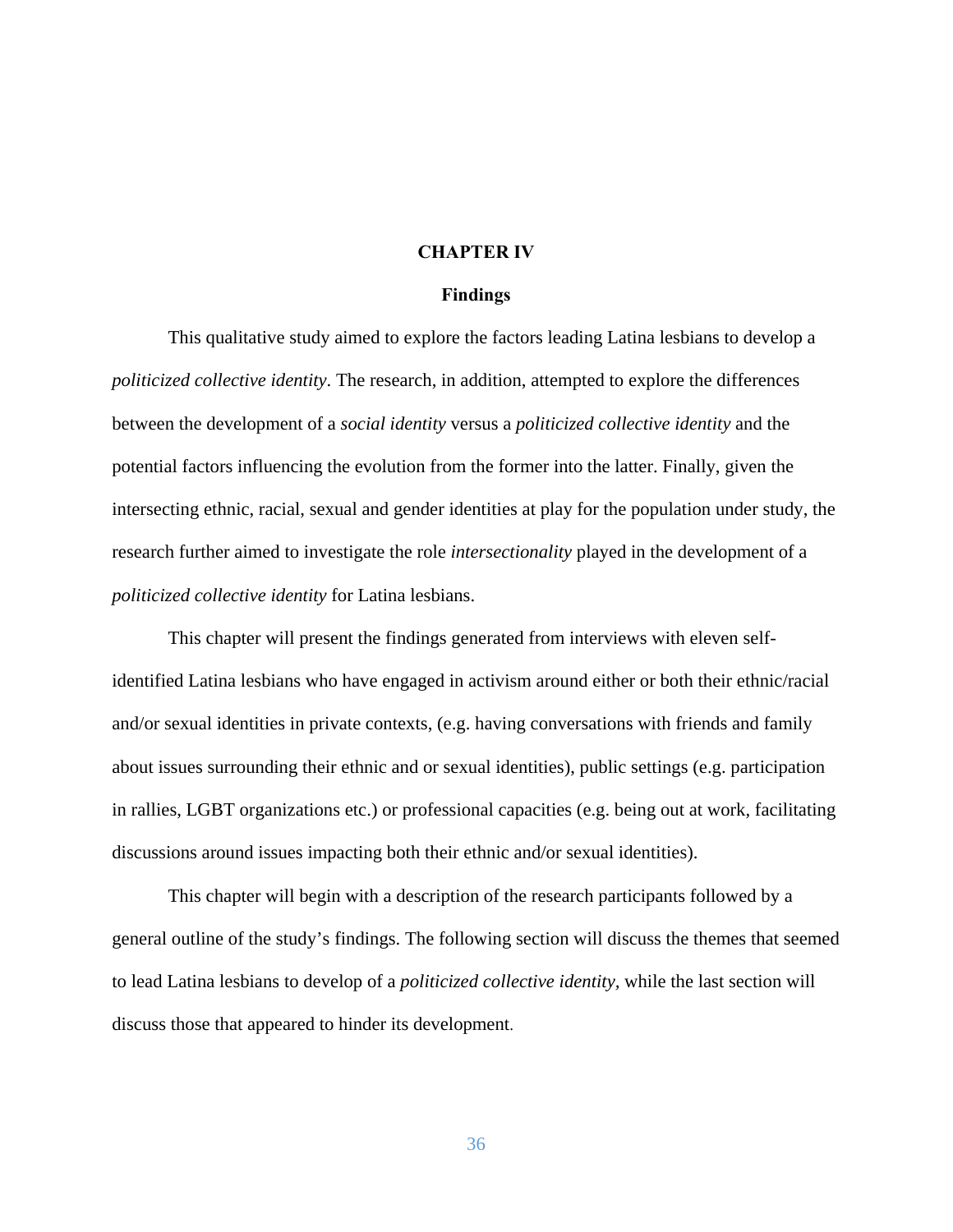## **Participants**

 Eleven Latina lesbian identified women volunteered for this study. They completed interviews lasting 20-45 minutes between February  $2<sup>nd</sup>$  and April 15<sup>th</sup>, 2014. The youngest participant was 19 and the oldest was 42; six participants were between the ages of 21-24 and three were between the ages of 37-41. Subjects in this study were asked to describe themselves ethnically and racially. Two subjects racially identified themselves as Puerto Rican, while two others specified identifying as Brown Puerto Ricans. Three other subjects identified as Hispanic or Latina while one subject specified identifying as a Brown and Black Latina. Finally, one subject identified as Taino Indian and one as Mexican. Interestingly, although many subjects could "pass" as White, they did not identify as racially White. Some participants reported having difficulty distinguishing between racial and ethnic identity, expressing uncertainty about the differences between the two terms. As a result their personal definition of race and ethnicity did not differ. Other participants immediately highlighted the differences that existed for them between ethnicity and race and were quick to highlight how their identity reflected these differences.

 Ethnically, four subjects identified as Puerto Rican and three identified as Hispanic/Latina. One identified as Mexican, one as mixed Nicaraguan and White, and one as Cuban. Nine subjects identified their nationality to be congruent with theirs or their family's country of origin. Two subjects identified their nationality as American and one as Spanish. This data reflects the range and diversity of ethnic and racial identities chosen by each participant based on their personal experiences. Informally, this brings into question the meaning that an "American" identity holds for these Latina participants, as only two participants chose "American" as their nationality, despite the fact that the majority of participants had been born in the United States. "I just don't think I can call myself American," said Jackie. This inability to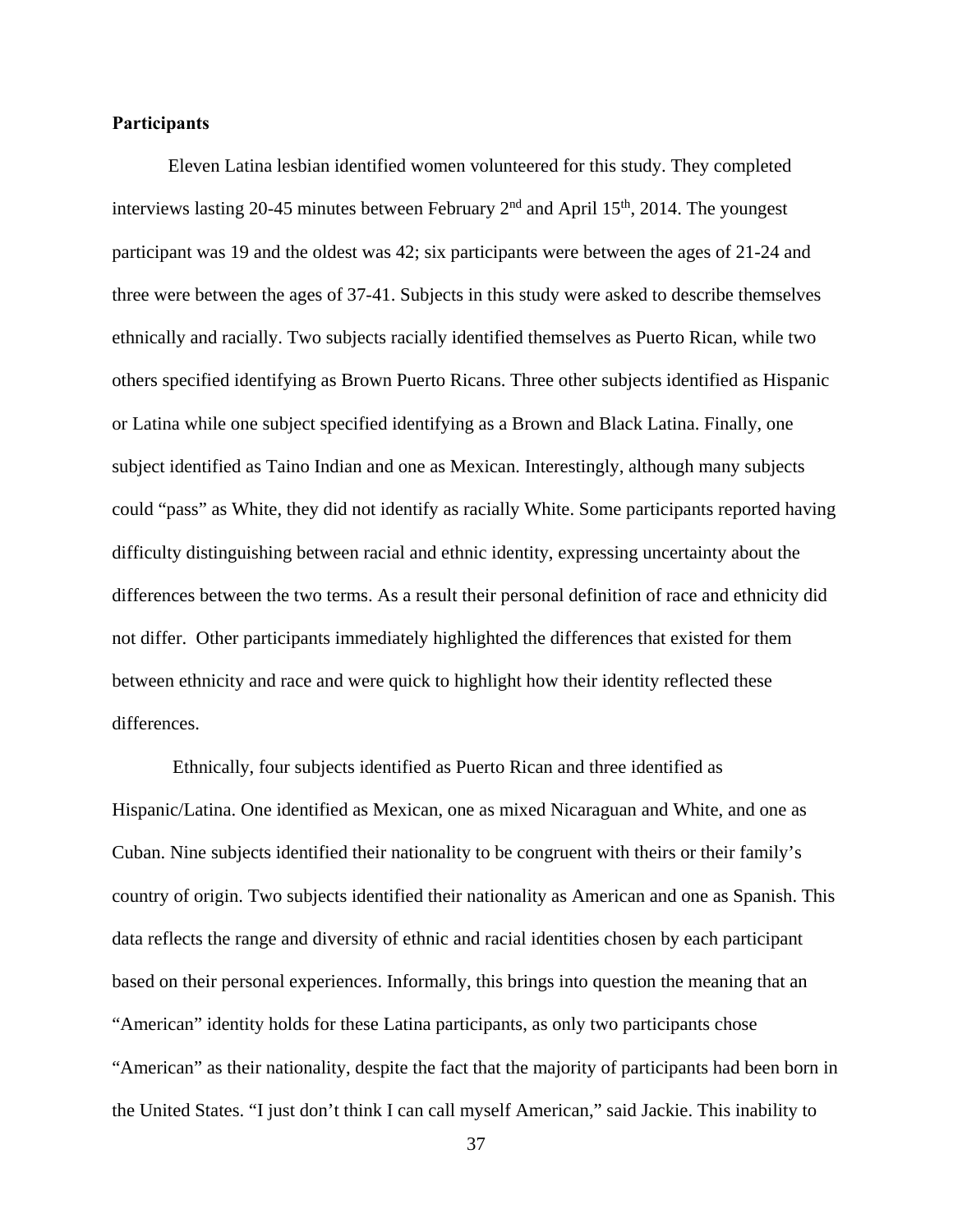identify with the term "American" seems to speak to the participants' feelings of solidarity with their ethnic/racial identities in addition to hinting to the acknowledgement that identification with a racial minority group does not afford them privilege of identifying as "American " in a Whitedominant society that also claims this identity.

 All subjects identified their sex and gender identity as female. While, eight participants self-identified as lesbian, one identified as lesbian/queer and another one as lesbian, bisexual and queer. Jackie discussed the "sexualized" meaning the word *lesbian* has for her. She discussed how her family played a role in the way in which she perceived this word, as she spoke about her mother seeing lesbian or gay couples and referring to their partners as "lovers," which resulted in Jackie associating the word *lesbian* with a sexualized remark. Sonia also expressed how both culturally and linguistically, the word *lesbiana* also possessed a derogatory connotation, steering her away from using the term and only recently coming to terms with it.

However, other participants expressed disliking of, or inability to identify with the term queer. " I don't like that word," said Michelle when the researcher brought up this potential identification. Sonia also expressed disliking the term queer because she felt that there is privilege associated with it, "that term doesn't translate in Hispanic culture. I can't talk to my family and say 'queer' because they won't know what that is. As far as I know the cultural term that exists to define my sexual identity is *lesbiana* and I have to find a way to reclaim that." Consequently, identification with the term queer, for both of the participants who identified under it, seemed to be linked to early exposure to social justice education (college undergraduate level or before) as opposed to other participants that were just becoming acquainted with social justice education, had not received much exposure to social justice education, or received exposure at a later time in life.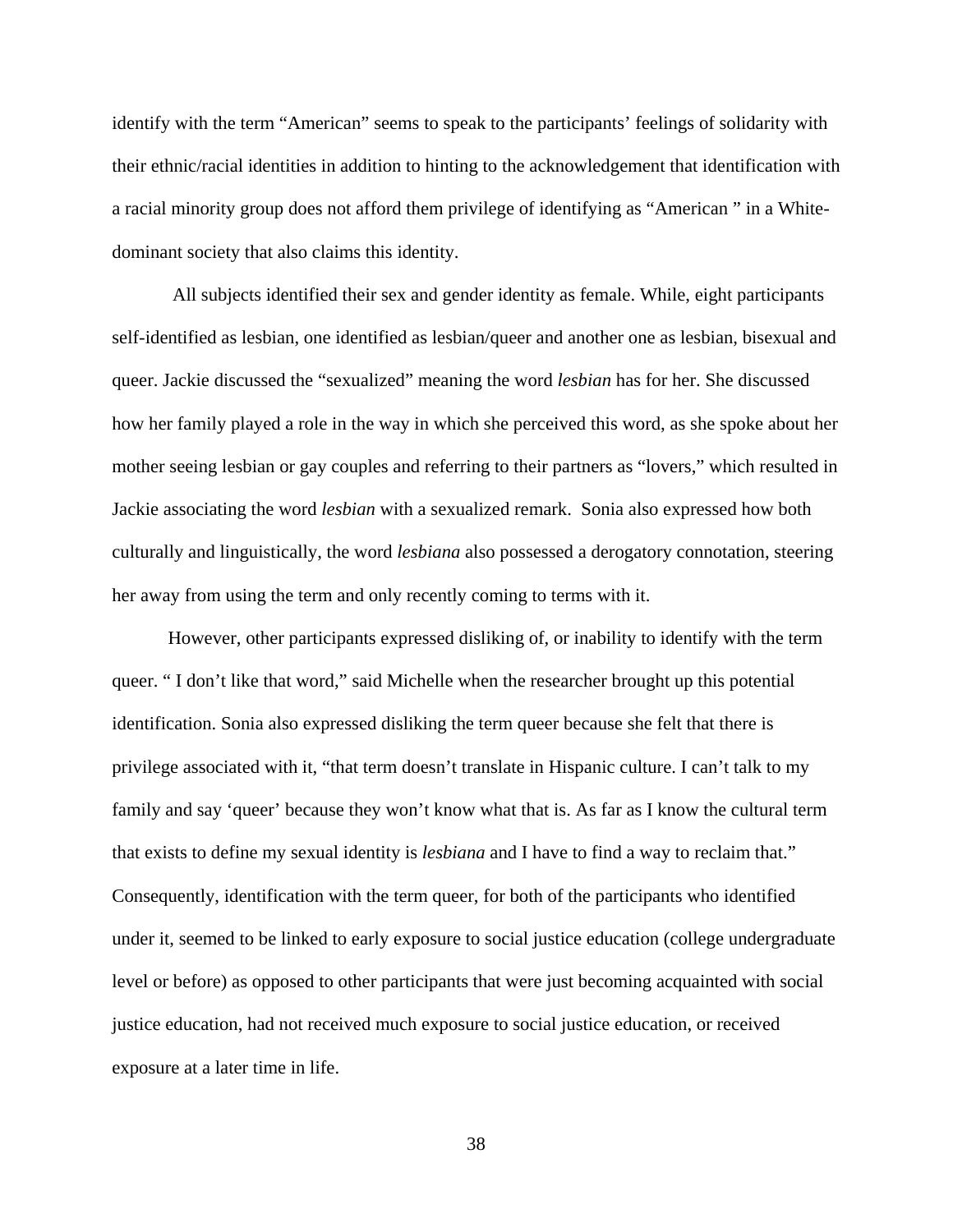Four of the eleven participants went to graduate school, three obtained a Master's Degree and one obtained a Ph.D. Four were full-time students and two completed a Bachelor's degree. One subject completed Esthetics Trade school and one completed an Associate's Degree. The participants in this study included 3 full-time students, a college lecturer, a college diversity officer, a hair-dresser, a human resources employee in the military, a deli worker, a non-profit organization employee and a college career advisor. Table 1 outlines the participants, their race and/or ethnicity, sexual orientation and profession.

# **Table 1**

## **Participant Profile**

| <b>PARTICIPANT</b> | <b>RACE</b>     | <b>ETHNICITY</b>    | <b>SEXUAL</b>      | <b>HIGHEST</b> | <b>PROFESSION</b> |
|--------------------|-----------------|---------------------|--------------------|----------------|-------------------|
|                    |                 |                     | <b>ORIENTATION</b> | <b>DEGREE</b>  |                   |
| <b>Jackie</b>      | Taino Indian    | <b>Puerto Rican</b> | Queer/lesbian      | Ph.D           | Lecturer          |
| <b>Michelle</b>    | Puerto Rican    | Latina/Hispanic     | Lesbian            | College        | Full-Time         |
|                    |                 |                     |                    | senior         | student/R.A       |
| Carmen             | Hispanic/Puerto | Puerto Rican        | Lesbian            | Associates     | Deli worker       |
|                    | Rican           |                     |                    | degree         |                   |
| Flora              | Brown-Latina    | Latina              | Lesbian            | Masters in     | Coordinator of    |
|                    |                 |                     |                    | Education      | support           |
|                    |                 |                     |                    |                | program in a      |
|                    |                 |                     |                    |                | college           |
| <b>Alina</b>       | Hispanic/Latina | Puerto Rican        | Lesbian            | College        | Human             |
|                    |                 |                     |                    | sophomore      | resources in      |
|                    |                 |                     |                    |                | the military      |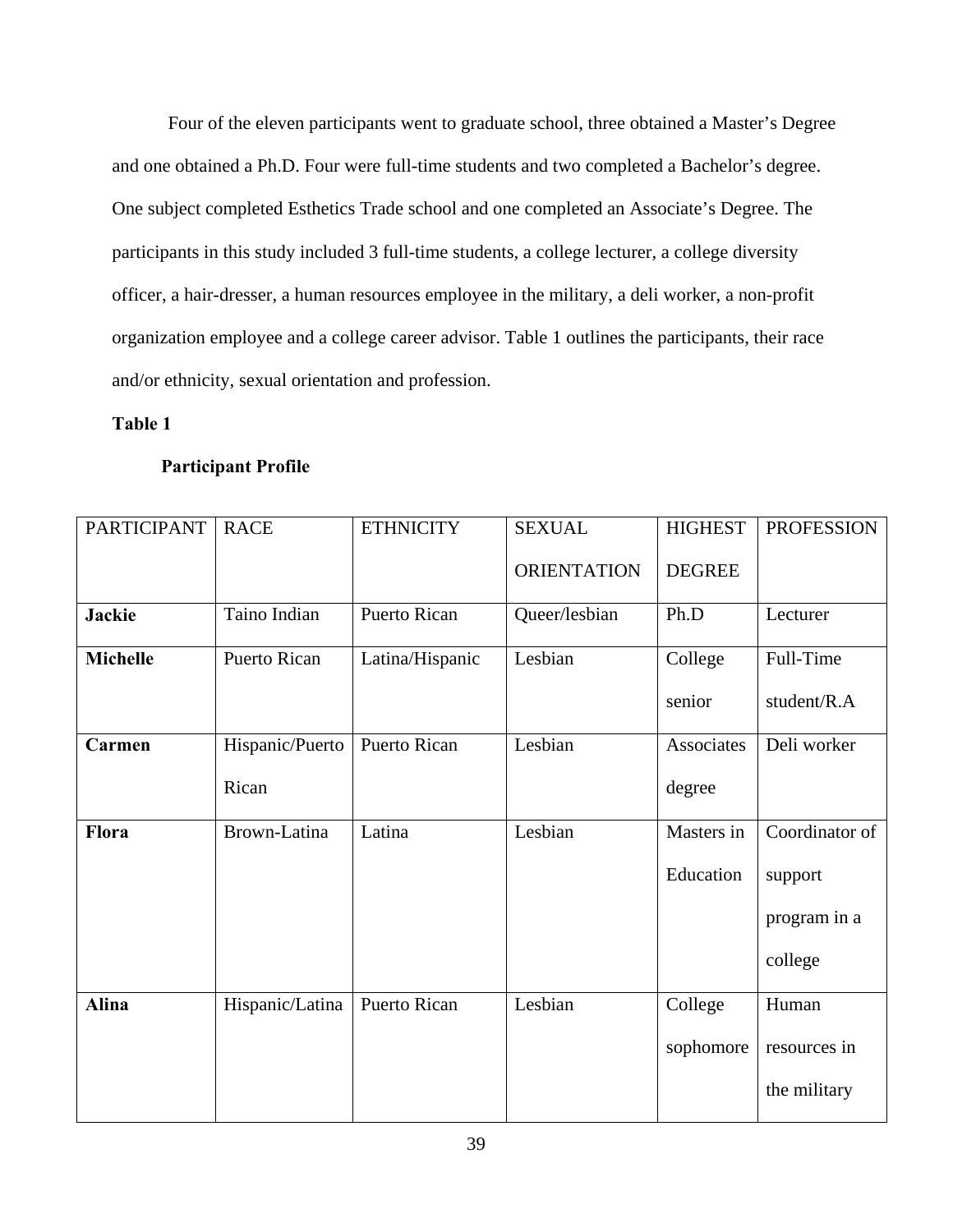| <b>Sandra</b> | Brown-Latina              | Latina           | Lesbian           | <b>Masters</b>               | Senior<br>academic<br>advisor in a<br>college |
|---------------|---------------------------|------------------|-------------------|------------------------------|-----------------------------------------------|
| Carla         | Latina                    | Nicaraguan/White | Bisexual/Lesbian/ | B.A-Full-                    | Non-profit                                    |
|               |                           |                  | Queer             | time<br>Masters<br>student   | work                                          |
| Erin          | Mexican                   | Mexican          | Lesbian           | College<br>sophomore         | Full-time<br>engineering<br>student           |
| Casey         | Puerto Rican              | Hispanic         | Lesbian           | Esthetics<br>trade<br>school | Hair dresser                                  |
| <b>Alex</b>   | Latina-Brown<br>and Black | Latina           | Lesbian           | Masters                      | Chief diversity<br>officer in a<br>college    |
| Sonia         | Latina                    | Cuban            | Lesbian           | <b>Bachelors</b>             | Full-time grad<br>student                     |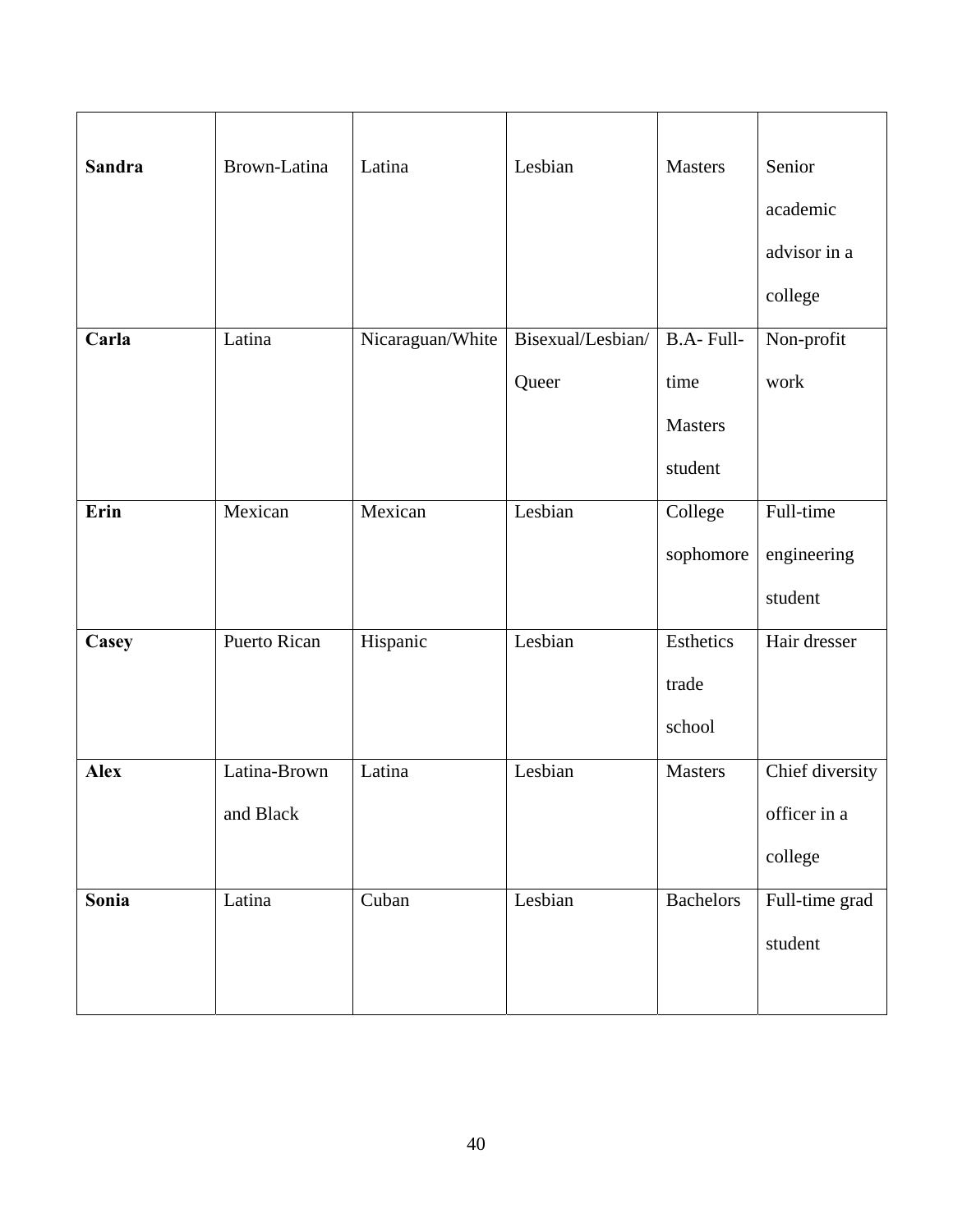## **General Findings**

The findings of this study highlight a few factors influencing participants to develop a *politicized collective identity*. Findings point to education, feelings of responsibility for their group, experiencing or witnessing racial discrimination, romantic relationships, having familial allies and LGBQ relatives "come out" before, as factors playing an important role in the politicization of Latina lesbians' identities. Further, the emerging results seem to indicate that the manifestation of a *politicized collective identity* does not occur in the linear manner in which is theoretically depicted by Simon and Klandermans (2001). Instead, the findings indicate that while many participants did not demonstrate a systemic understanding of power and oppression or actively participated in activism outside of the personal realm, they still engaged in day-to-day acts of activism such as: interrupting acts of racism or homophobia, choosing to be out in their workplace, and standing up to their families. Meanwhile, participants who engaged in larger forms of activism such as: protests and institutional reform seldom identified with the term *politicized collective identity* when provided and explanation and invited to respond.

 Interestingly while the focus of this study was on factors that lead Latina lesbians to develop a *politicized collective identity*, participants also discussed what seemed to inhibit them from developing a *politicized collective identity*. These include but are not limited to, familial conflation between ethnicity and sexual identity, fear for personal safety when disclosing sexual and/or ethnic identity, and difficulty navigating being a minority within a minority. Further, while this study also aimed to explore the differences that exist between a *social identity* and a *politicized collective identity*, findings did not reveal consistent themes that addressed this question. While a few participants seemed to voice that they regarded sexuality as fluid and racial identity as fixed, which could indicate that sexual identity is experienced as a *social identity* rather than a *collective identity* or *politicized collective identity*, further research would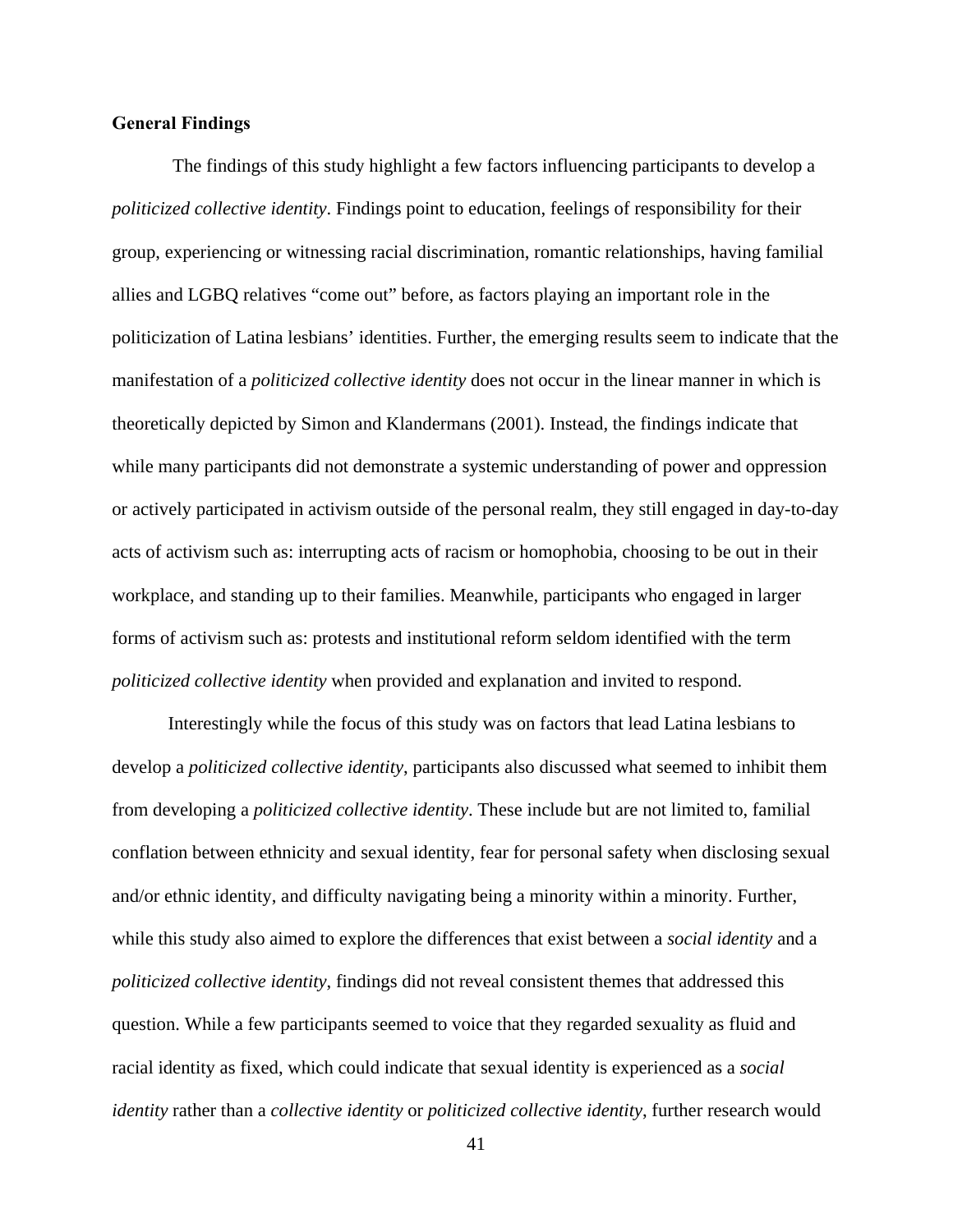be required to further explore this notion. The themes below address in more detail the nature of the findings.

## **Factors Leading Latina Lesbians to Develop a Politicized Collective Identity**

## **Education**

 According to the study's findings levels and areas of education seem to be factors contributing to the development of a *politicized collective identity*. Nine out of eleven participants were in the process of completing or had already completed degrees in higher education. Six of the eleven participants were pursuing or had already obtained a Masters Degree. Seven out of these eleven participants reported having been exposed to social justice education through their academic programs in higher education. Almost all of the collegeeducated participants were able to speak systemically about dynamics of power and oppression on various levels. Although, not an established finding in this study, this could suggest that exposure to social justice education and dynamics of power and oppression could have equipped participants with the knowledge and language necessary to speak about these power dynamics and address them in a systemic way (Westheimer & Suurtamm, 2009). While level of education did not determine activist engagement, all college-educated participants engaged in more systemic oriented activism, such as: coordinating support programs, volunteering with Latina youth, addressing institutional racism, and other non-profit community outreach. Flora described college as the place where she began to develop her "passion" for social justice issues and where she began to seek engagement in all aspects of social justice. Alex also discussed her "moments of protest against administrative action" as a result of "the disparities that were felt among students of color" while in college. Non-college educated participants, on the other hand, were able to recognize oppression and discrimination but they seemed to lack the language to speak about these issues in a systemic manner.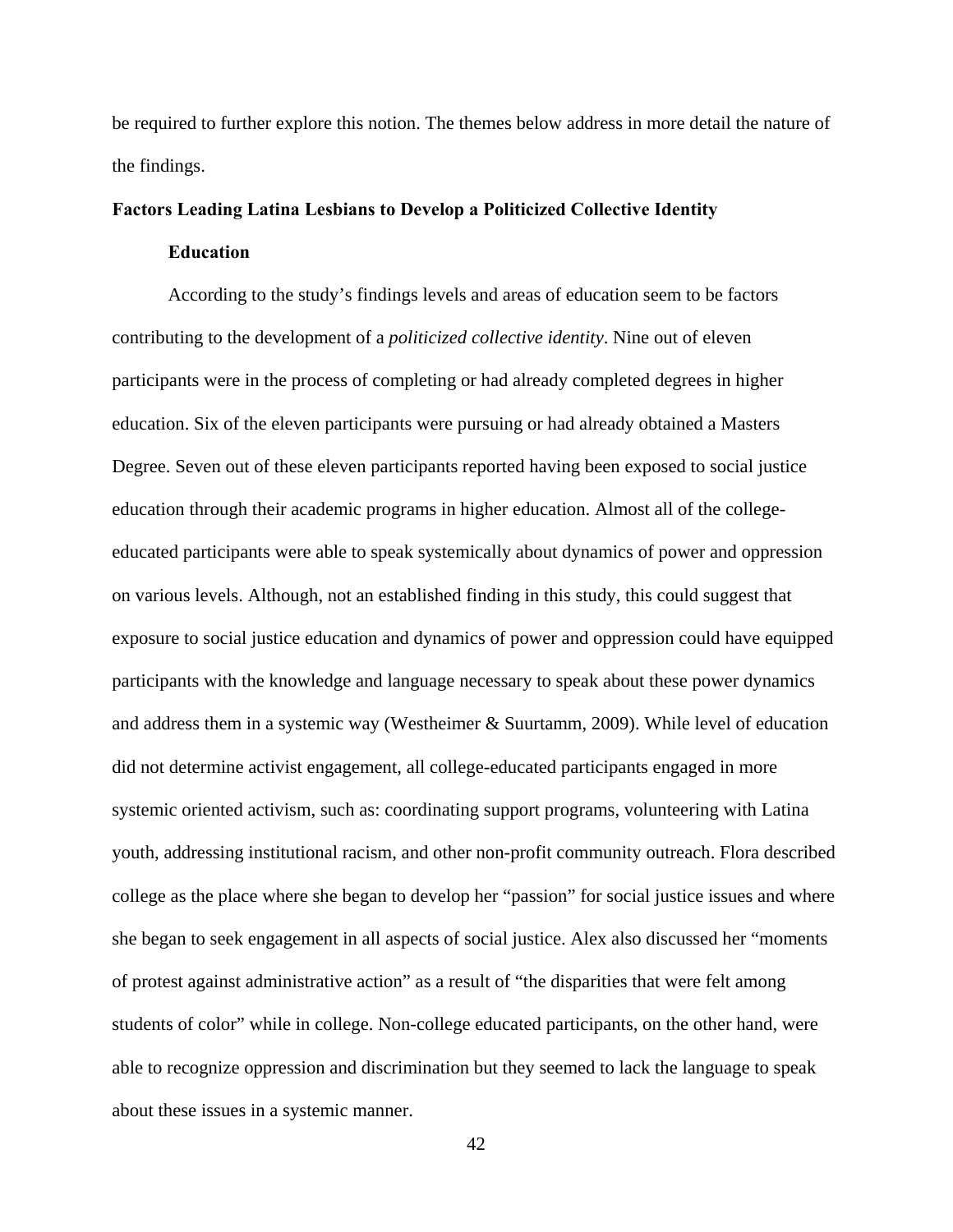Remarkably, there seems to be a thematic divide between college-educated participants and non-college educated participants around the types of activism they engaged in. As it was previously stated, non-college educated participants engaged in more personal types of activism such as being "out" to their families and having conversations with family members around what it meant to be a lesbian in the Latino community. However, these conversations did not expand from the private realm into the systemic realm. Despite, lacking the language to speak about oppression in systemic manner, non-college educated participants still engaged in activism by interrupting racist and/or homophobic incidents in non-familial social situations, or by being out as Latina and lesbian in their workplaces. Casey spoke about her experience of interrupting homophobia when confronting her boss about a customer/friend, who after listening to an employee's conversation regarding a gay-identified person with AIDS, proceeded to stress that it was "no wonder" a gay person would have AIDS.

I think that what I said kind of offended her because… have you seen the movie *Temptation* [she asks the interviewer]? Well that movie is not about gay people. It's about a woman that is married to a man that doesn't show her attention anymore and she cheats and she ends up getting AIDS so I was telling her [her boss]: "I'm going to tell her [the customer] to watch that movie." And none of these people are gay and that can happen to straight people you know, it can happen to anyone, it's not a specific group of people. I think she was upset that I said that. That's a part of me, and that's what she [the customer] was saying about myself, just because I'm a lesbian I'm going to get AIDS?

Overall, participants were not familiar with the model of a politicized collective identity. Out of the nine college educated participants, and the eight who engaged in more systemic types of activism, only two were acquainted with the term *politicized collective identity*. When the remaining seven were offered an explanation of the term and invited to respond, most of their reactions consisted of re-emphasizing their heart-felt responsibility to their group and their identification with their roles as educators to the larger society.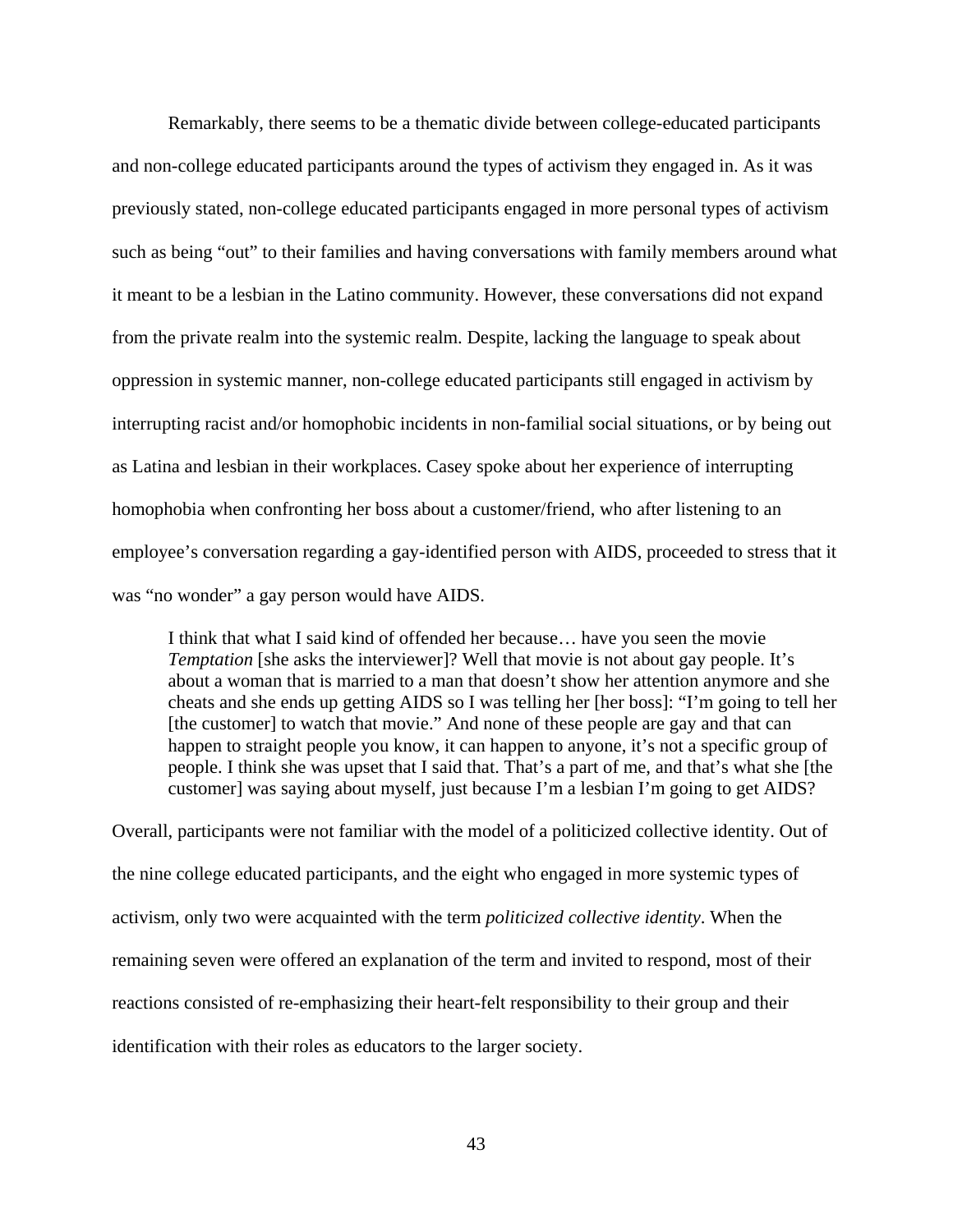Both college and non-college educated participants, expressed a longing desire to engage in more systemic activism when asked about the importance of identifying as a Latina lesbian. Furthermore, when offered a definition of a *politicized collective identity*, participants suggested that possessing the language and/or education to address systemic oppression and participating in systemic activism could potentially have a positive connection with the development of a *politicized collective identity*.

 As it was previously mentioned, a *politicized collective identity* requires the strategic reformulation of an issue that invites the participation of allies. It appears that identification with the role of informal "educators" for college educated participants equipped them with the tools necessary to talk about oppression in a way that appealed to potential allies, found within their own family or racial in-group or within the larger societal realm. Jackie talked about the ways she uses her education when navigating familial interactions:

And so my family would initially say things like: "Oh you're in college so I probably wouldn't understand what you're talking about," or "You're different now cause you're in college." And so education has created this rift that I'm trying now to patch those planks um… where because I had level to this different privilege can say: "Listen, I know how the game is played." And bring that message back to the family and say: "Alright so when we get upset and start yelling this is how it looks on this end, but I know from the game that if you want to be heard these are the people you need to talk to." So thinking of ways to reverse that broken bridge. So that's one way in terms of race and ethnicity. And sexuality wise, I mentioned I have been talking to my mom about you know how to say partner versus lover…

While the sample size of this study is not large enough to conclude that education strongly influences the development of a *politicized collective identity*, thematic data does indicate that there is a potential and consistent connection between education and identity politicization, for the participants in this study.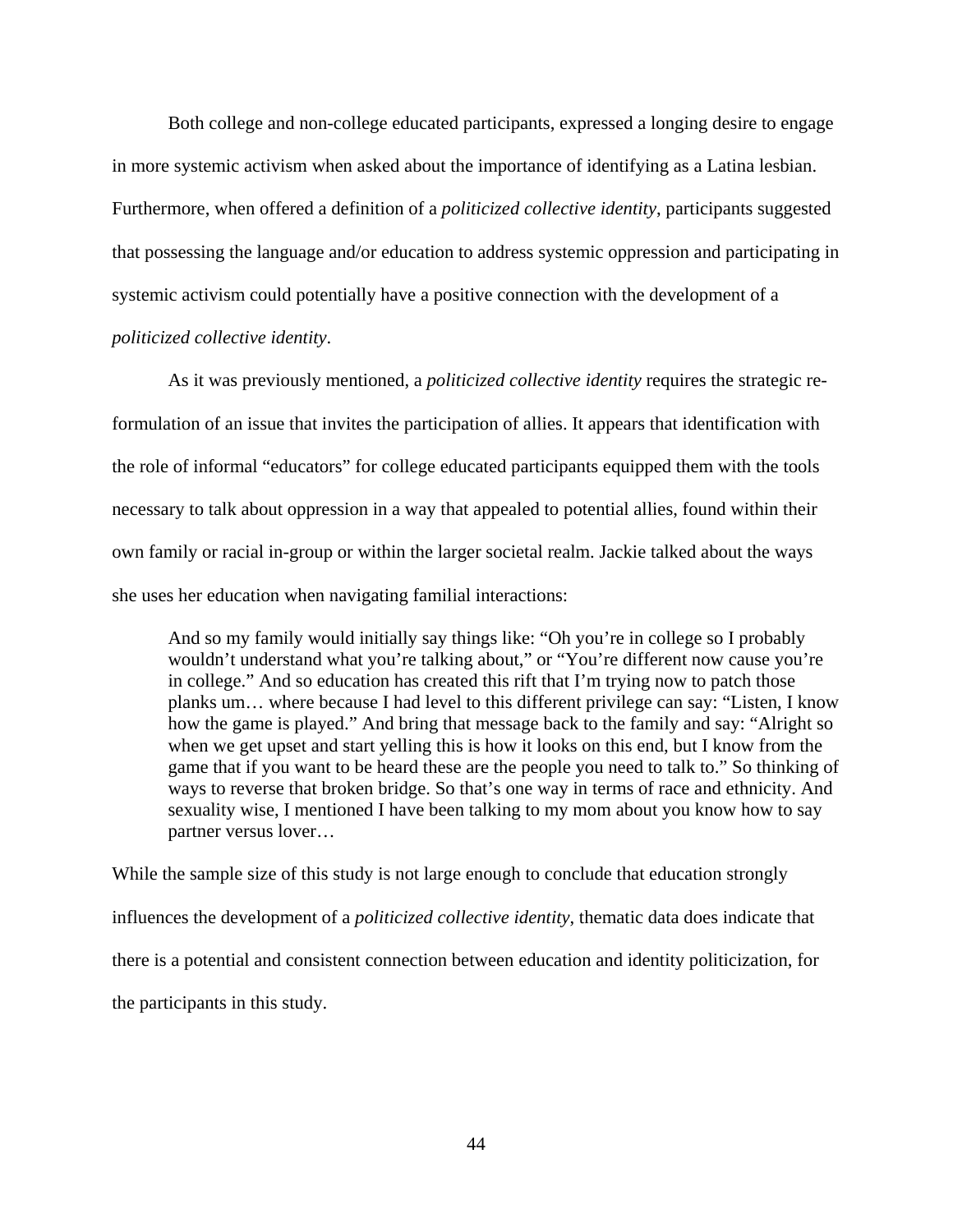#### **Feelings of Responsibility For their Group**

 Participants were asked about the reasons why it was important for them to identify as a Latina lesbian and most expressed a desire to educate, and support current or future Latina lesbians (in-group members). They also expressed the desire normalize what it means to be a Latina lesbian in White and Latino communities as well as within the larger heteronormative society. Simon and Klandermans (2001) write:

In the case of a politicized collective identity, however, group members should intentionally engage, as a mindful and self-conscious collective (or as representatives thereof), in such a power struggle knowing that it is the wider, more inclusive societal context in which this struggle takes place and needs to be orchestrated accordingly. To borrow from Marxian terminology, it is a politicized collective identity that turns the social group from a 'group of itself' into 'a group of and for itself' in the political arena (p. 323)

Most of the subjects in this study confirmed the above stated intention in their answers. Despite individual members' private, public or professional level of activist engagement, mostly all members intentionally participated in this study and talked about their experiences with the intention of serving as "self-conscious representatives" of Latina lesbians for other Latina lesbians. This intention to speak openly about their group and for their group was true for subjects whose only activist experience had been around talking with family members about their sexual orientation. Most of these subjects did not entirely posses a systemic understanding of power and oppression as it played out in the larger society and most did not posses the language to speak systemically about power and oppression. Instead, they chose to speak based on their own experiences of moving about the world marked by the intersecting identities of Latina and lesbian.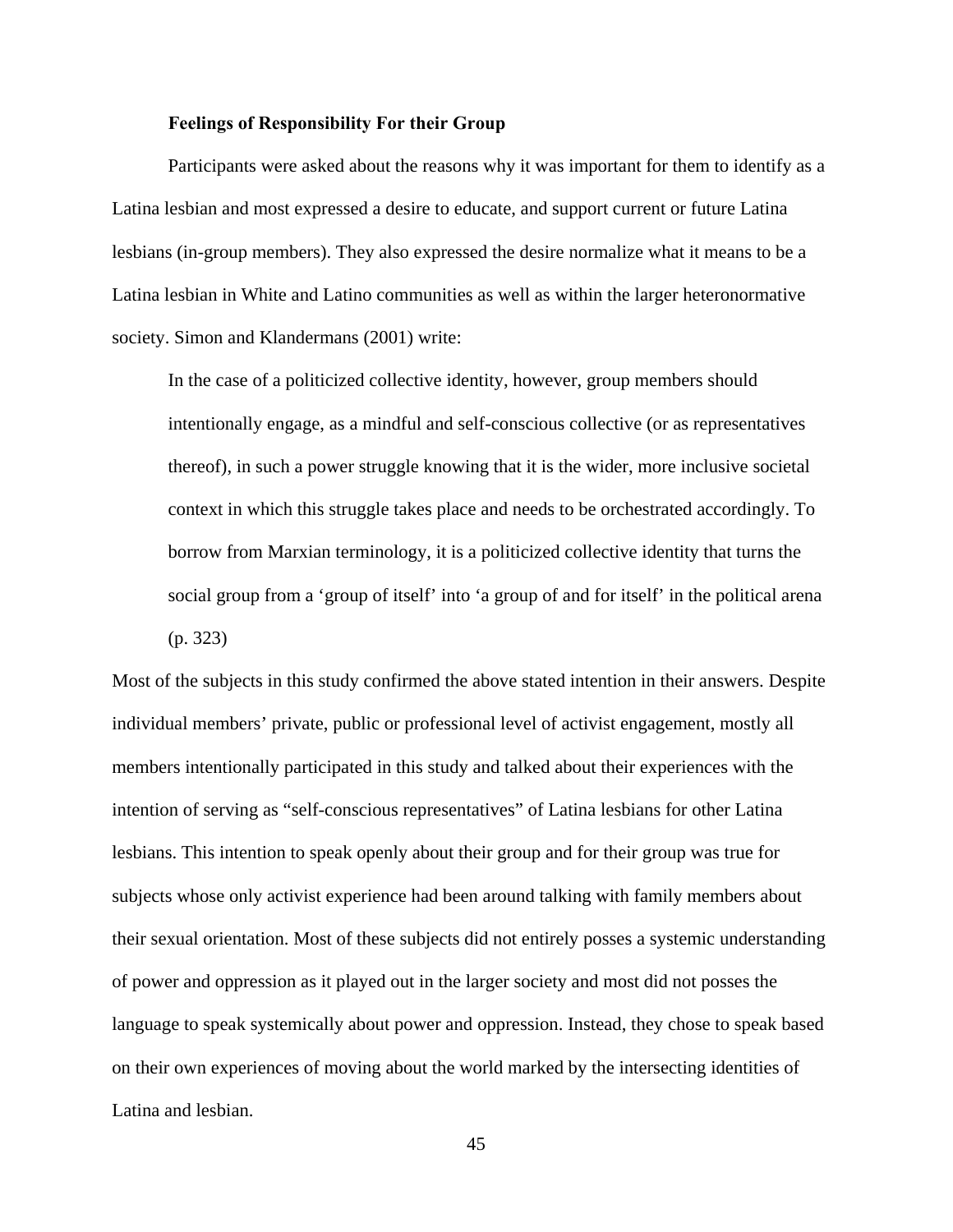Ten out of eleven participants reported feeling a sense of responsibility and need to be open and out about both identities with in-group and out-group members alike. They also reported their intention to serve as a role model for other Latina lesbians struggling with their identities as well as to challenge heteronormative ideals, especially within the Latino community, of what it meant to be a lesbian. Alina addressed her previous participation in similar research studies that addressed ethnicity and sexual orientation and expressed that her intentions in participating were to encourage other Latina lesbians to increase their social visibility and to speak about their experiences. In explaining her reasons she said: "If I stand up, than maybe more Hispanic/Latina lesbians will stand up as well." Sonia also spoke about her determination to increase the "visibility" of Latina lesbians in both the Latino and LGBQ community and her felt responsibility to constantly integrate both identities in her activism so that both groups are represented and seen.

 According to Simon and Klandermans (2001), the intention behind the collective behavior is what determines a *politicized collective identity*. Collective group behavior might unintentionally have political repercussions, but the reasoning behind the behavior determines whether the political repercussions are in fact driven by a *politicized collective identity*. The activism or power struggles taken on by the subjects in this study, although not all performed at the social or political level, intentionally impacted that larger society. Subjects who engaged in personal activism, for example, by confronting and/or talking to their families about their sexual identity, did it with the intention and desire to educate members of the larger society (Latinos and Whites) about their experiences as Latina lesbians and that others like them. Ultimately, their decision to "come out" to their families was in itself a form of activism because the intention was to promote queer visibility and normalcy within a culture that did not grant lesbian Latinas equal treatment.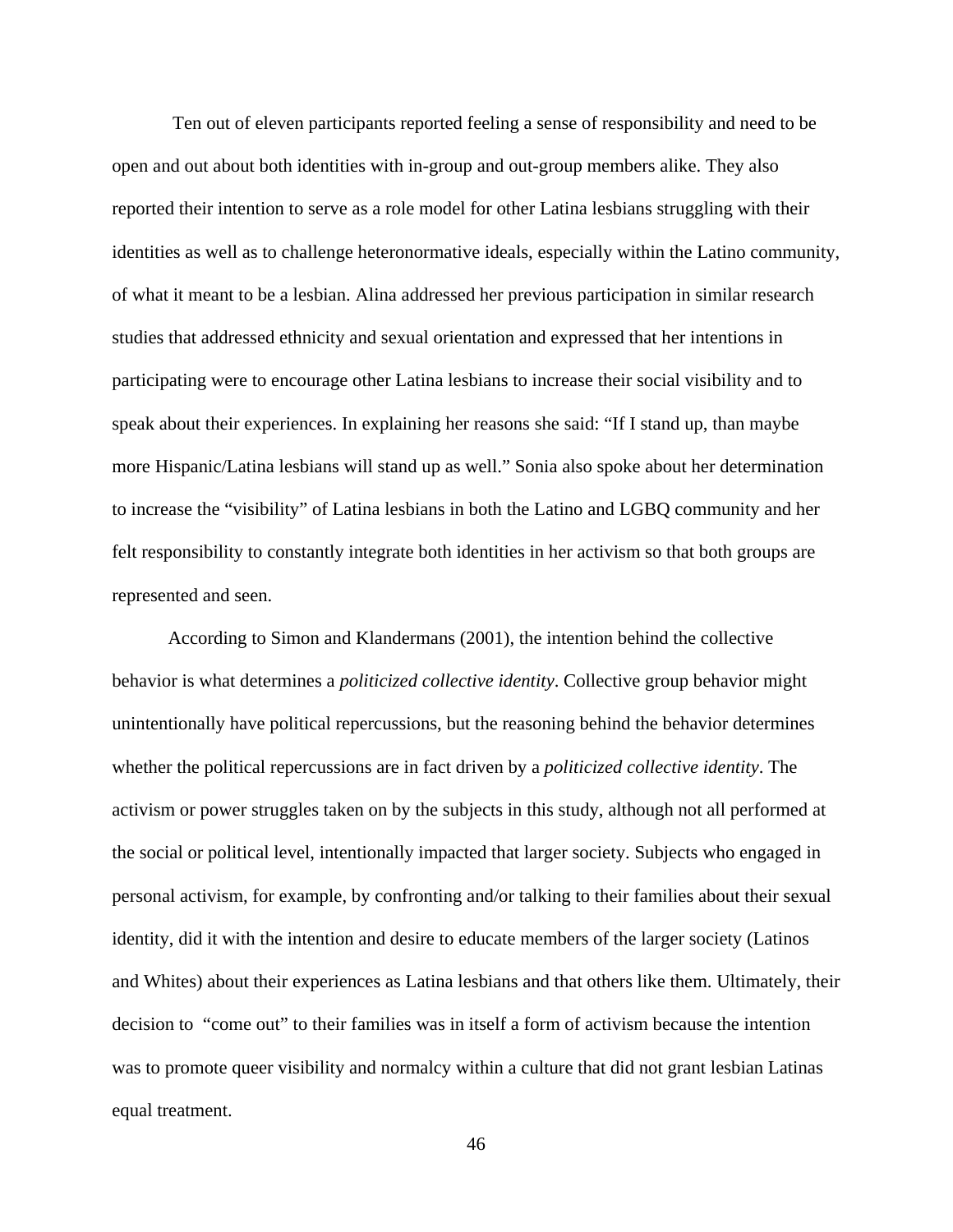#### **Experiencing or Witnessing Racial Discrimination**

 When asked about specific life experiences they believed to have shaped the way they identified ethnically and/or racially, mostly all participants recalled having negative recollections of feeling or being different from the majority when it came to race and/or ethnicity. For several participants witnessing or experiencing discrimination and/or differential treatment based on ethnic identity or racial difference seems to have marked their awareness of in-group and outgroup differences and how they manifested both personally and systemically. Experiencing stereotypes and/or discrimination against occurred in the context of growing up during significant historical events, immigrating from another country and identifying with the majority to identifying with the minority. Alex referred to growing up during the Central Park jogger case, and witnessing the discriminatory treatment towards brown and black kids, as a "turning point for me in terms of the disparities in the politics." Additionally, Jackie addressed the revelation she experienced upon realizing what it meant to be Puerto Rican, as she played with her Italian friend who was not allowed to have Puerto Rican friends over, except for Jackie, because she was "different" from other Puerto Ricans. After that, Jackie recalls becoming more aware of the comments her mother would make that confirmed the ways in which Puerto Ricans were perceived by the larger society. Finally, Flora told her story about immigrating from Puerto Rico as teenager and realizing that she was no longer the majority: "Coming to this country I learned that there were so many differences." She expressed how, through time and experience, she came to understand how she fit into these "differences" and solidified her own identity as a "Brown, Latina, Puerto Rican lesbian." As it is exemplified above, these early experiences seem to have had a powerful impact on most participants allowing them to realize how the color of their skin or their cultural practices would impact the way they were seen, treated or permitted to part-take in activities within the larger social arena. Sonia added another dimension of this concept by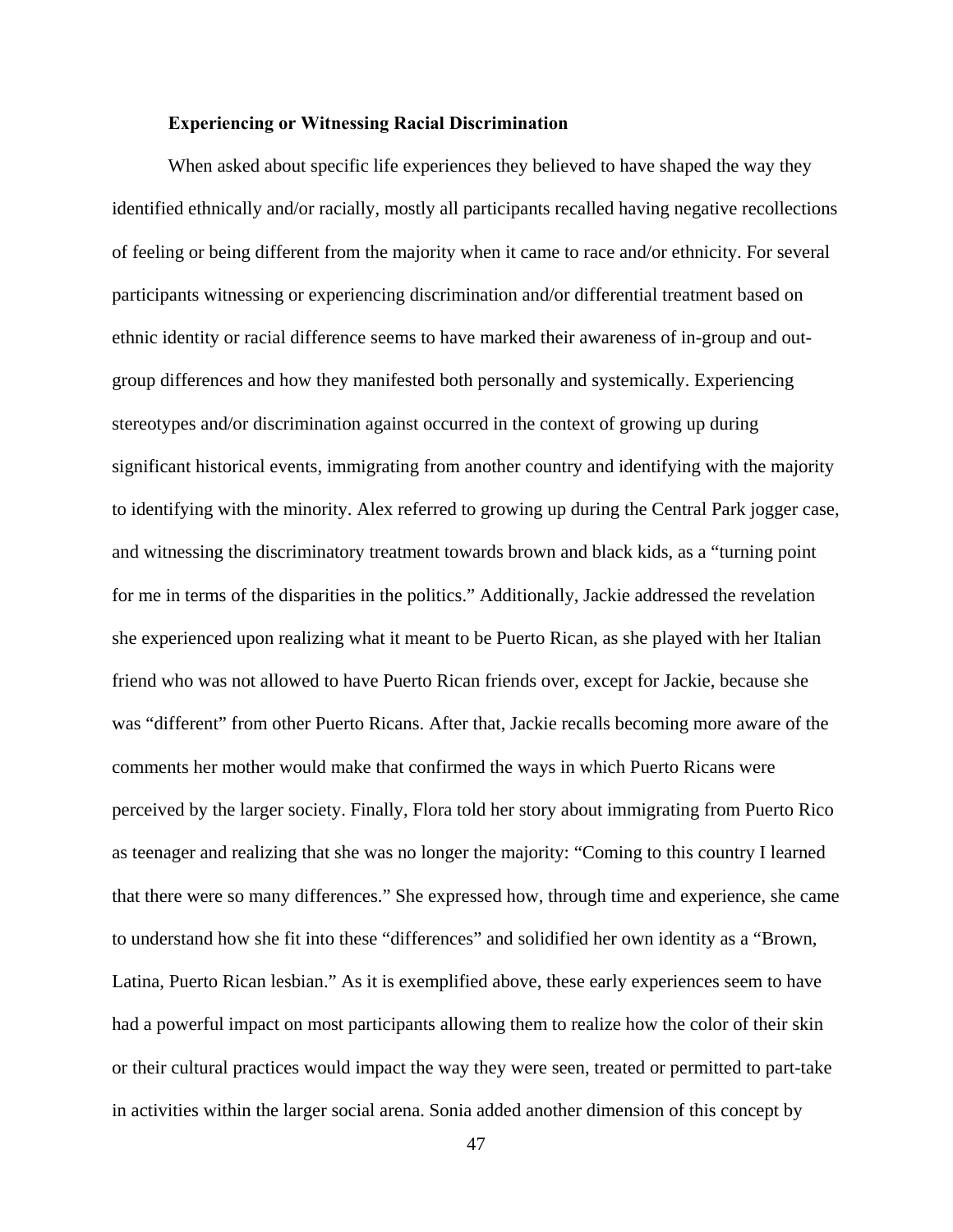commenting on how feeling "shame" as a result of experiencing internalized racism or homophobia combined with awareness, sometimes gives her the "power to fight." She described her thought process in the following manner: "like if I start becoming ashamed or if I start questioning, 'oh my God, I'm so scared of coming out to this person,' I tell myself 'no, why am I scared? Is a heterosexual person scared?' I really sort of fight against that for myself because I feel like its necessary."

Experiencing stereotyping and discrimination seems to have propelled most subjects to develop *awareness of shared grievances* and *adversarial attributions*. Simon and Klandermans (2001) define the former as, "experiences of illegitimate inequality or threatened privileges" (p.324) and the latter as "blame of the out-group for the in-group's predicament" (p. 325). They go on to state that these grievances result from social comparisons that "reveal that one's ingroup is worse off than relevant out-groups" (pp-324) According to the model, *awareness of shared grievances* and feelings of *adversarial attributions* mark the first steps towards politicization.

#### **Romantic Relationships**

Findings also indicate that romantic relationships seem to have propelled the "coming" out" process for many participants in addition to solidifying self-acceptance. As it was previously introduced, as it pertains to Latina lesbians, coming out to family members and risking rejection could be considered a form of activism. Because Latina lesbians struggle to fully explore, both their ethnic and sexual identities, due to the constant marginalization they experience within their Latino and LGBQ in-groups, romantic relationships, according to the findings, seem to provide Latina lesbians with a safe space in which issues affecting both identities can be fully explored. Consequently, according to the PCI model, romantic relationships could serve as a vehicle for raising *awareness of shared grievances* but also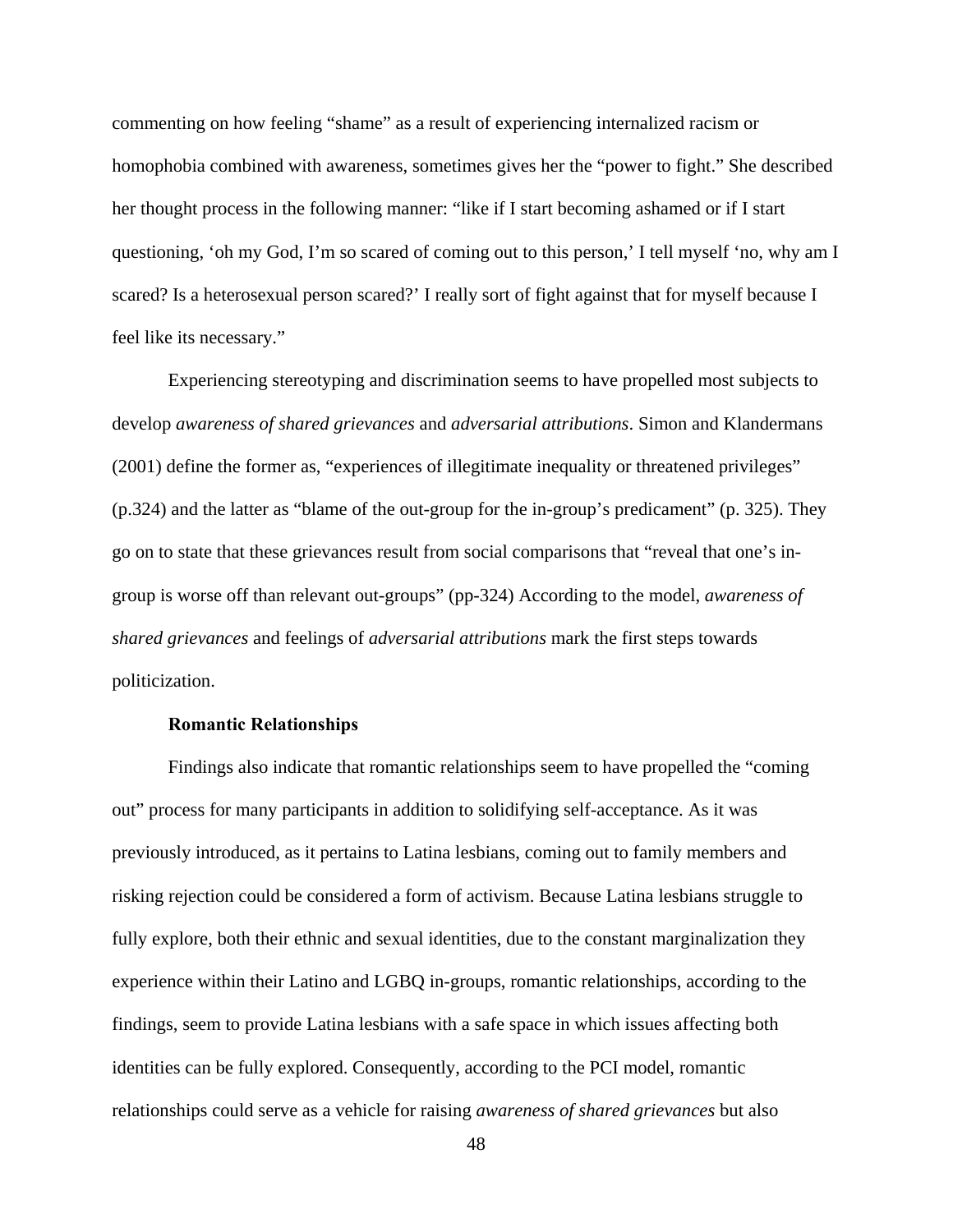potentially developing *adversarial attributions*, the second step towards developing a *politicized* 

*collective identity* (Simon & Klandermans, 2001). Carla discussed in detail how her romantic

relationship impacted her identity:

 In terms of queer identity, the first woman I dated was Mexican and I think that that was really important to me because um at that point I was still trying to figure out who I was and how I identified and well ethnically really embracing being a Latina and she had a lot of similar experiences to me. She is not out to her family even though she is grad school now and she you know comes from a very strict Catholic family, first generation, and she grew up in \_\_\_, where my family grew up originally. It was also nice to be queer with her because we had conversations about what it means to be in a Latino community and that is not quite that simple when you are dating someone from another culture, cause I mean everyone has struggles when they come out but in the Latino culture I think there is a very specific experience that is really hard to explain to people outside of the culture. I used to say that I came out for this woman but really came out for me, but I was really trying to tell myself that I came out for her so that we could be together but that belief in that time period made it easier to come out because it was a built-in support like that group that wasn't there with my family and looking back I am happy that it was really special to have that connection of both sexual orientation and race, in a way that I don't think that being with someone else would have equated.

It appears, based on the findings, that constant negotiation and in-group re-enactments of

racism and/or homophobia found in both Latino and White LGBQ environments, contributed to

feelings of marginalization for most participants. Sonia's experience illustrates the kind of

difficulty that Latina lesbians experience when being out and open in the Latino as well as in the

LGBQ community...

My culture rejects who I am sexually. I can't completely acknowledge my significant other or can't share my personal romantic life around those who share my ethnicity because it is very taboo and I will be rejected. I think that in order to be my sexual self I've had to put aside my culture in order to be gay, so if you bond with them [LGBQ community] you bond with them mostly around the sexuality piece but race or ethnicity is not addressed.

It appears that relationships with women of color, romantic relationships in this case, reconciled the potential *adversarial attributions* that could have been developed by participants for, both, the heteronormative expectations of the Latino culture, as well as the racist ideals present in White LGBQ spaces, providing participants with room to experience shared grievances about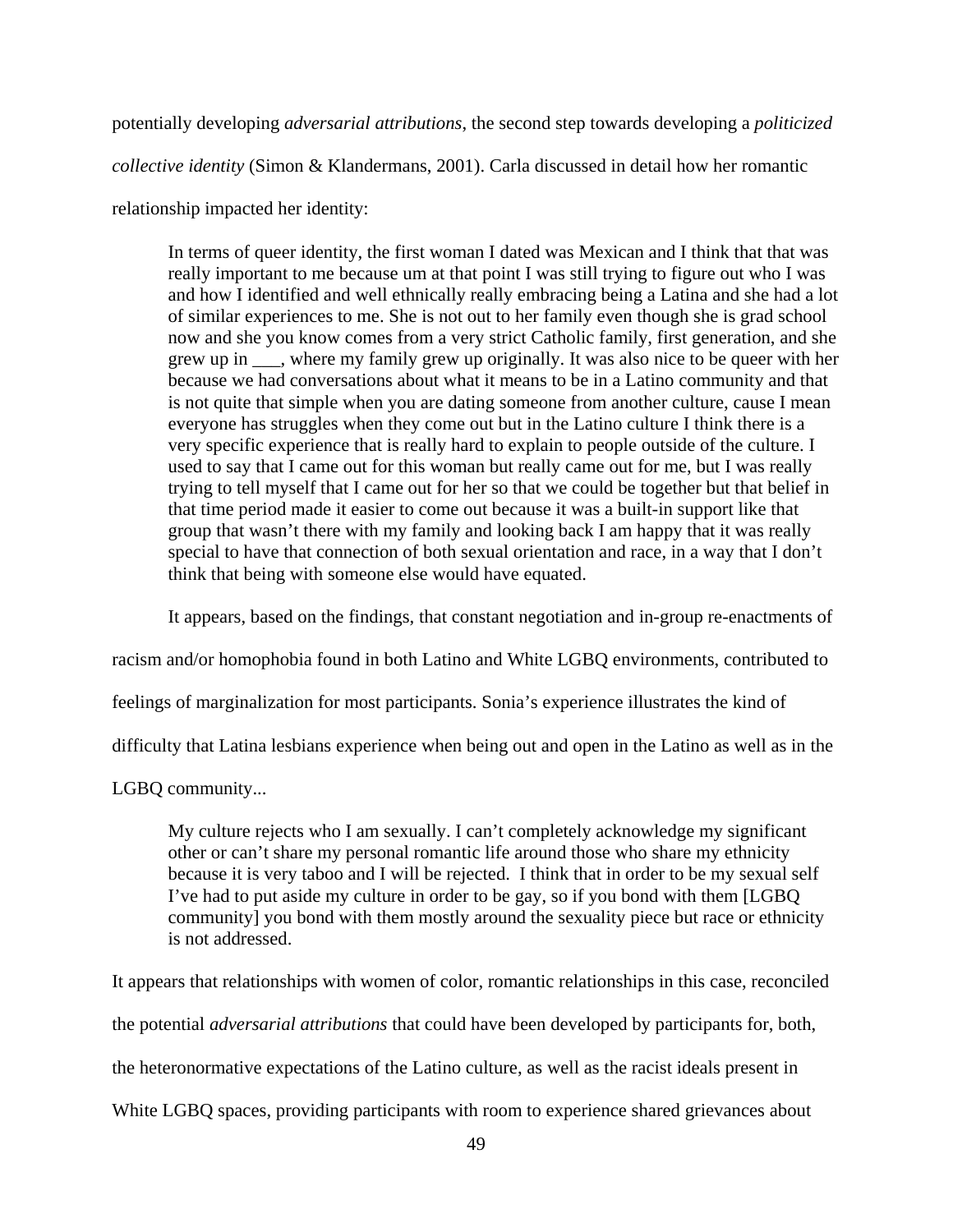their membership in the Latino culture as well as in the White LGBQ community without needing to choose one identity or the other.

 More specifically, romantic relationships seemed to have empowered participants to engage in power struggles with family members around acceptance and equal and fair treatment for themselves as well as for their significant others. Despite knowing that upsetting family norms by "coming out" would cause familial conflict and potential marginalization from their Latino in-group, participants understood that their families referring to their partners as *amigas* (friends) was oppressive in nature and most participants made the decision to fight it. Alina reflected on her "coming out" experience,

Yes definitely my first relationship. My first relationship was my first everything…then you know it got further than that into a serious relationship, having more feelings and than you know hiding it from my family and hurting that person because I was hiding them, or hiding myself. I would say that that relationship went on for about 8 years, so that was eight years of craziness you know. Either her coming around my family or me coming around her family and not being acknowledged the way she should or uh treated differently when she was around my family or friends or anything like that. So it was 8 years of craziness but obviously hurting and ending the relationship was what woke me up and was like: 'Alright I need to cut it out and just come out and say it to my family' regardless of what they thought. So I think my ethnicity and their beliefs and the way they thought you know, was what held me back from identifying myself as that and the once I let go of that I started thinking: 'Screw what everybody thinks regardless of what my family or our religion beliefs and our ethnic beliefs and all that other crap, I'm just going to say it.'

## **Family Allies and Precedent LGBQ Relatives**

So far, interviews with participants seem to indicate that romantic relationships,

particularly with other Latina lesbians or women of color, is a leading factor in collective identity

politicization.

In addition, the data also indicates that having an older or precedent family member come

out as lesbian or gay, regardless of family approval, seems to have increased participants'

confidence in coming out to their families, also impacting the conviction with which they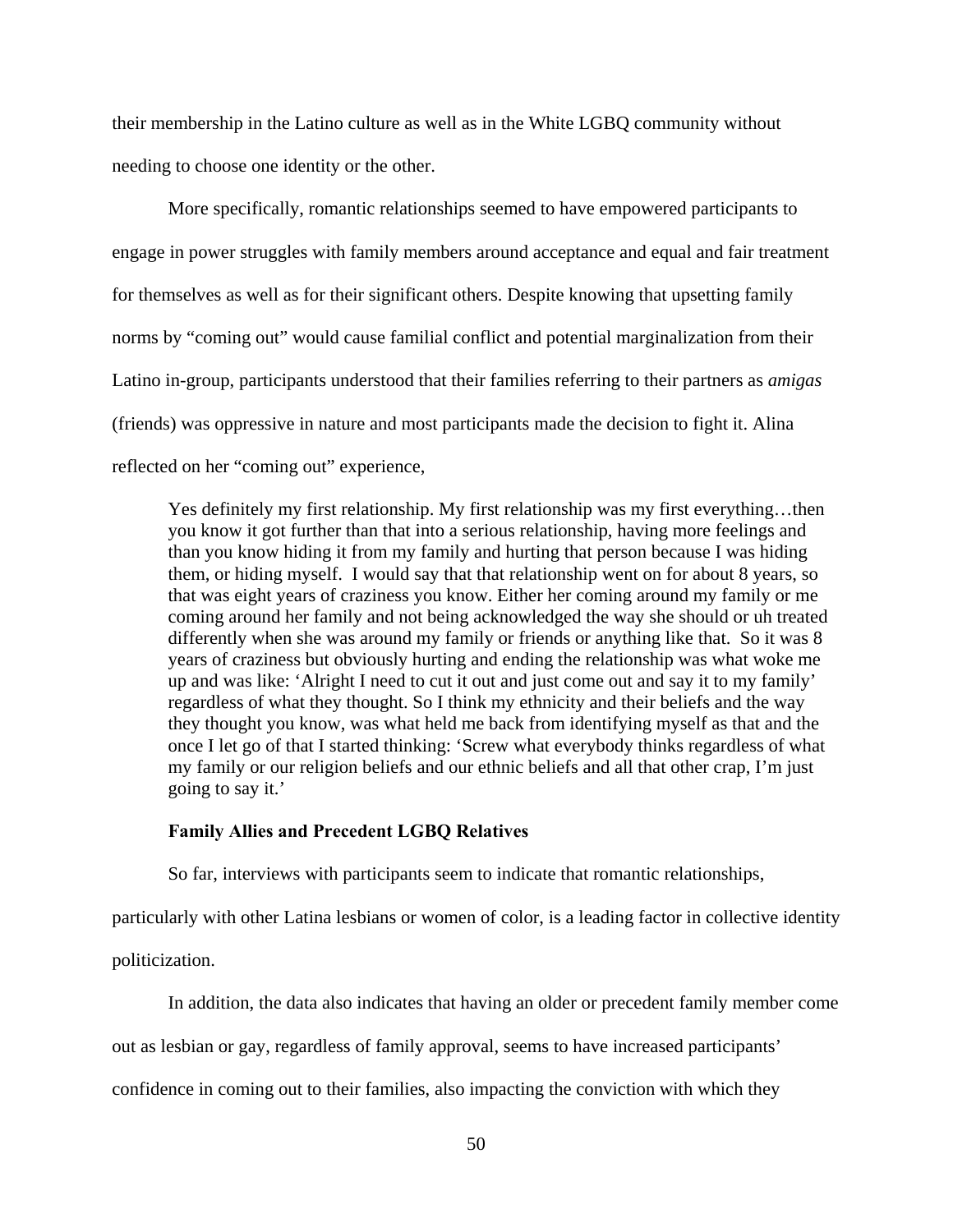address sexual identity dialogues within the Latino culture. Participants Casey and Michelle talked about their individual experiences:

They wouldn't talk about it in front of my grandma cause it would upset her. They wouldn't talk about it in front of my grandpa because he doesn't understand that stuff, so I think that seeing her [older cousin] be happy with who she was, was kind of like: "Well if they accept\_\_\_\_ like they're going to accept me too." And they accept my other cousins that are gay so whatever. Seeing that my aunt and uncles accepted them was kind of like: "Alright, I can do this too."

My grandmother, she was very mean and um…but I was okay with that because she's older and [in] the Hispanic culture that's not really…it's kind of frowned upon. But I wanted to get her comfortable with it cause she had other grandchildren that are also gay and uh I am a big family oriented person. We would always have family get-togethers it was never really about my friends, it was about my family. We were very tight and I didn't want my grandmother not to be part of that. She'll still ask me every now and then: "Do you have a boyfriend?" "No grandmother, I have a girlfriend."

In addition, to having family members come out before them, some participants reported

that having ally family members' support helped ease the "coming out" process for them, as well as helped them navigate difficult conversations around sexual orientation and ethnicity. Michelle described how having her aunt's support helped her more confidently confront her mother's preoccupation about her sexual identity. Jackie also expressed how helpful it was to have her sister "fight fiercely" alongside her and support her before her family.

For Latina lesbians coming out to their families defines a *politicized collective identity*. The very act of disclosing their sexual identities to a culture that marginalizes those who identify as other than straight, with the intention to defend, educate and normalize homosexuality in the Latino community, is as much personal as it is political. Simon and Klandermans (2001) write:

Politicized collective identity thus implies a cognitive restructuring of the social environment that is no longer defined exclusively in terms of a bipolar in-group/outgroup confrontation. Instead, the social environment is further differentiated into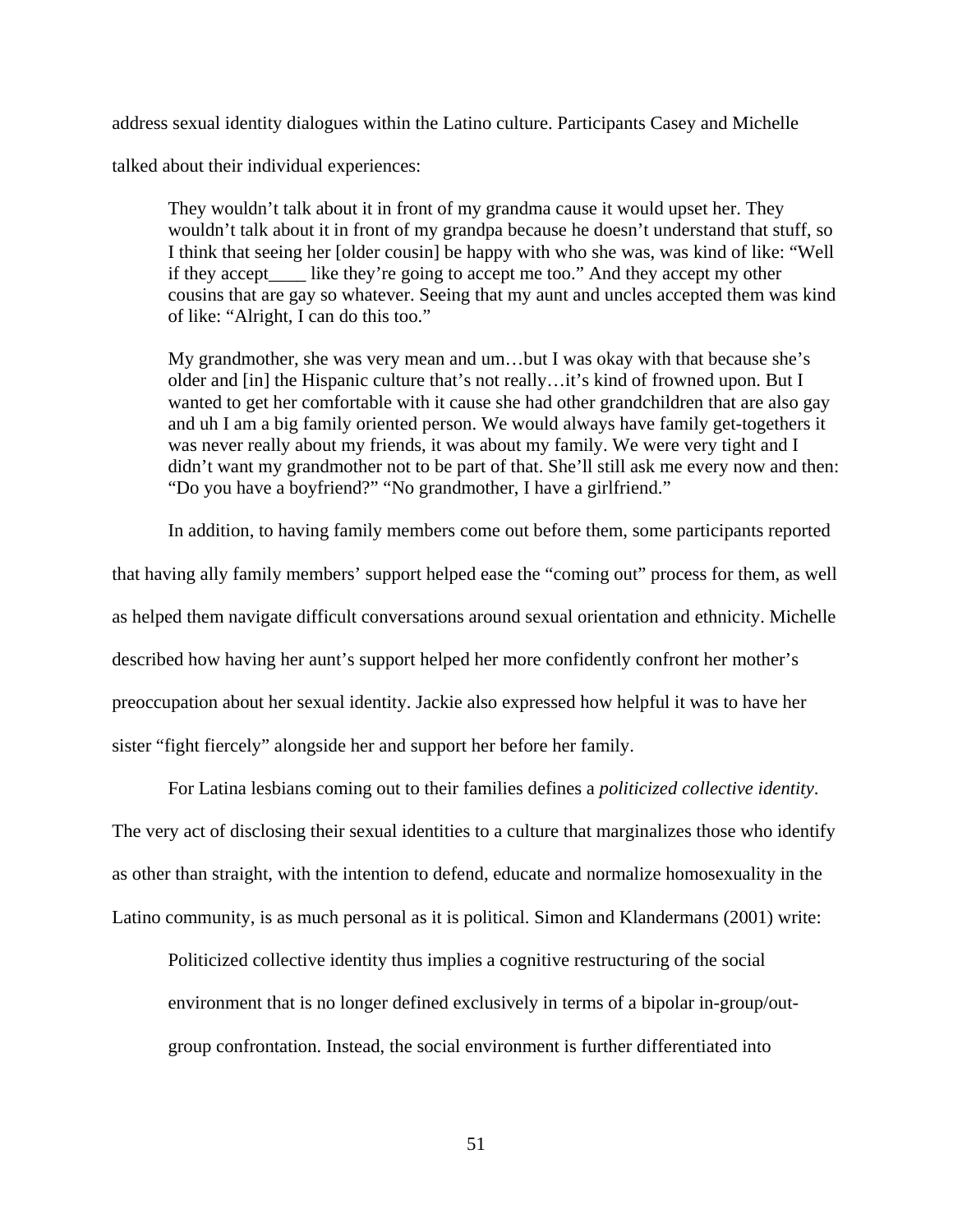opponents and (potential) allies, which involves strategic reformulation of the conflict issue such that it also appeals to potential allies (p.328).

Coming out to families, with the intent to normalize same sex relationships, is the strategic tactic that appears to be used by Latina lesbians in this study when navigating familial relationships. Gaining the alliance and support of family members around their sexual identity, helps them better negotiate their role within the Latino community and as result restructuring the perceptions and attitudes of fellow Latinos towards lesbian, gay or queer identified members of their ingroup.

## **Factors Inhibiting Latina Lesbians from Developing a Politicized Collective Identity**

While it has been established that education, feelings of responsibility for their group, romantic relationships, familial allies and having precedent LGBQ relatives "come out," all seem to play a role in helping Latina lesbians develop a *politicized collective identity*, the following section will discuss the themes that seem to inhibit the development of a *politicized collective identity*. Findings point to conflation between ethnicity and sexual identity within family dynamics, as a major but complex inhibiting factor. In addition, fear for personal safety and struggles with navigating *double jeopardy* or identifying as a minority within a minority also play inhibiting roles in the development of a *politicized collective identity* for Latina lesbians.

## **Familial Relationships: Conflation Between Ethnicity and Sexual Identity**

 Interestingly when subjects were asked about the ways in which they identified racially, ethnically and sexually, all participants reported ethnicity as being an innate part of their identity as opposed to sexuality being something that was later discovered and/or explored. All subjects reported learning about their ethnicity through familial influence. Additionally, the early identification with a racial and/or ethnic group seems to have ignited a sense of pride about this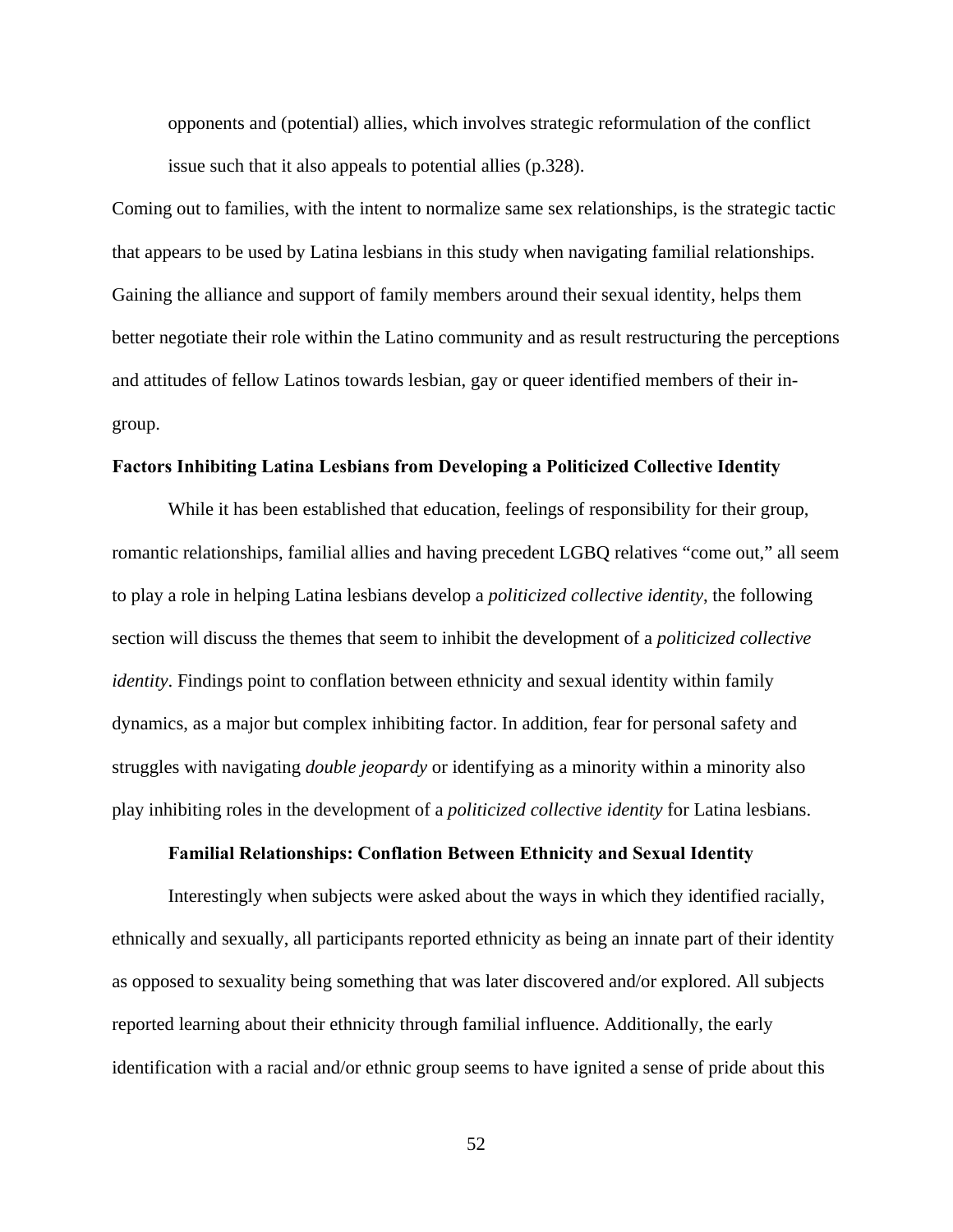particular group membership that served as a source of strength when fighting White out-group members and the larger social world.

 All subjects also reported feeling like both their ethnic and/or racial identities were inseparable from their sexual identity. However, when learning about their sexuality upon "coming out", unlike their ethnic and/or racial identities, subjects were not able to find the same immediate collective support from family. As a result of experiencing disapproval from Latinos (in-group) as well as from Whites and heterosexuals (out-group), participants were in a position where they were fighting against members of their racial in-group as well as their out-group.

 Interestingly it is the unison of ethnicity and sexuality that make enduring discrimination harder for most participants. In other words, while most participants' experiences of racial discrimination lead to feelings of *adversarial attributions* against Whites, the same did not seem to occur with sexual identity. Negotiating sexual differences within their already established Latino/family in-group created a type of relational conflict that was doubly complex for participants. In other words, participants seemed to struggle to develop clear *adversarial attributions* towards one specific group because these feelings would suddenly need to be directed towards Latinos and family members (in-group) as well as Whites.

 It could be inferred that cultural disapproval could potentially account for participants' sexual repression or referencing sexual identity as 'discovered' rather than innate. For many participants, "coming out" and challenging their racial in-group/family norms would have meant compromising the sense of safety, protection, and established racial identity they received through membership within their Latino community and family unit, a concept too threatening to explore.

 Difficulty navigating racial discrimination with Whites (out-group members), in addition to navigating homophobia within their Latino/family in-group, with whom they already shared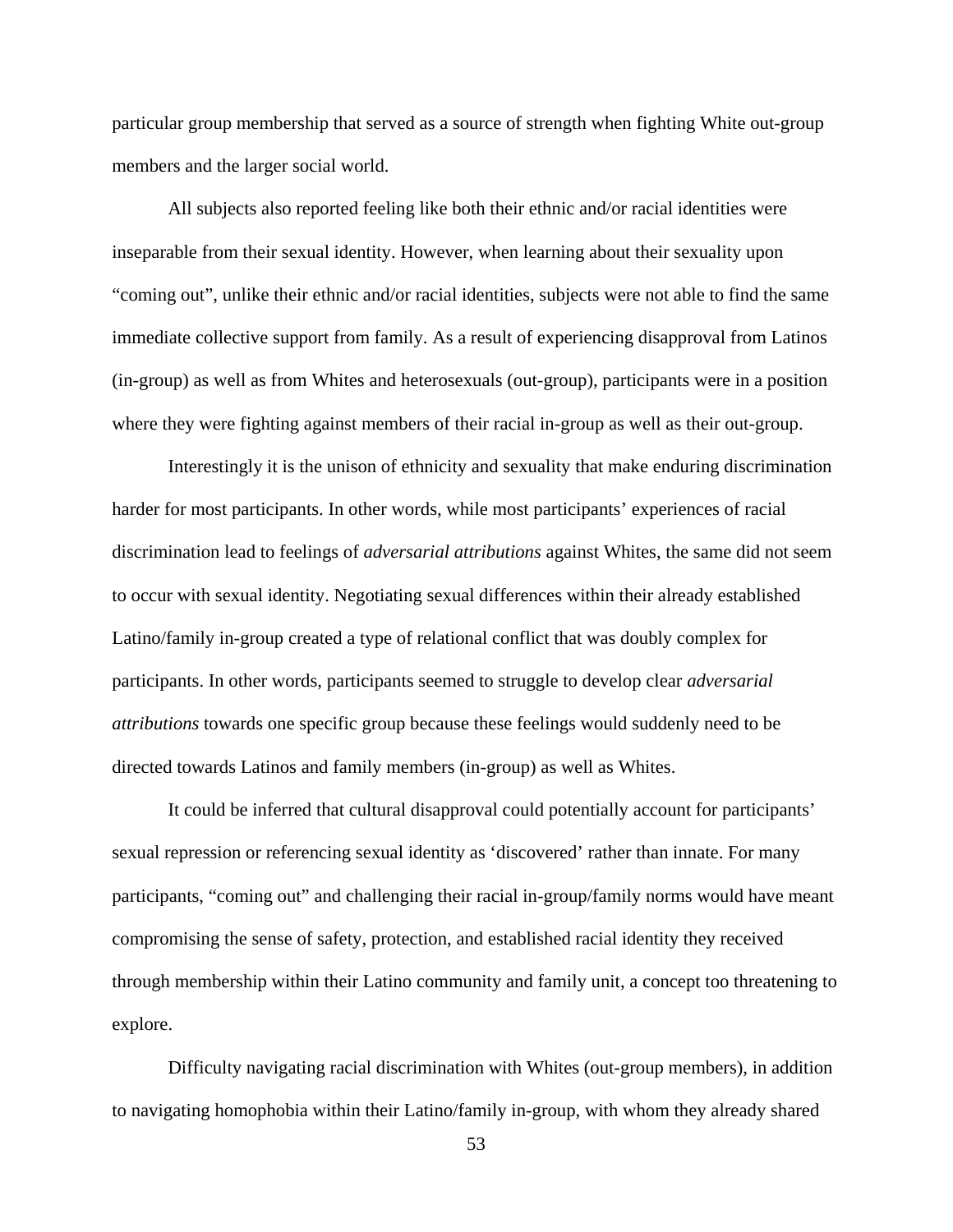*awareness of shared grievances*, appeared to be quite inhibiting and challenging for participants in this study. The concept of marriage came up during several interviews. It appeared that defying cultural and familial expectations of marriage to a man seemed, like one of the most significant and difficult things to negotiate for participants and their families. Jackie and Michelle both talked about their mother's early expressed desire of seeing them in "white dresses" and being present at the church ceremonies. Jackie added how these comments served as an early indication to her that her sexual identity would not be accepted within her culture, due to the mere fact that she was unable to follow through with this expectation.

 All participants verbalized, in various ways, the disconnect that exists between Latino culture and sexual identities other than straight, and how difficult it was for them to negotiate their lesbian/queer identities within family dynamics. Familial rejection arguably did also cause participants to experience *adversarial attributions* against Latinos, however it did not seem to manifest in the same way as racial antagonism against Whites, given that membership in the Latino community still provided support around the racial/ethnic identities of most participants. The conflation between ethnicity/race and sexuality did however seem to create distance between participants and families. The emergence of a norm-deviating sexual identity suddenly compromised participants' sense of belonging and general treatment within their racial in-group. Many participants admitted to viewing the White community as more accepting of an LGBQ identity but often racially oppressive, while regarding their Latino community as racially safer but more homophobic. Both Erin and Jackie commented on this divide.

I really don't know cause I don't know about other cultures but I feel like the American culture is more accepting than where my parents come from. It just doesn't bring happy memories [coming out in the Latino culture], it's just not good experience. They're not really as accepting as other people can be. One of my aunts she has a daughter too, I guess she was messing around with a girl and when they found out they told her not to hang out with that girl anymore and she was punished for it (Erin).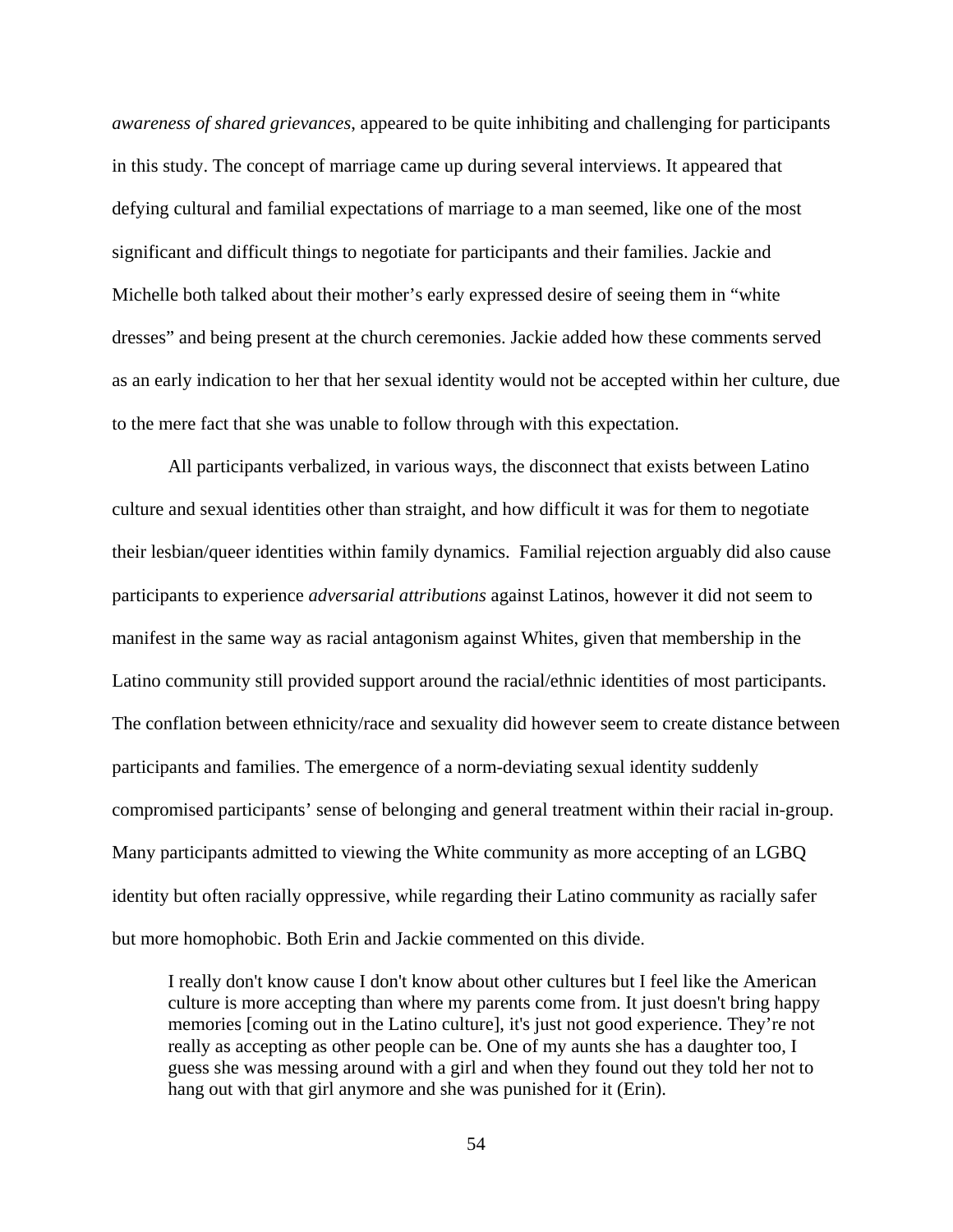But in terms of being Latina lesbian, I don't feel like there is a large community for me. I feel like the community I find myself in is kind of the White queer community most of the time. I feel like when I'm in Latino communities I'm not Puerto Rican enough and when I'm in White communities I'm sometimes not White enough and sometimes I'm not seen as Puerto Rican and I get that: 'Oh you don't even seem like a Puerto Rican.' And its like: 'What does that mean?' (Jackie).

 When there is a specific out-group to blame for the group's feelings of inequality, *adversarial attributions* can be pointed towards the oppressor. As a result, blaming Whites for their racial oppression and finding comfort in Latino familial relationships can be helpful in developing a *politicized collective identity*. However, when a lesbian identity is introduced, it appears to be more difficult for subjects to blame a specific out-group for their oppression because their oppressors are now members of their racial in-group (Latinos) adding another level of complexity to their experience. Given that all subjects stated that their ethnic/racial and sexual identities are inseparable, navigating familial relationships under this joint identity of Latina and lesbian becomes more marginalizing as their personal construct of in-group safety no longer holds the same meaning, but re-enacts the larger existing societal oppression.

## **Fear for Personal Safety**

 Data seems to indicate that fearing for their safety confined some participants from identifying as either or both Latina and/or lesbian. This theme emerged for both college educated and non-college educated participants regardless of engagement in any type of activism. Even participants who were publicly open about both of their identities and claimed an inability to separate them, seemed to become inhibited when placed in situations were they did not feel safe. Flora told the story of an incident that occurred during her partner's political campaign where the both of them, despite being out as Latina lesbians in their community, decided to not disclose their identities when meeting with an older White male constituent due to the strong sexual, gender and racial power differences that existed between both parties. Alina, who works in the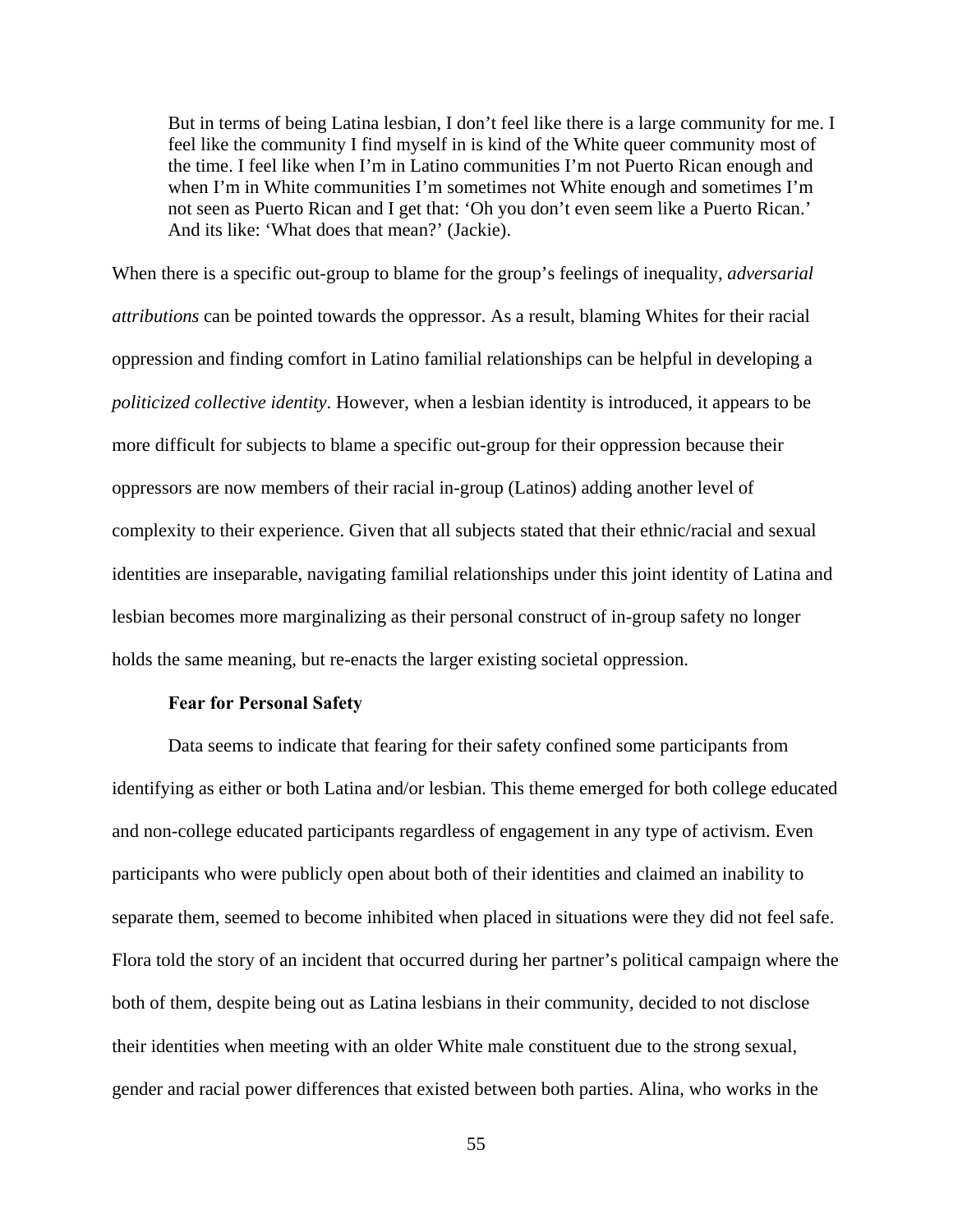military, talked about her experience of being a Latina lesbian under the "Don't Ask Don't Tell" policy and how she was unable to freely disclose her sexual identity to colleagues. She also referenced the colorblindness approach that was implemented and how it impacted her ability to stand strongly behind her Latina identity.

Being a Hispanic female in the military before there were certain times and places where you [had] to pick: "Well, when I'm in the military I'm not considered a lesbian," or "yes I'm Hispanic but everybody here is 'equal.'

 Several other participants introduced the difficulty they experienced when negotiating feeling safe but being "outed" by their more masculine, or androgynous gender presentation. Sandra shared her experience of going to Puerto Rico with her wife and being the target of comments that labeled her as "the man" in the relationships as a result of her more masculine gender expression. Jackie also experienced being "out-staged" by her gender presentation and expressed her heightened awareness when in certain environments about keeping a distance from her wife to avoid being targeted. She also commented on her reluctance to reveal her racial identity when lecturing before students whom she suspected might have racial biases.

 Flora and Sonia both commented on the "femme invisibility" concept that applies to lesbian or queer identified women who present as feminine, and as a result have to deal with the shock that occurs when they disclose their lesbian/queer identity to those who perceive them as straight. This type of passive confrontation seemed to also be challenging and somewhat fearful in nature often inhibiting the disclosure of a lesbian identity in the larger social realm. Sonia especially expressed her hesitation of outing her sexual identity in the presence of Latinoidentified individuals, describing it as, "I have to feel it out to see if I am able to disclose to them."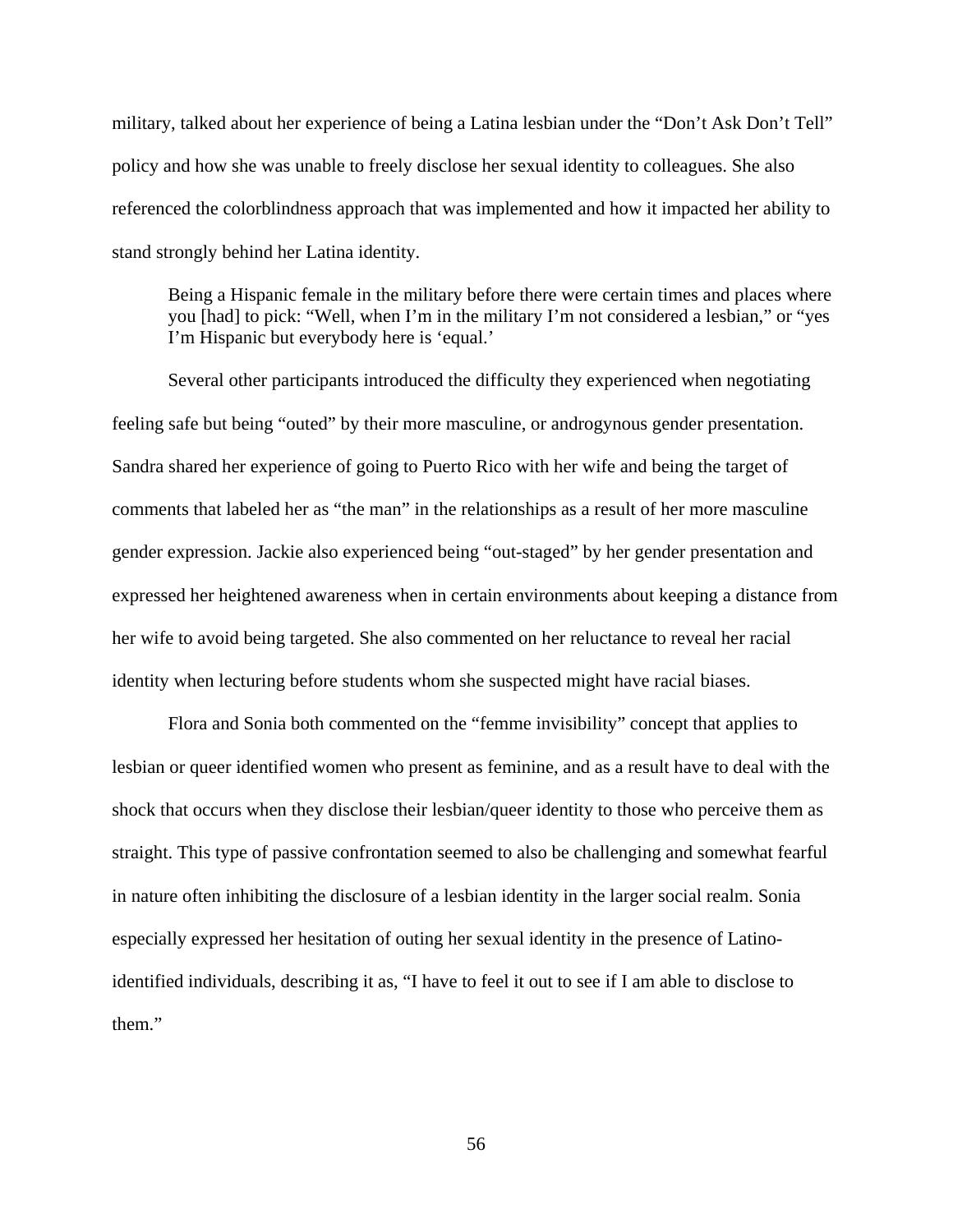## **Double Jeopardy: Being a Minority Within a Minority**

 While having discussed previously that homophobic re-enactments within familial (ingroup) relationships seem to inhibit Latinas from "coming out," and developing a *politicized collective identity* around both their sexual as well as ethnic identity, re-enactments of racism within the LGBQ community also seem to discourage and inhibit Latina lesbians from jointly politicizing their Latina lesbian identity. The challenges that come with belonging to two different in-groups that socially re-enact racism and homophobia, leaves Latina lesbians fighting against *double jeopardy*: feeling like a minority within a minority, with access to limited or no spaces in which both of their identities can co-exists jointly. Carla explained:

I have a very difficult time being queer and Latina because I think that, especially in LGBT culture, and the communities that I belong in for the most part they are predominantly White and they have very different expectations for power dynamics and gender dynamics within queer/lesbian relationships and I constantly struggle with that because I have mostly dated women of color and so those relationships seem to be a little bit more deep in terms of trying to navigate multiple identities while also respecting the equality of each other, while also figuring out how to understand each other within a minority within a minority.

She also talked about how her personal experiences within the LGBQ community manifest

systemically.

I'm already trying to be conscious of racism and classism and blah blah blah in a larger sense but then when you bring that up in the queer community they are just being replicated. I have a lot of queer friends that think that it automatically makes you better than straight people because somehow you are more politically aware but I don't think that's a given, especially I would say in my White friendships because a lot of my White lesbian friends are very like a specific type of person and that identity, what being a White lesbian is, is very different than being a queer person of color like that's just night and day. I have a lot of friends at [omitted] who come from very privileged upper socioeconomic backgrounds who are not people of color, who are gay or lesbian and the way that they move in the world I think its fundamentally different than the way people of color move in the world whatever gradation of color you might be and I think that can be a particularly challenging divide to be in any…but especially in friendships.

Both Alex and Sonia spoke about their frustrations with the LGBQ movement's inability

to address race and non-White identified LGBQ persons. Alex specifically talked about her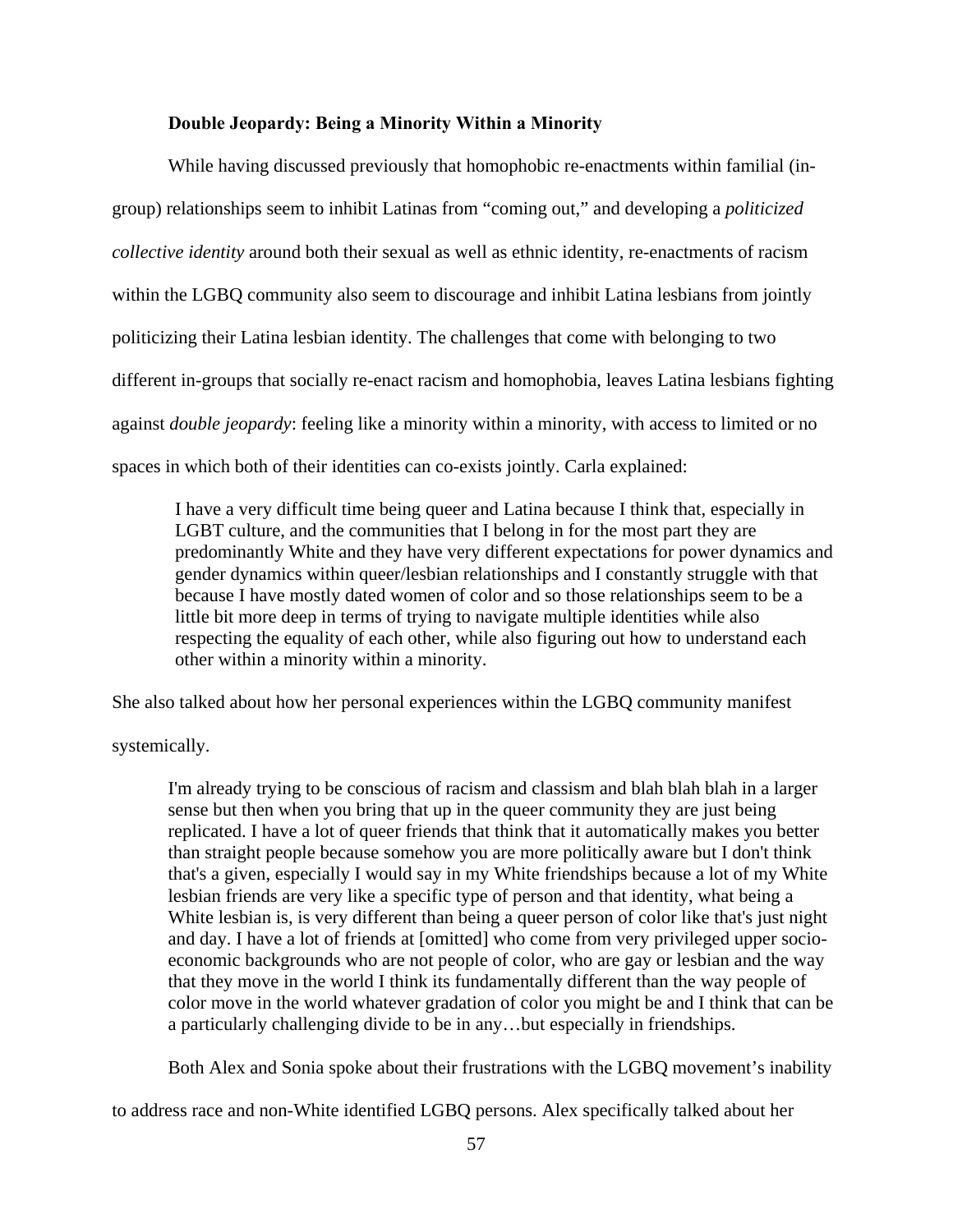disappointments with the Human Rights Campaign's lack or representation of LGBTQ individuals of color. Sonia on the other hand talked more in depth about what it felt like for her to be a lesbian in the Latino community. She compared her in-group experience with that of heterosexual Latinas by saying,

How nice would it be to be able to keep that family unit and acceptance with those people that you share that solidarity with in terms or race, ethnicity, language etc. how great would be to remain entirely in that circle by being able to fit in in that way. I wish, but I can't. They're included and I'm not.

Other participants spoke personally about the level of pressure they experience from society at large as a result of identifying as both a Latina and a lesbian and the exhausting work it requires to fight daily acts oppression that originate from membership to either or both their racial or sexual minority groups. Jackie discussed how her drive and animation are stereotypically labeled as "passion," whereas the drive and animation of White women are labeled as "dedication." She expressed her feelings of exhaustion about being the target of daily micro-aggressions as a result of her intersecting identities, "I feel like there is so much armor I have to put on to get ready for the day." Sandra talked about the pressure she felt to "prove herself" as a result of the social stereotypes that exist about Latina lesbians. She described her experience by using sentences like, " I have to explain more who I am," "I have to make sure I am not perpetuating stereotypes," and "I had to fight stereotypes and prove that I was serious and professional."

 Combating double the oppression as a result of belonging to two different social minority groups, according to participants' responses, seemed like a defeating battle. Based on the responses it seems that time and constant engagement in this power struggle has led some participants to transform the internalized defeat into feelings of responsibility for their group and although still inhibiting and oppressive, belonging to both the Latino and the LGBQ community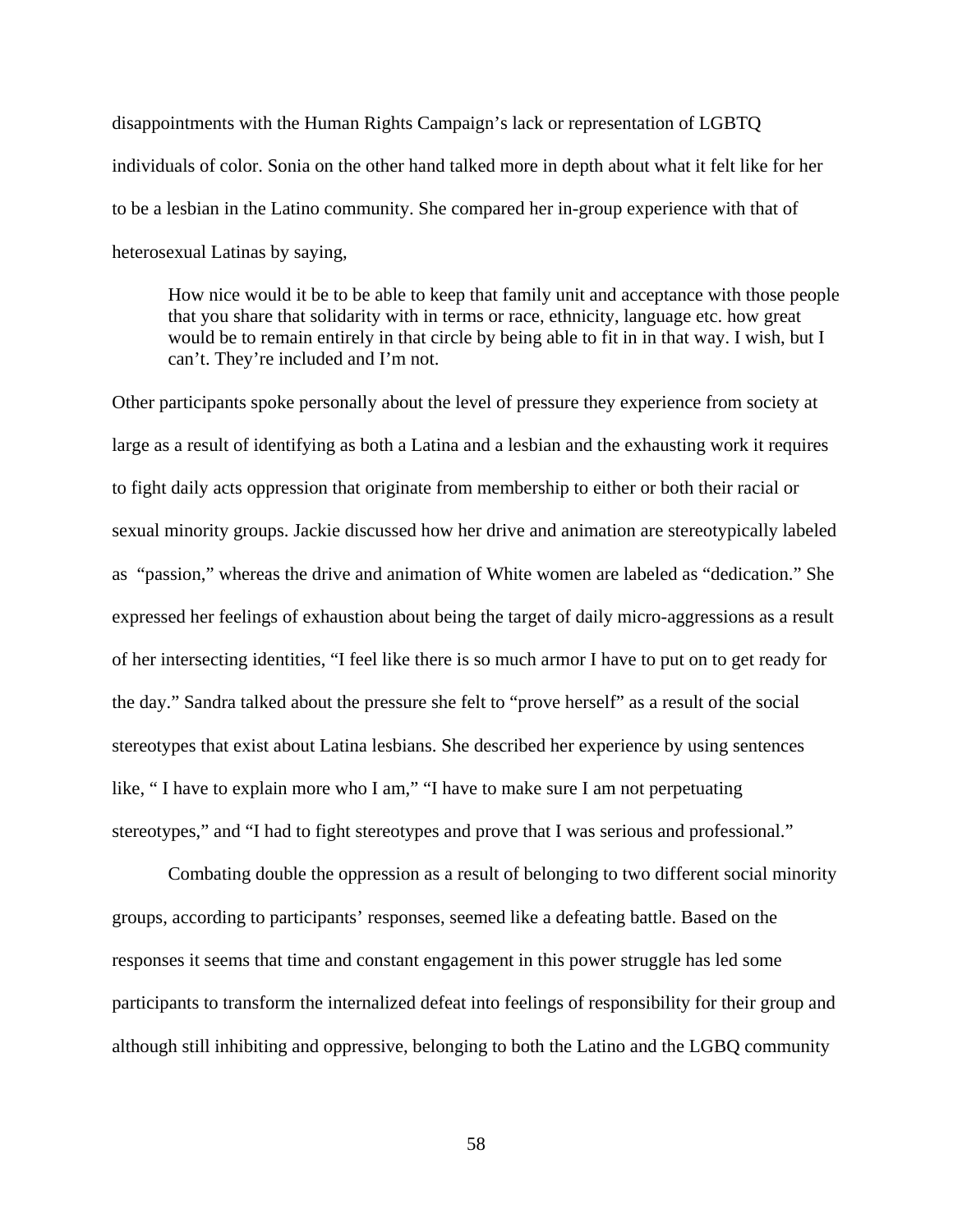apart, is the closest and most available reconciliation of identities Latina lesbians can manage to bargain when fighting out-group resistance and oppression in the larger social world.

## **Conclusion**

 The above findings presented data addressing the overarching question of this study: What factors lead Latina lesbians to develop a *politicized collective identity*? In addition, findings in the data also pointed to potentially inhibiting factors in the development of a *politicized collective identity* for the 11 participants interviewed. The above themes suggest that education, feelings of responsibility for their group, romantic relationships, the support of familial allies as having other LGBQ family members "come out" before, play a role in leading participants to develop *a politicized collective identity*. Data also suggests that the conflicting familial relationships tainted by conflation between ethnicity and sexual identity, fear for personal safety, and navigating *double jeopardy*, could negatively impact the development of a *politicized collective identity*. The discussion chapter will explore more in depth the potential meaning of these themes and will further explore how they address the study's sub-questions such as the potential differences between a *politicized collective identity* and *social identity* and the factors that could have played a role in potentially influencing the evolution from the former into the latter. Conclusively, the discussion will also discuss the role *intersectionality* plays the development of a *politicized collective identity.*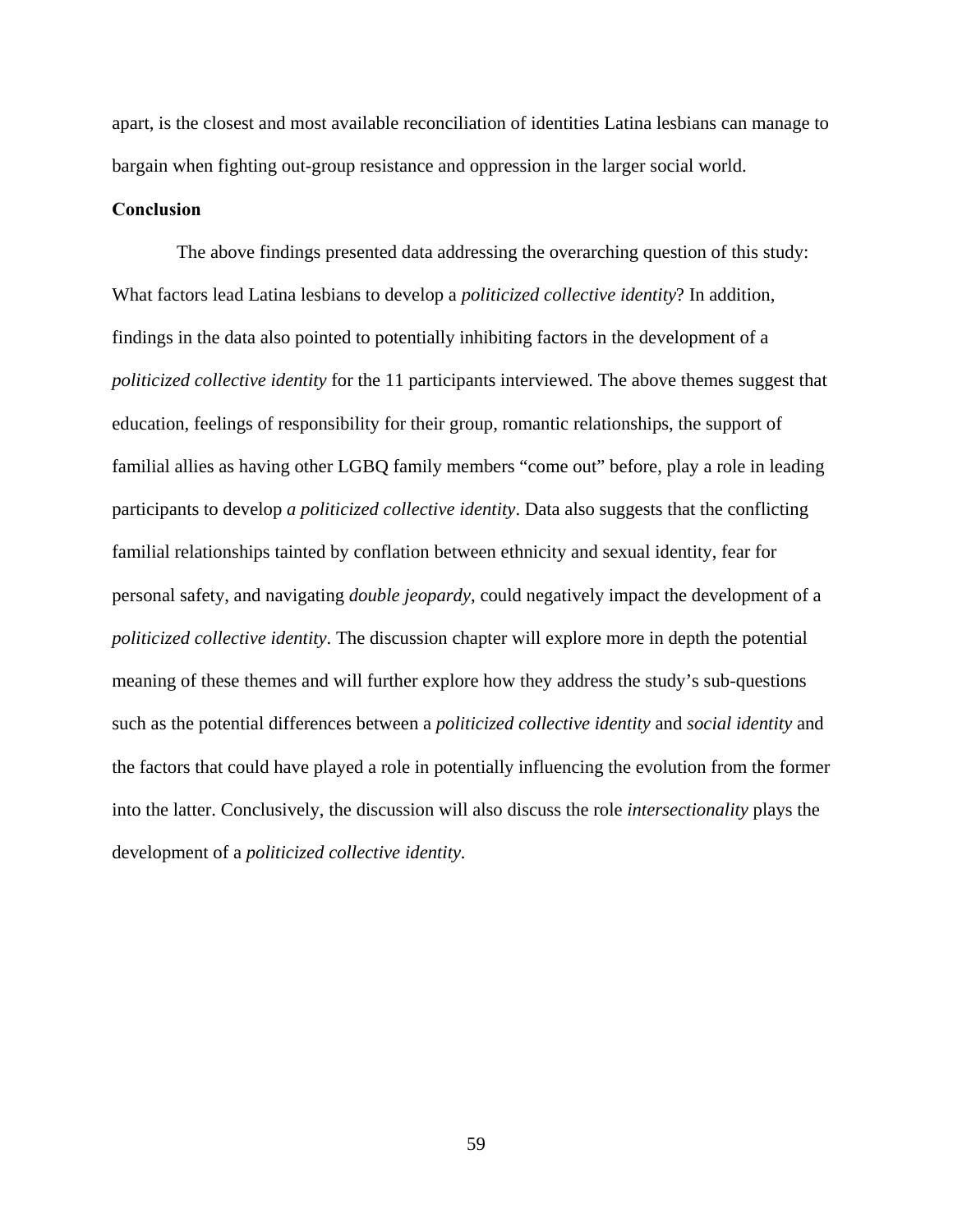## **CHAPTER V**

## **Discussion**

 The purpose of this qualitative study was to explore the factors leading Latina lesbians to develop a *politicized collective identity.* This identity model calls for intentional group membership where members are mindful and conscious of the power differences that exist between in-group members and out-group members. It additionally requires that members understand how these differences play out in the larger society, and as a result, engage in social and political power struggles to achieve justice and equality on behalf of their group (Simon  $\&$ Klandermans, 2001). Additionally, this study aimed to explore the differences between a *social identity* and a *politicized collective identity* and the potential factors that could influence the transition from a *social* to a *politicized collective identity.* Finally the study aimed to explore and address the role *intersectionality* played in the politicization of a Latina lesbian identity.

 In the previous chapter, findings pointed to education, feelings of responsibility for their group, experiences of racial stereotyping/discrimination, romantic relationships, having familial allies and precedent LGBQ relatives "come out" before, as factors appearing to have led Latina lesbians to develop a *politicized collective identity.* Although the purpose of the study was to explore "leading factors," participants also addressed factors that seemed to inhibit their willingness to participate in activism. Findings pointed to familial conflations between ethnicity and sexual identity as a complex and powerfully inhibiting factor. Additionally, many participants also expressed that fearing for their personal safety and negotiating being a minority within a minority as difficult and challenging endeavors. Findings also seemed to indicate that a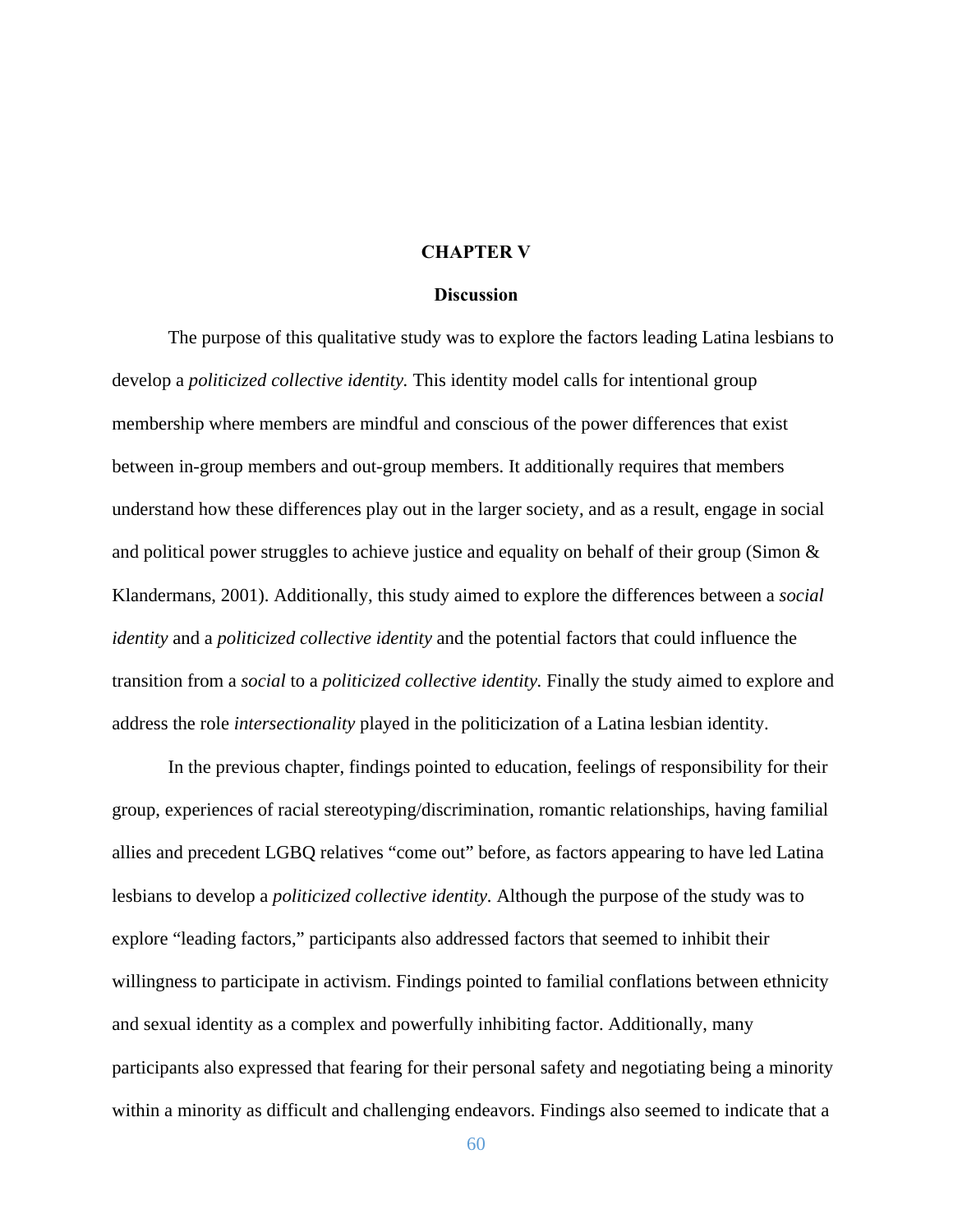*politicized collective identity* does not manifest in the same linear manner in which the model suggests, as several subjects who did not posses a systemic understanding of power and oppression still participated in acts that challenged and interrupted racism and homophobia. Furthermore, the findings revealed that there were no differences between a *social identity* and a *politicized collective identity.* Finally, the study uncovered that *intersectionality* plays a key role in understanding the *politicized collective identity* of Latina lesbians.

 This chapter will discuss more in depth the findings of this study and how they relate to the information previously presented in the literature. Additionally, this chapter will also address the potential limitations of this study and finally summarize the implications of this study for the field of social work.

#### **Re-defining the Concept of a Politicized Collective Identity**

 The literature established that a *politicized collective identity* (PCI) consists of intentional group membership where members are mindful and conscious of the power differences that exist between in-group members and out-group members. It additionally requires that members understand how these differences play out in the larger society, and as a result, engage in social and political power struggles to achieve justice and equality on behalf of their group (Simon  $\&$ Klandermans, 2001). In addition, the term PCI was separated from the term *social identity*, which referred to the changing *self* that assimilates to in-group power dynamics and the term *collective identity,* the fixed group membership that generates feelings of belonging, distinctiveness, understanding, respect and agency. It was concluded that the term "politics" and the understanding of power and oppression was essentially what converted a *collective identity*  into a *politicized collective identity.* This conversion called for in-group members to develop feelings of *shared grievances* and *adversarial attributions* in addition to involving society at large (Simon & Klandermans, 2001).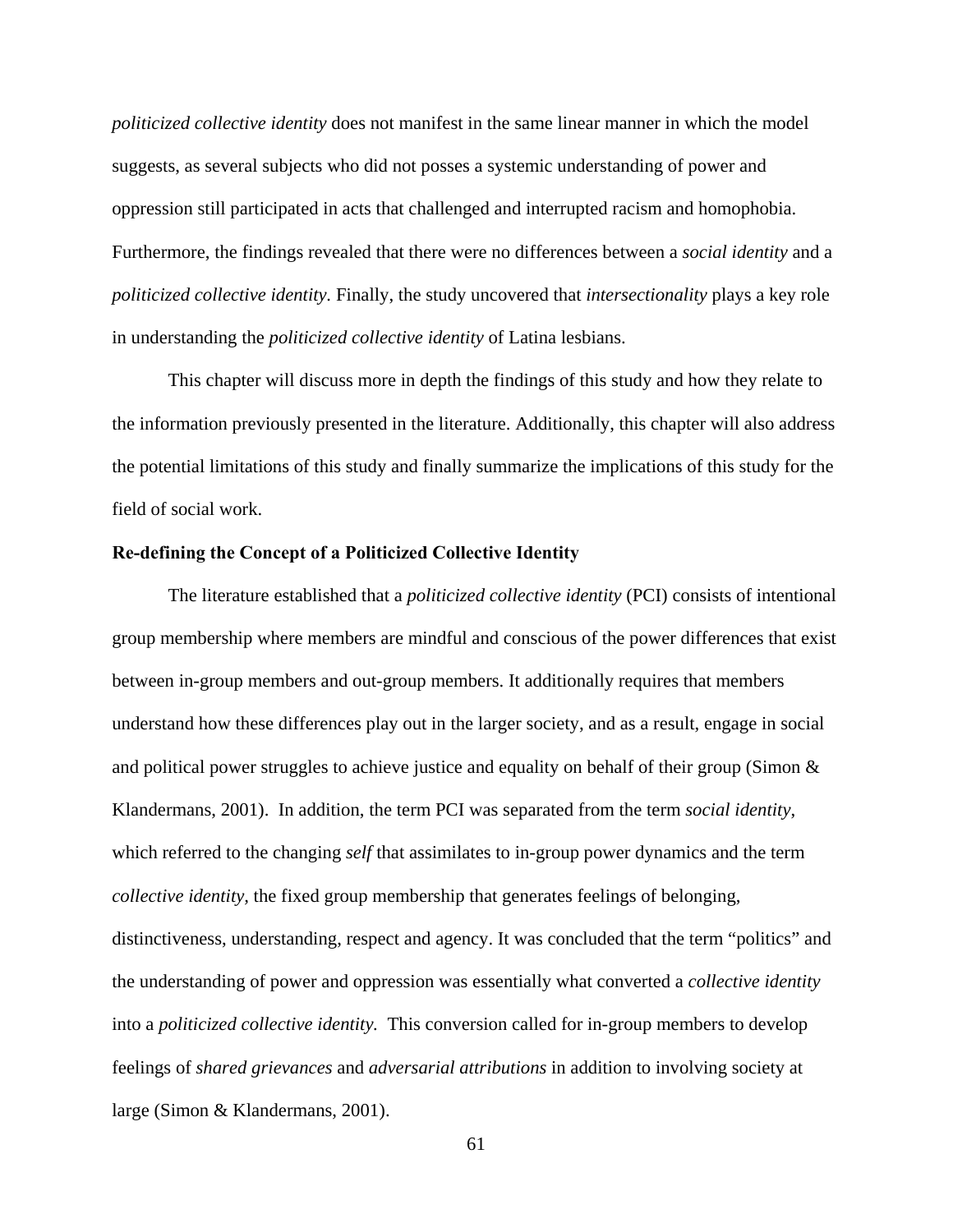Simon and Klandermans (2001) call for the systemic (larger social) understanding of power and oppression as criteria for the development of a *politicized identity.* They use the terminology "power struggle" to define the concept of activism, however, the model does not establish a criteria that defines what actions would constitute as a "power struggles" in the context of a *politicized collective identity.* The question that arises in this juxtaposition is: How to account for "power struggles," or acts of activism from participants that did not possess a systemic understanding of power and oppression and how these social dynamics impact their identities? Given that there were participants who engaged in more private acts of activism and some who even interrupted racist and homophobic situations, would they be regarded as having a *politicized collective identity,* and if so how do their experiences differ from the rest of the participants*?* The following sections in this chapter will aim to address potential answers to these questions while assessing their relevance to the literature.

## **Intersectionality and a Politicized Collective Identity**

The model of *politicized collective identity* was created by Bernd Simon, a professor of social and political psychology at the Institute of Psychology Christian-Albrechts- University of Kiel (University of Kiel, N.D), and Bert Klandermans a social psychology professor at the University of Amsterdam (University of Amsterdam, N.D). The work of both researchers has centered identity politics and in-group and out-group dynamics of power (University of Kiel & University of Amsterdam, N.D). However, much like the critiques on social identity theory presented in the literature, it appears that the model of politicized collective identity loses reliability in the face of *intersectionality.* 

 Referring to the theme " Experiencing or Witnessing Racial Discrimination" as an example, illustrates how the politicization of race alone becomes clearer when there is only one out-group to blame and one group of people with whom to feel solidarity with. However, the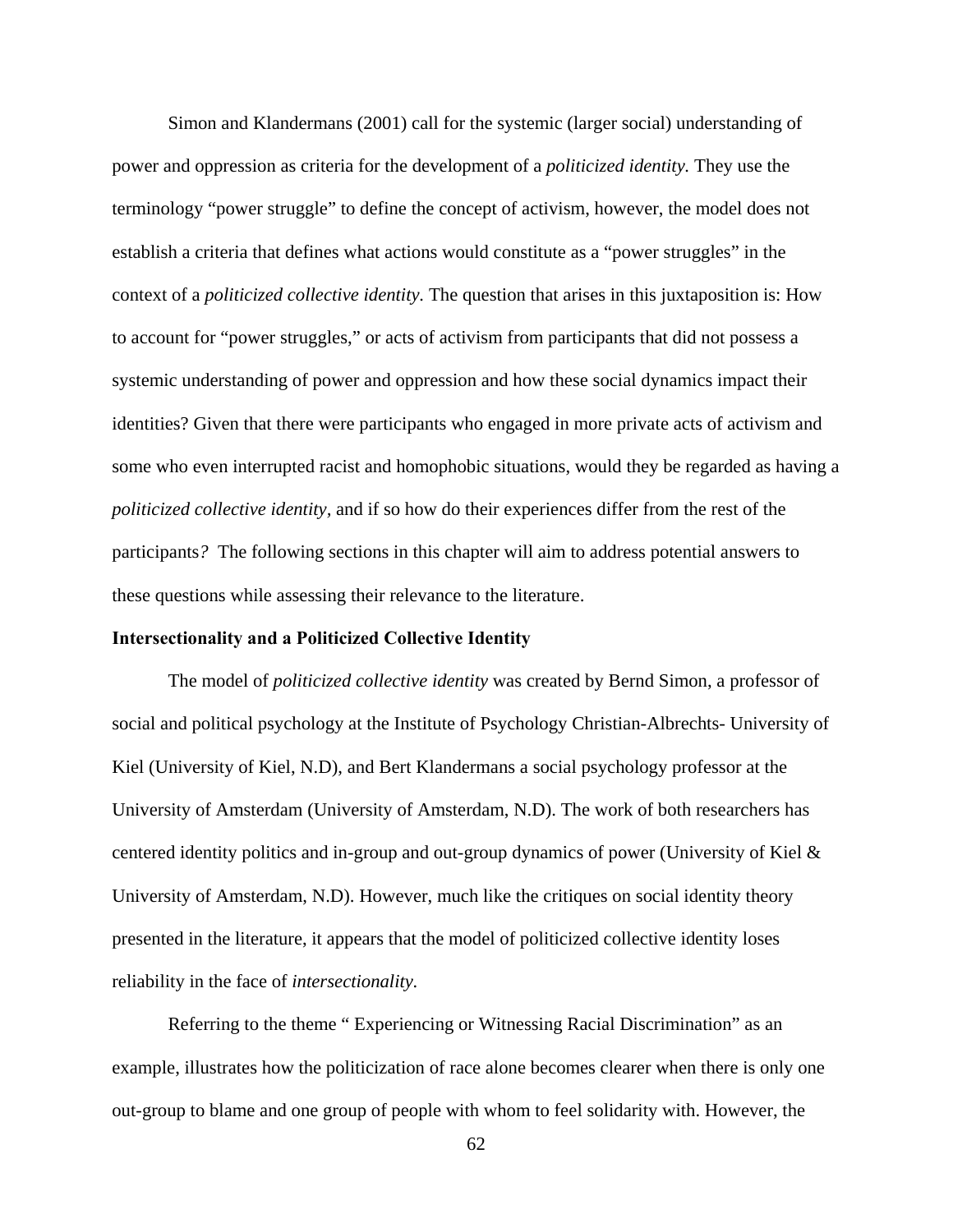very affirmation by participants that a Latina identity does not exist separately from a lesbian identity, serves as evidence that these two identities cannot be called to politicized separately. Consequently when lesbian identity is introduced, the politicization of the racial identity is questioned and as result, the model of a politicized collective identity is not longer as clear, linear or seemingly applicable as it was when used with only one identity.

 The intersections of race/ethnicity and sexual orientation in the formation of a *politicized collective identity* requires examining the meaning of "activism" in a cultural context. Whites participate in activism much more than Latinos and other minority groups (Campbell, 2003). Perhaps because acts of activism require that group members draw attention to themselves on a larger scale, Whites, who usually enjoy the privilege of being protected from negative social treatment as a result of their race (Wise, 2013) are more likely to participate in these "power struggles" than those risking further societal oppression. The kind of privilege and entitlement that comes from being White in the United States, is not a concept shared by Latinos and/or other racial minority groups, nor is it a concept that the model seems to take into consideration. The findings of this study, proposed that more personal acts of activism such as "coming out" to families and talking to families about sexual orientation could classify as a form of activism within the Latino community. While it is questionable that Simon and Klandermans (2001) would have labeled these acts as "activism," it is important to recognize that the intentions behind these more personal acts of activism, resembled that of other participants who did engage in more systemic "power struggles." Based on responses, participants who "came out" or challenged their families' or communities' norms, challenged the social status quo. The notion of activism is essentially led by a privileged conception, that those with social power and protection from social scrutiny are the ones more likely and willing to engage in social power struggles, while members of minority groups are not able to benefit from the same social protection and as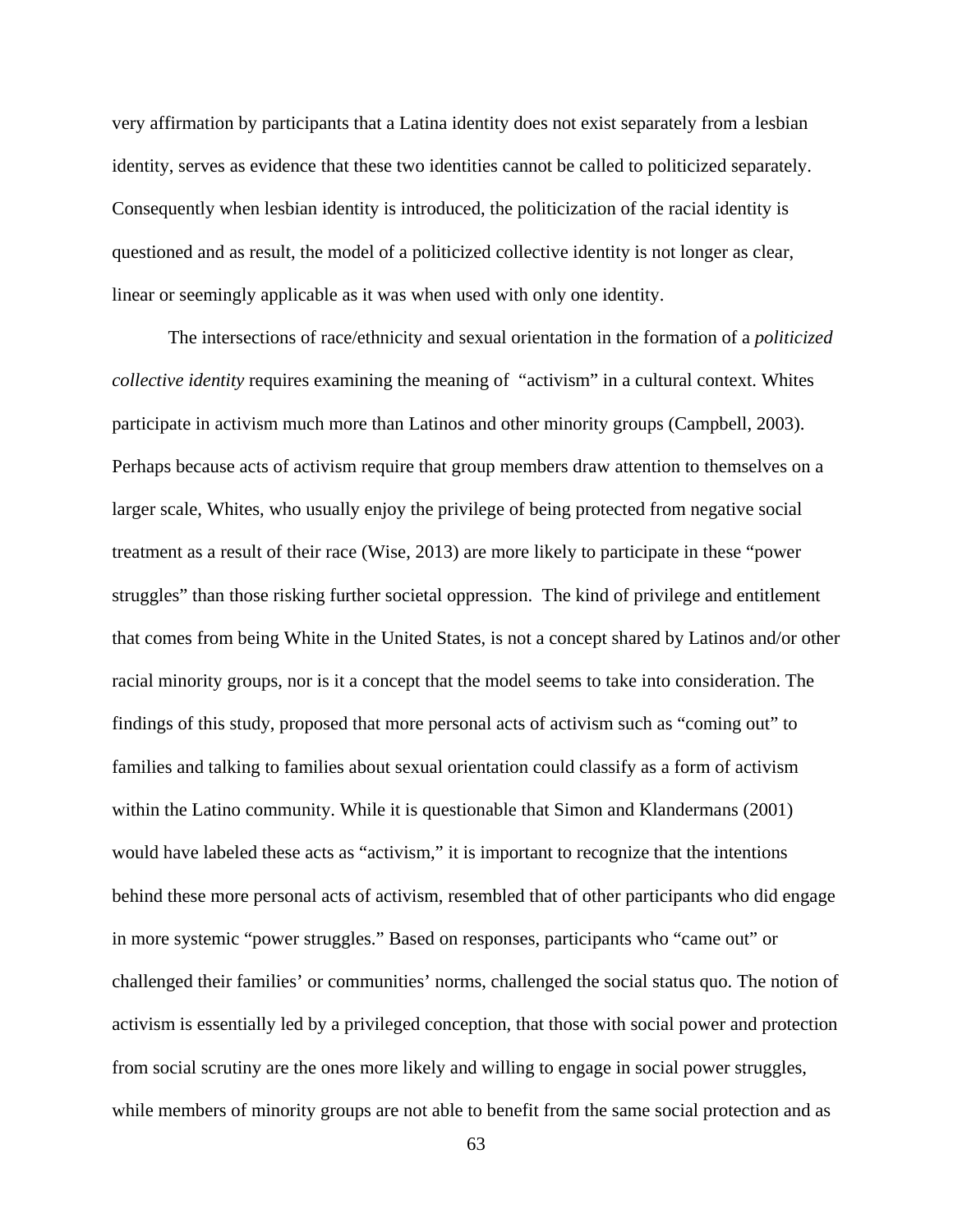a result, suffer the risk of being further marginalized and are more discouraged to participate in activism.

 Overall, the majority of participants exhibited a *politicized collective identity* that was congruent with Simon and Klandermans' (2001) model, however, those without access to education or possessing a systemic understanding of oppression, still engaged in intentional and significant forms of activism that could not be labeled as anything other than identity politicization. However, this deviation that was present in the non-college educated/nonsystemic understanding participants is arguably reflective of how Latina lesbians, who move about the world marked by their identities and without access to higher education, actually politicize their identities. Those Latina lesbians whose *politicized collective identity* is congruent with the model, have enjoyed educational access that are for the most part granted to the racial majority, so it could be understood how having access to the language and knowledge necessary to address social discrimination could influence not only their desire but ability to part-take in more systemic activism.

 Now that the role of *intersectionality* in the development of *politicized collective identity*  has been examined, the following section will address how the remaining themes in the findings answer the study's sub-questions.

#### **Differences Between Social, Collective Identity and a Politicized Collective Identity**

 Although the argument has been made that non-college educated/ non-systemic understanding participants demonstrate having a *politicized collective identity*, the identity model created by Simon and Klandermans (2001) would suggest that those participants without a systemic understanding of oppression would actually posses more of a *collective identity,* rather than a *politicized collective identity.* Given that dynamics of power and oppression are at the core of the definition of "politics," the model suggests that lacking understanding of these, leaves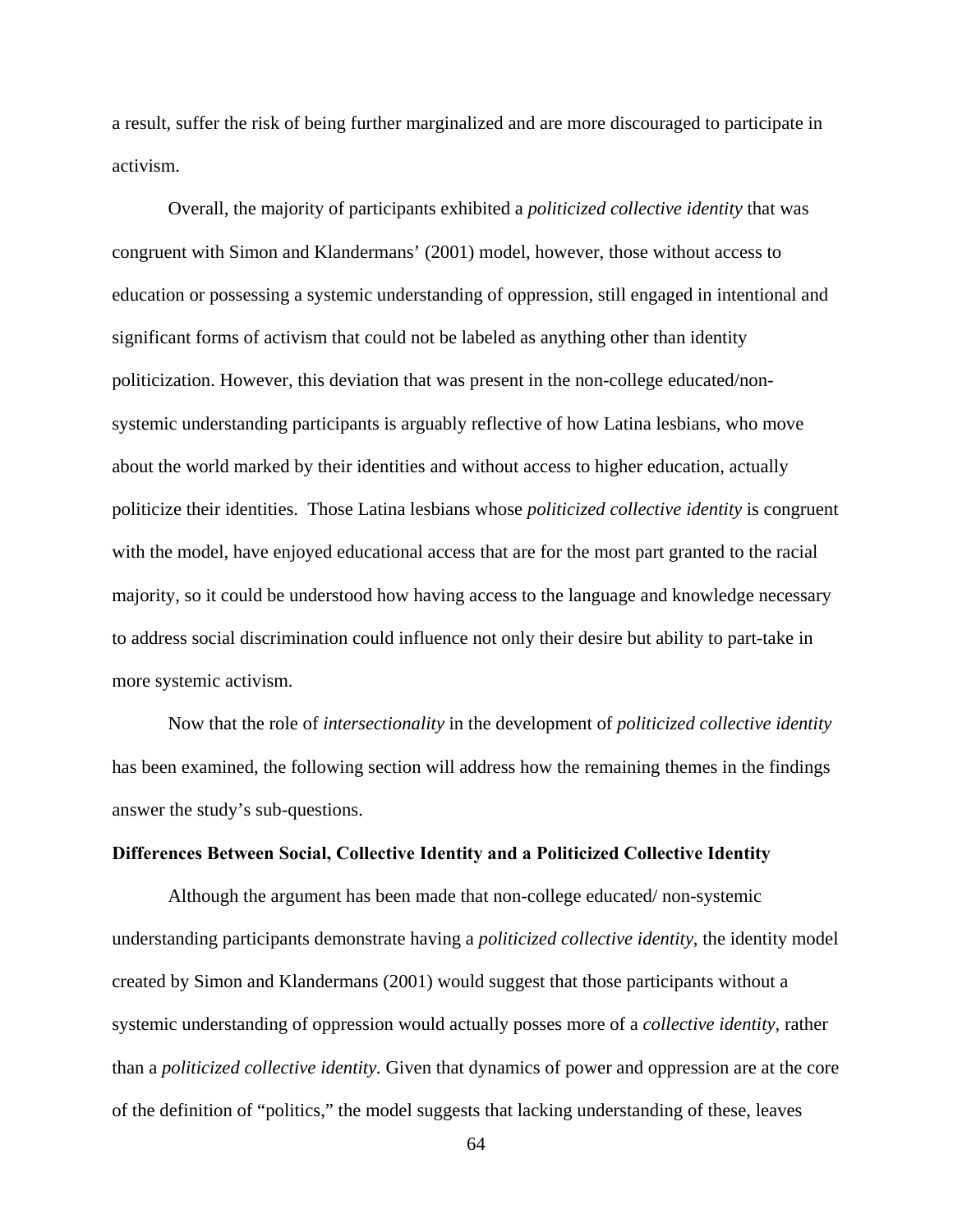participants with just the fulfillment of the five psychological functions (i.e. belonging, distinctiveness, understanding, respect and agency) and without feelings of grievance or blame of an out-group for causing their grief. As it was introduced in the literature, if Latina lesbians do not experience feelings of *relative deprivation*, they will not feel unjustly deprived of a good or opportunity. They will not feel robbed of privileges or oppressed and a result they will not politicize.

 While the study's findings seem to indicate that personal/non-systemic understanding follows more private/non-systemic activism and systemic understanding is followed by systemic activism, Simon and Klandermans (2001) would as a result suggest that Latina lesbians with a non-systemic understanding would not possess a *politicized collective identity.* However, that is not to say that they would not experience *relative deprivation*. A counter argument to Simon and Klandermans (2001) perspective would suggest that "coming out" to families and other members in the Latino community would be done as a result of experiencing *relative deprivation* within their in-group. Consequently, if experiencing *relative deprivation* serves as a catalyst of politicization, as it was argued in the literature, then "coming out" would in fact constitute a form of activism for non-systemic understanding participants.

 By the same token, Simon and Klandermans' (2001) model calls for the involvement of allies in the "power struggles" undertaken by in-group members. It can therefore be understood how, the theme of having familial allies and precedent LGBQ relatives "come out" before participants, would help Latina lesbians become closer to developing a *politicized collective identity.* As it has been established, Latina lesbians share in-group memberships with both the Latino and LGBQ communities. However, these shared in-group memberships that come with oppressive social re-enactments, demand that Latina lesbians use in-group allies as much as they use out-group allies when engaging in "power struggles." Therefore reliance on family allies can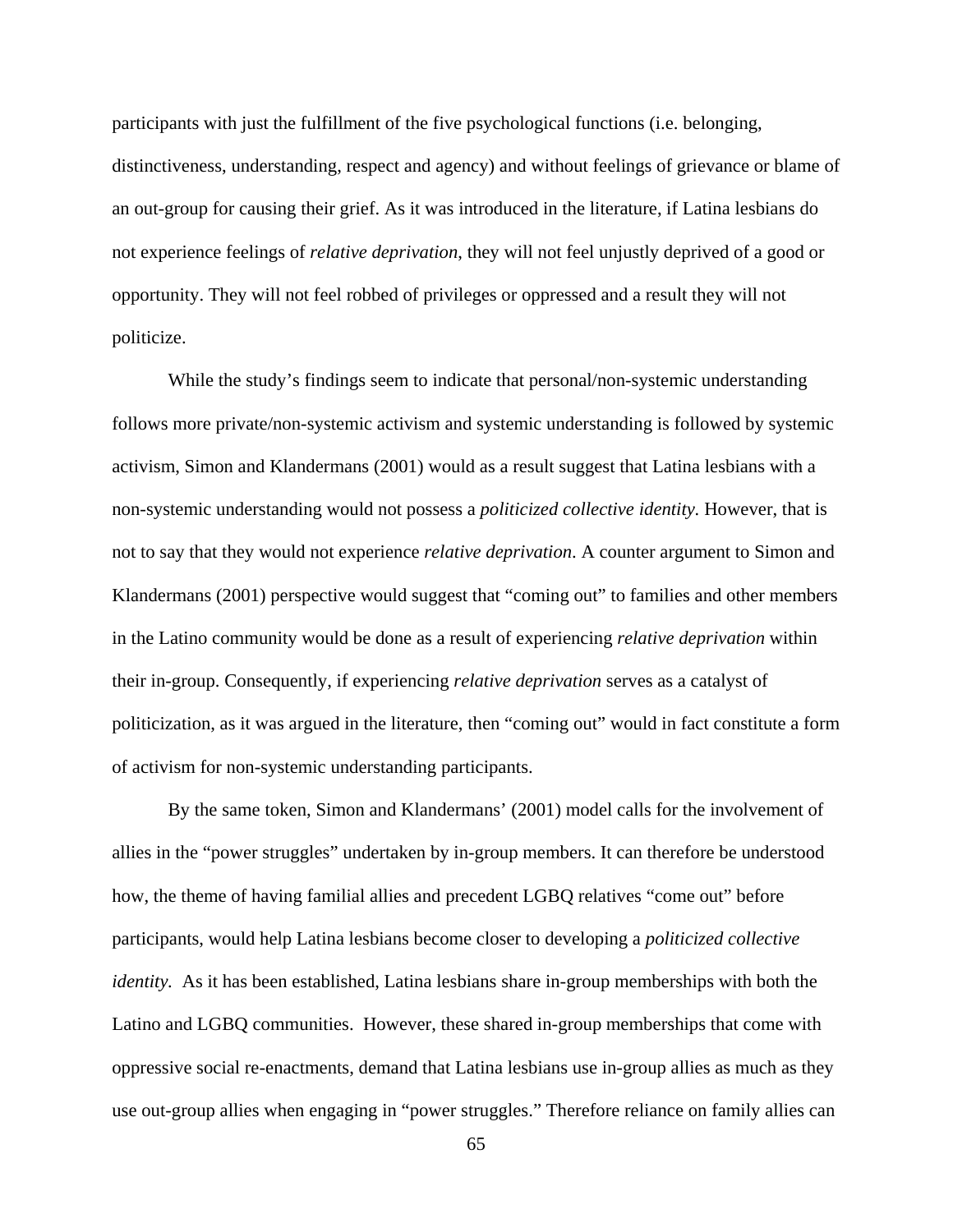help Latina lesbians strengthen their stand against in-group marginalization. Similarly, having other LGBQ identified relatives "come out" before, helps by buffering the familial conflict that often arises as a result of identifying as a lesbian, gay, bisexual, or queer person in the Latino community.

 Romantic relationships, especially with other Latina lesbians, seemed to serve a similar purpose by serving as the space in which Latina lesbians seemed to freely reconcile their two identities without facing in-group marginalization. As a result, this experience seemed to provide members of this social group with a safe space to develop feelings of *shared grievances* around both their racial and sexual identities as well as *adversarial attributions* as they were able to recognize how in-group treatment resembled out-group treatment. Additionally, the ability to engage in this exploration all the while being able to fulfill the psychological functions of a *collective identity* could explain why being in a romantic relationship with another Latina lesbian, would lead to the development of a *politicized collective identity.* 

 Overall, most participants seemed to possess a *politicized collective identity* that fit Simon and Klandermans (2001) identity model. Those who did not possess a systemic understanding did possess a *collective identity (*although it has been argued that their actions are reflective of a *politicized collective identity).* However, no subjects exhibited ideology or behavior that resembled a *social identity.* Mostly all participants felt a need to integrate their identities and not assimilate to in-group re-enactments of racism or homophobia. While some participants referenced their belief in sexual fluidity, which denotes the kind of self-exploration and malleability that both self-categorization theory and Simon and Klandermans (2001) address, most participants seemed fixed in their racial/ethnic group memberships. Perhaps, this suggests that sexual identity is regarded as more of a *social identity* for participants and less as a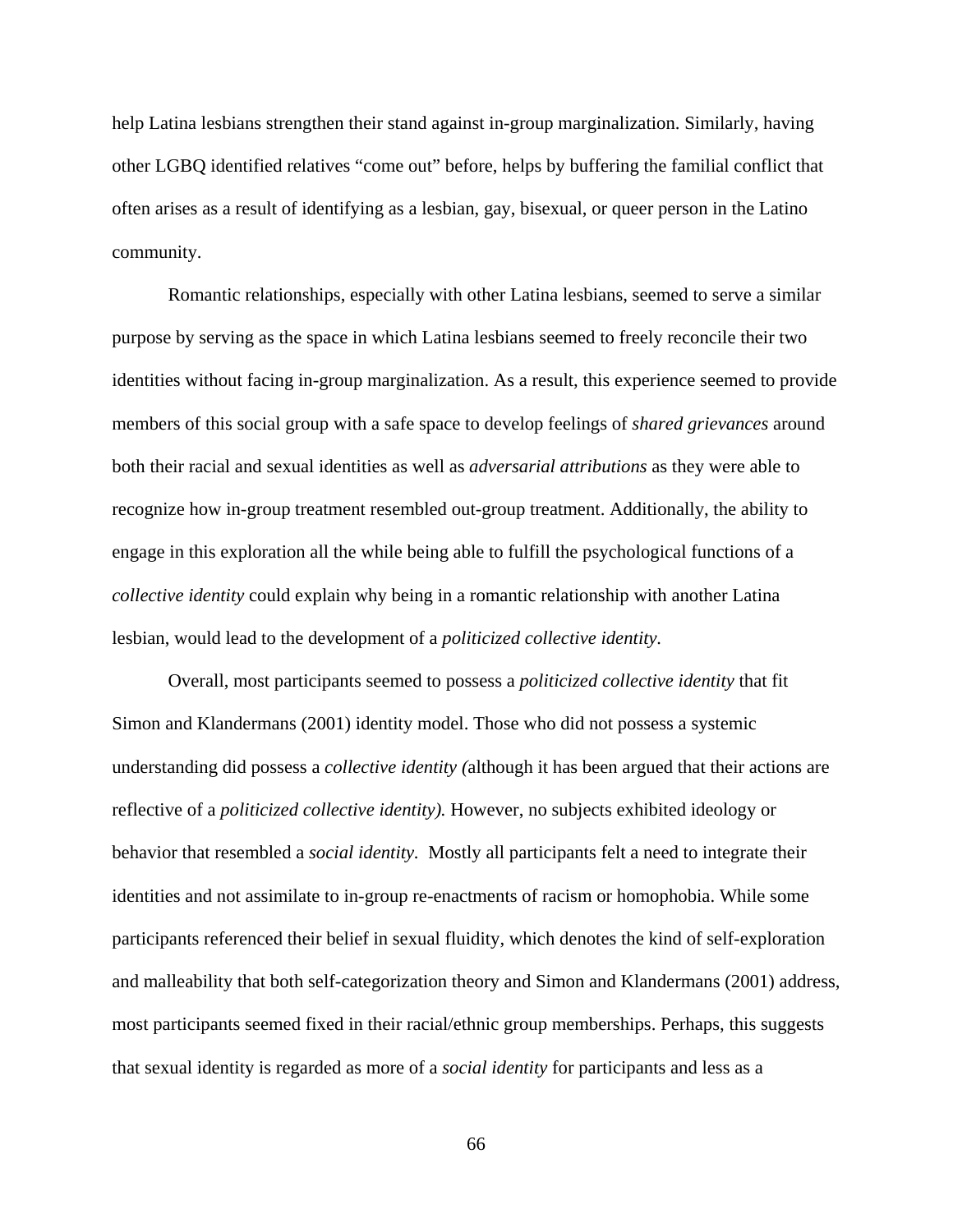*politicized collective identity.* However, the findings did not provide enough information to make this conclusion.

 As far as addressing the inhibiting factors that emerged in the findings, more research would be required to better interpret how these affect the formation of a *politicized collective identity*. It has been discussed how navigating familial conflict (between ethnicity and sexual orientation) can leave participants feeling like they are members of two in-groups in which they are not entirely included, preventing them from solidifying their joint identities and identifying clear oppressors. Further, aside from needing to develop solidarity with in-group members who are also in the role of oppressor, Latina lesbians are faced with the same problem being a minority within a minority in the larger society. Being the target of oppression of homophobic members of the Latino community, racist or race neutral members of the LGBQ community as well as White heterosexual women and White heterosexual men, exposes Latina lesbians to constant oppression and marginalization from various groups in society. As a result it can be acknowledged why fearing for personal safety, was also an inhibiting factor in the formation of a *politicized collective identity.* 

 Conclusively, findings indicate that the model of a politicized collective identity applied to most participants. However, the few non-systemic understanding participants who engaged in non-systemic types of activism seem to demonstrate that "power struggles" and interruptions of racism and homophobia do not always require the systemic understanding, the model suggests. Additionally findings also seem to indicate that the politicization of intersecting identities does not occur in a clear and step-by-step manner. While the politicization of a single identity can occur more clearly, identities do not all politicize individually.

Furthermore, the existence of *intersectionality* in the politicization process complicates the ways in which in-group and out-group dynamics play out, making it more difficult for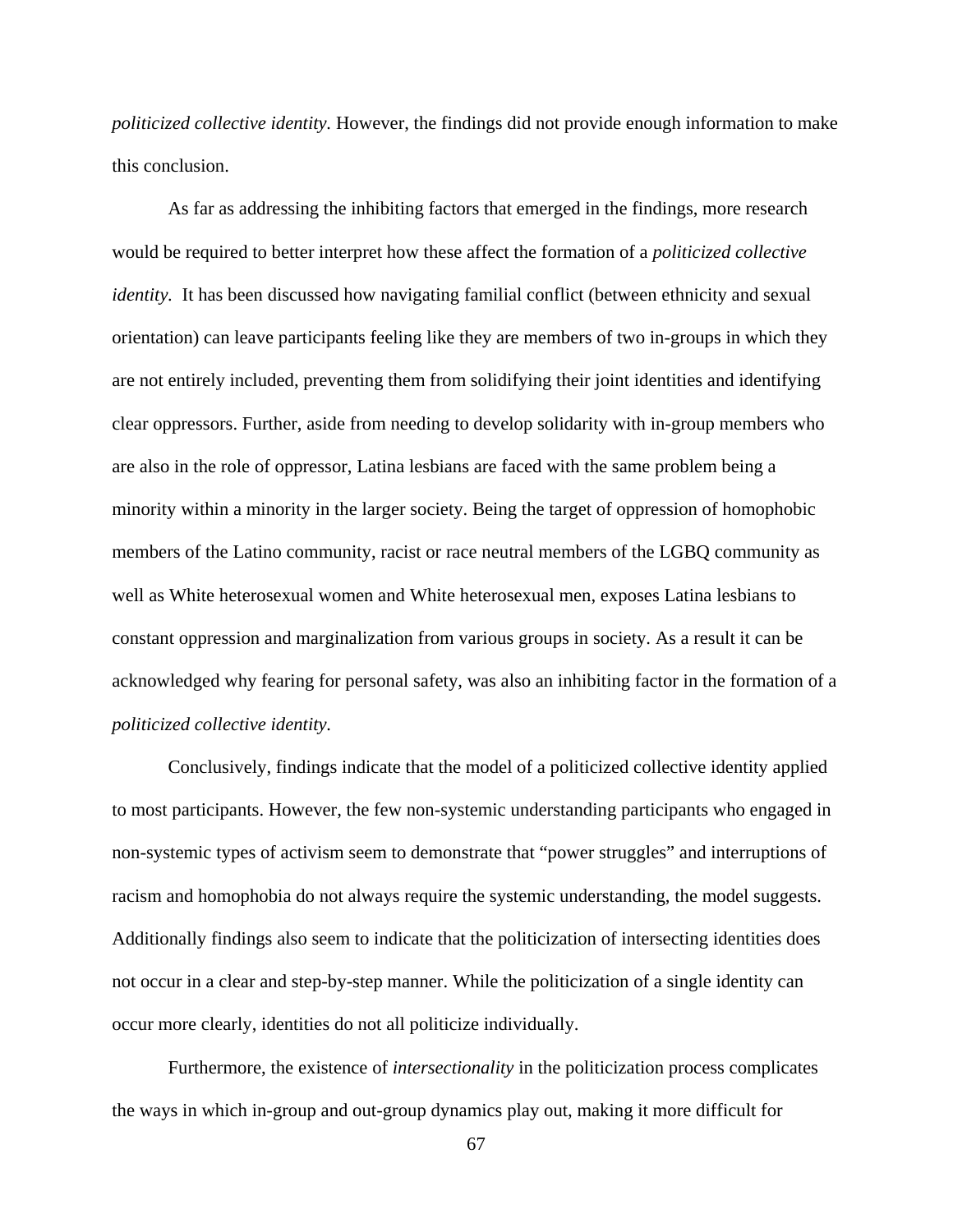members to decide who should be involved in their "power struggles." Although further research would be required to further examine the role *intersectionality* plays in the development of a *politicized collective identity*, the findings in this study suggest that Simon and Klandermans (2001) identity model would perhaps benefit from addressing this component. In setting the stage for analysis and criticism, this following section will examine the strengths and limitations of this study, including areas of improvement.

## **Strengths and Limitations**

 Recruitment for this study was difficult given the geographic area and the criteria necessary for participation. Applying snowball sampling was a helpful recruitment method allowing for participants to refer other potential candidates from their contacts. However, interviewing participants within proximal social circles could have potentially compromised the validity of the study's findings, given the potential similarities shared between individuals. Recruitment methods also accounted for the gap in ages between participants, where a significant amount of participants were in their mid 20's and another group between their late 30's and early 40's. Having been able to interview participants, who reflect a range of ages, could have increased the variance in the findings. Additionally, most participants identified as Puerto Rican, and only three identified with other ethnicities. While similarities can exist between ethnicities, being able to access a more ethnically diverse sample of participants would have perhaps pointed to inter-ethnic/racial differences influencing the formation of a *politicized collective identity.* 

 While findings in this study hint to potential factors involved in the development of a *politicized collective identity* for Latina lesbians, there were not enough subjects in this study to solidify these outcomes. It would be beneficial for future research to examine these findings more in depth in order to determine causality. Additionally, it would be beneficial for future research to build on the findings of this study, in order to, not only contribute knowledge to these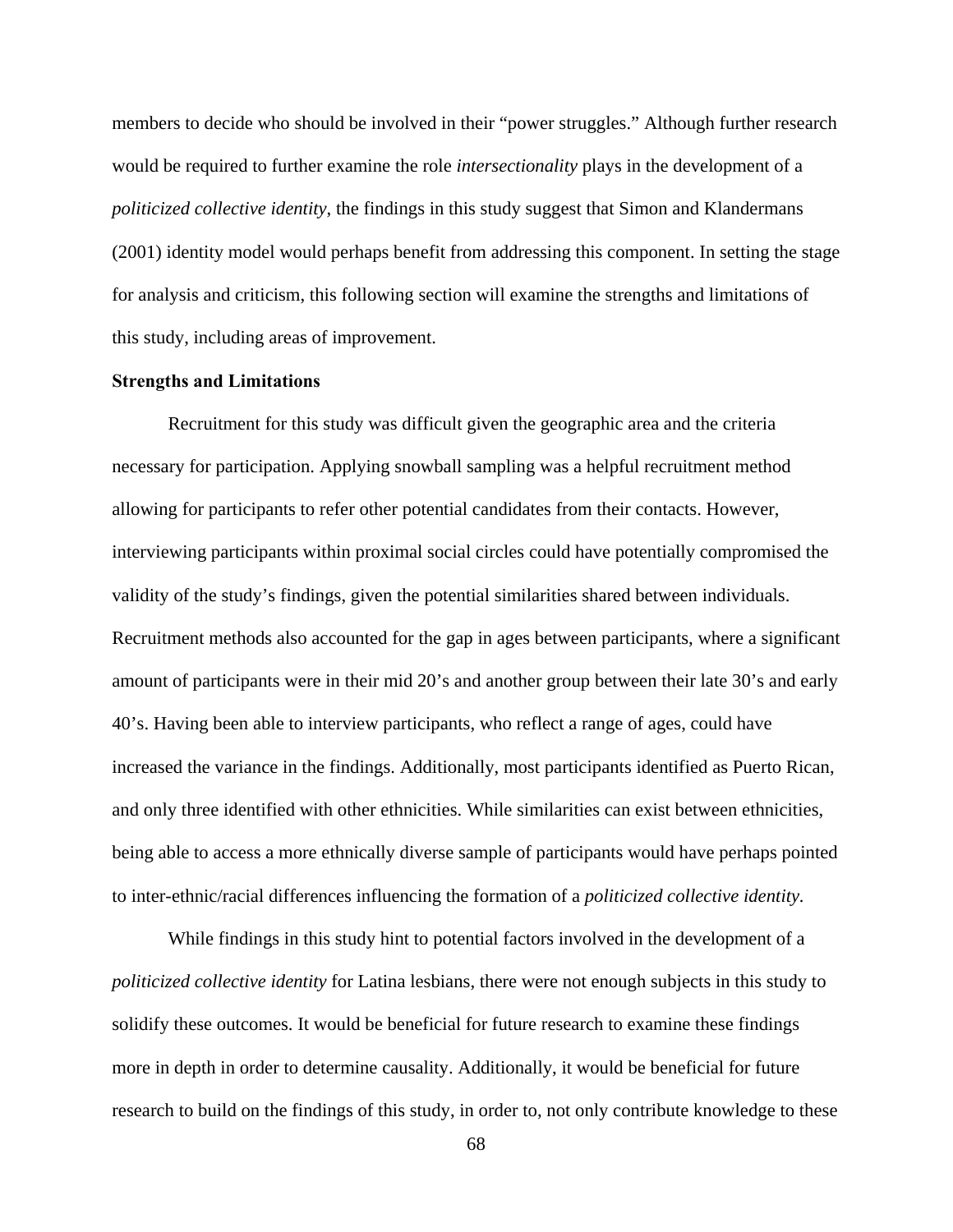under-researched topics but to gather more information about Latina lesbians, as an understudied population. The following section will expand on this argument and will address why this study, as well as future research, would benefit the social work profession and other areas of the social sciences.

#### **Implications for Social Work**

Narrative theory accounts for the ways in which human beings come to an understanding of themselves based on their life experiences and the messages they have received from others (Freedman, 1996). As this study has reflected, people with subordinate identities are often marginalized by in-group and out-group members as well as larger society. In bridging the dichotomy that exists between clinical social work and our profession's commitment to social action and social justice, it is important to understand deeply how societal norms impact people's personal narratives and the ways in which our profession can work to interrupt this kind of oppression.

 Learning about the concept of a *politicized collective identity,* what it entails, and the kind of empowerment it can bring to Latina lesbians, one of the least researched groups in the social sciences (Calvo & Esquibel, 2010), demonstrates a commitment to social justice and could be useful to consider when providing mental health services to members of this social group. Understanding how the socio-emotional experiences of individuals with memberships to subordinate social groups are impacted by socio-cultural factors, grants clinicians the ability to generate interventions that are mindful and take into account the nature of these experiences and the psychological impact they can have on those who are marked by them.

 Additionally, it would be extremely remarkable, for both community organizers and policy makers to advocate for the inclusions of social justice education into school's curriculum and after school programs so that Whites and racial minorities alike can be exposed to dynamics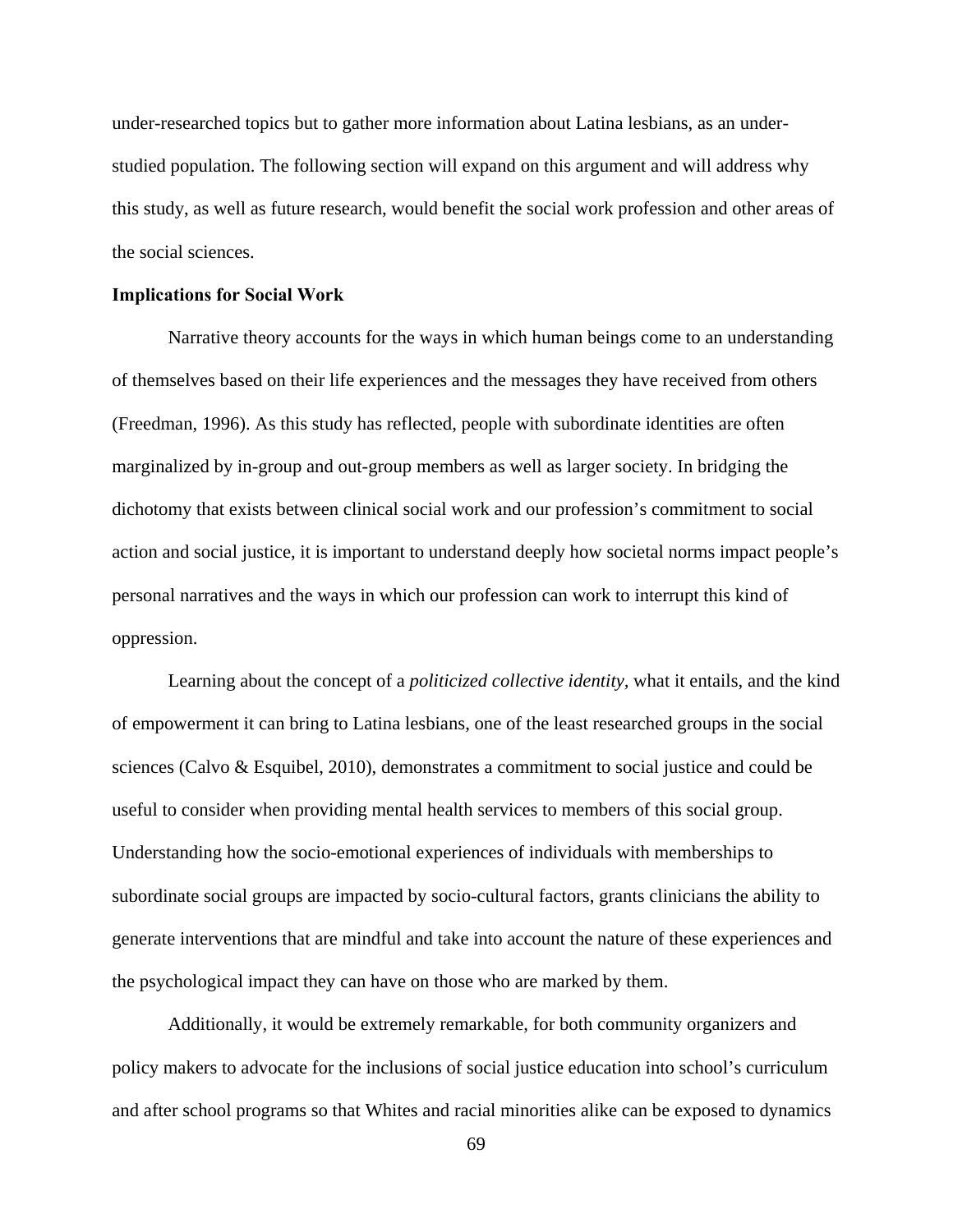of power and oppression at a younger age. Furthermore, examining and understanding the experiences of Latina lesbians may influence social workers to work independently and collectively to address their needs. Whether providing clinical or community services to individuals in the LGBQ or Latino communities, knowledge of the issues impacting the populations with whom we work and understanding the ways in which these contribute to social inequality and their impact on the well being of our clients, is at the core of the social work profession.

# **Conclusion**

 This thesis has examined the development of a *politicized collective identity* for Latina lesbians and explored how this identity model resembles and/or differs from social identity theory as defined by the literature, although the findings did not reveal themes that explicitly addressed these differences. Both the literature and the study's findings suggest that *intersectionality* adds a level of complexity to the politicization process. This complexity stems from an analysis of the interconnections of race, ethnicity and sexual orientation. Furthermore, the study discussed the implication of the findings for the field of social work.

 The purpose of writing about a *politicized collective identity,* and what Latina lesbians need in order to develop this type of identity, is in itself a political decision on my behalf. This thesis is an attempt to reach out to allies in the social work profession who are willing to promote the social and political visibility of this under-represented group. As a Latina lesbian, a prospective clinician, and a community organizer, I chose to undertake a project that would highlight my voice and those of others like me with the intention of making Latina lesbians more visible and recognized within the Latino and LGBQ communities as well as in the field of research, where the experiences of White lesbians and gay men take precedence.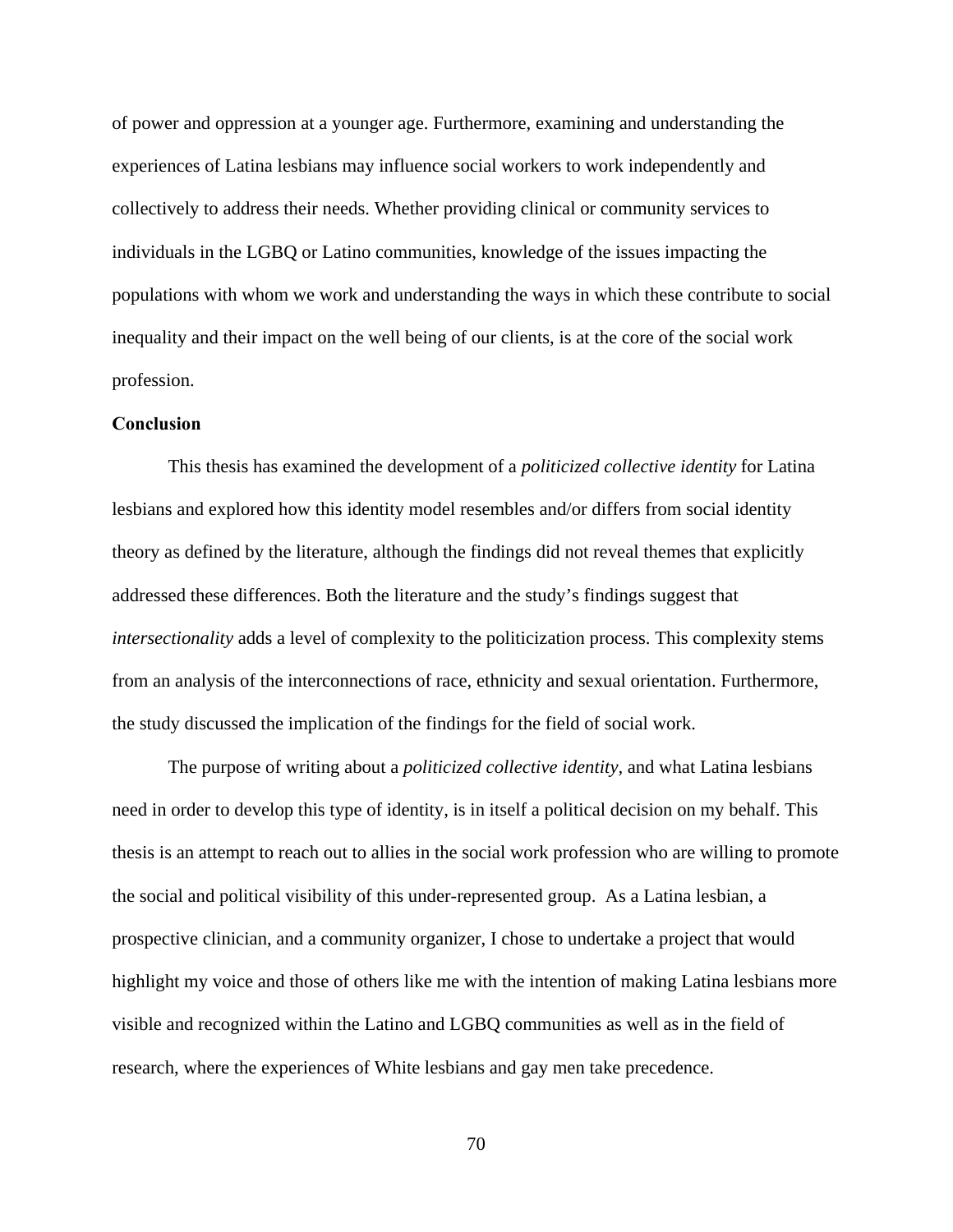#### References

- Anzaldúa, G. (1981). Speaking in tongues: A letter to 3rd world women writers*.* In C.L. Moraga, G. Anzaldúa (Eds.) *This bridge called my back: Writings by radical women of color,* (pp. 165-173). Watertown, Mass: Persephone Press.
- Beal, F., & Ross, L. (2008). Excerpts from the voices of feminism oral history project: Interview with Frances Beal. *Meridians: Feminism, Race, Transnationalism*, (2), 126.
- Campbell, A.L. (2013). Introduction: The reciprocal participation-policy relationship. In A.L Campbell (Ed.), *How Policies Make Citizens: Senior political activism and the American welfare State,* (pp. 1-10). Princeton: Princeton University Press.
- Calvo, L., & Esquibel, C.R. (2010). Latina lesbians, bimujeres, and trans identities. In M. Asencio (Ed.), *Latina/o sexualities: Probing powers, passions, practices, and policies*, (pp. 217-229). Piscataway: Rutgers University Press.
- Cole, E.R. (2009). Intersectionality and research in psychology. *American Psychologist, 64, 170-180.*
- Collins, P.H (2000). Black feminism, knowledge and power. Collins, P.H (Ed.), In *Black feminist thought: Knowledge, consciousness and the politics of empowerment* (pp. 273- 291)*.* London, GBR: Routledge Press.
- Crenshaw, K. (1991). Mapping the margins: Intersectionality, identity politics, and violence against women of color. In K.D, Weisberg (Ed.) *Applications of feminist legal theories to women's lives: Sex, violence, work, and reproduction (pp. 363-377). Philadelphia:* Temple University Press
- Crosby, F. (1976) A Model of Egoistical Relative Deprivation. *Psychological Review, 83, 85-113.*
- Curtin, N., Stewart, A.J., & Duncan, L.E. (2010) What makes the political personal? Openness, personal political salience, and activism. *Journal of Personality, 78(3), 943-968.*
- Davies, J.A (1959). A formal interpretation of the theory of relative deprivation. *Sociometry, 22, 280-296.*
- Freedman, J., & Stewart, G. (1996). *Narrative therapy: The social constructions of preferred realities*. New York, NY: W.W Norton Company Inc.
- Garcia, J.J.E., & De Grief, P. (Eds.). (2000). Hispanic/Latino ethnicity, race, and rights: An introduction. In *Hispanics/Latinos in the United States: Ethnicity, race, and rights* (pp.1- 20). New York, NY: Routledge.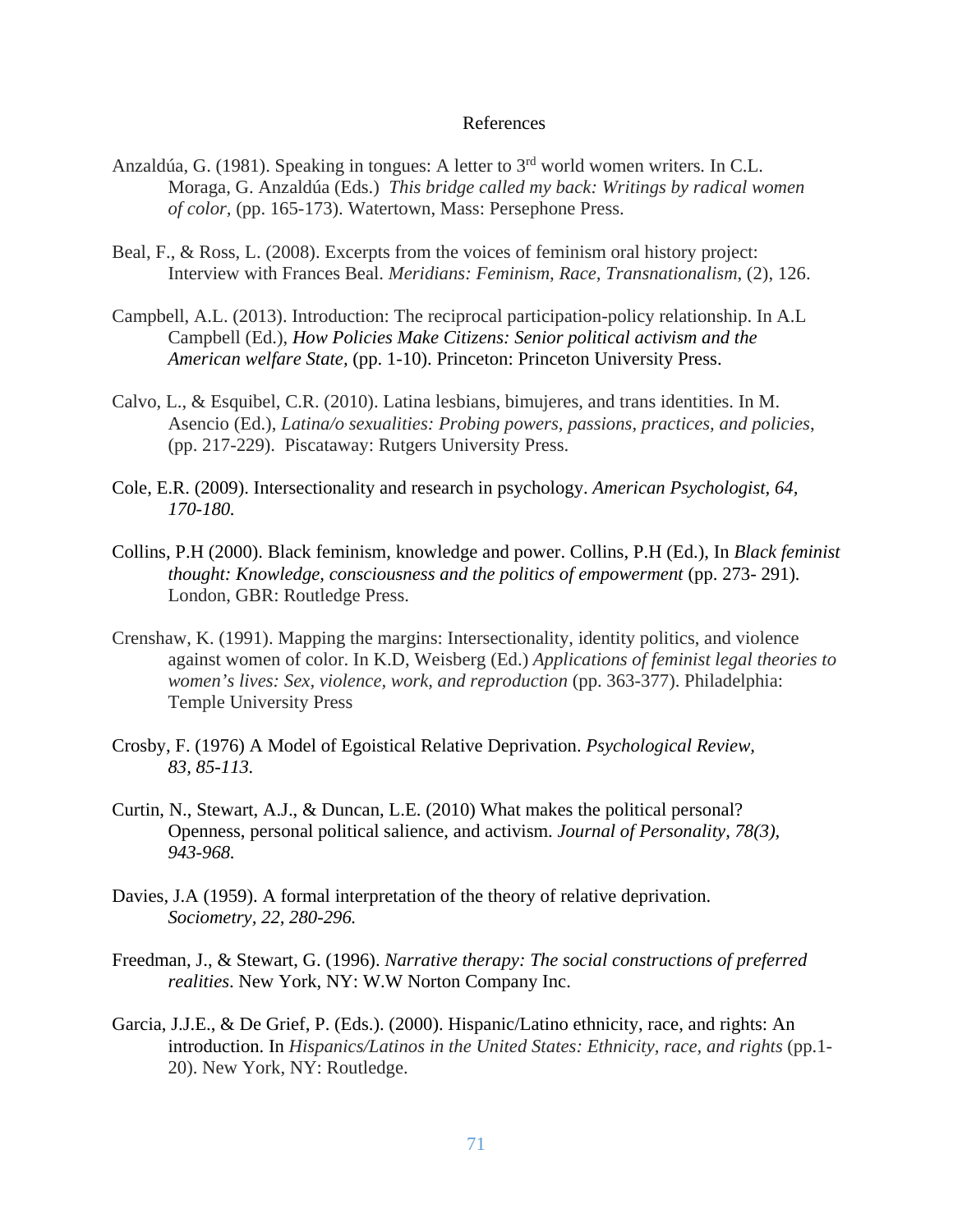- Goodin, R.E., & Klingemann, H.D. (1996). Political science: The discipline. In R.E Goodin & H.D. Klingemann (Eds.), *A new handbook of political science,* (pp. 3-49). Oxford, England: Oxford University Press.
- Gopaldas, A. (2013). Intersectionality 101. *Journal of Public Policy & Marketing, 32, 90-94.*
- Harper, G.W., Jernewall, N., & Zea, M.C. (2004). Giving voice to emerging science and theory for lesbian, gay and bisexual people of color. *Cultural Diversity and Ethnic Minority Psychology, 10, 187-199.*
- Hogg, M.A & Williams, K.D. (2000). From I to we: Social identity and the collective self. *Group Dynamics: Theory, Research, and practice, 4(1),* 81-97.
- Huddy, L. (2001). From social to political identity: a critical examination of social identity theory. *Political Psychology, 22, 127-156.*
- Johnson, A. (2006). Getting off the hook: Denial and resistance. In E. Barrosse (Ed.), *Privilege, power and difference,* (pp. 108-124). New York, NY: McGraw-Hill Companies Inc.
- Kirk, G., & Okazawa-Rey, M. (2007). W*omen's lives: Multicultural perspectives*. New York, NY: McGraw-Hill.
- Kumashiro, K. (2001). *Troubling intersections of race and sexuality: queer students of color and anti-oppressive education*. Lanham, MD: Rowman & Littlefield Publishers.
- Langner, C. (2006). Politicized collective identity: Defining the self in the political terms. *Dissertations Abstracts International, 67.*
- Moraga, C., & Anzaldúa, G. (2002). *This bridge called my back: writings by radical women of color.* Berkeley, CA: Third Woman Press.
- National Association of Social Workers. (2008). *Code of ethics of the National Association of Social Workers*. Washington, DC. NASW Press.
- Parks, C. A., Hughes, T. L., & Matthews, A. K. (2004). Race/ethnicity and sexual orientation: Intersecting identities. *Cultural Diversity and Ethnic Minority Psychology*,*10, 241–254*.
- Politics. (2013). In Oxford dictionaries. Retrieved from: http://www.oxforddictionaries.com/us/definition/american\_english/politics
- Pratt, M.L. (1999). Arts of the contact zone. *Profession, 33-40.*
- Rosaldo, R. (1993). Border crossings. In R. Rosaldo (Ed.), *Culture and truth: The remaking of social analysis,* (pp. 196-217). Boston, MA: Beacon Press.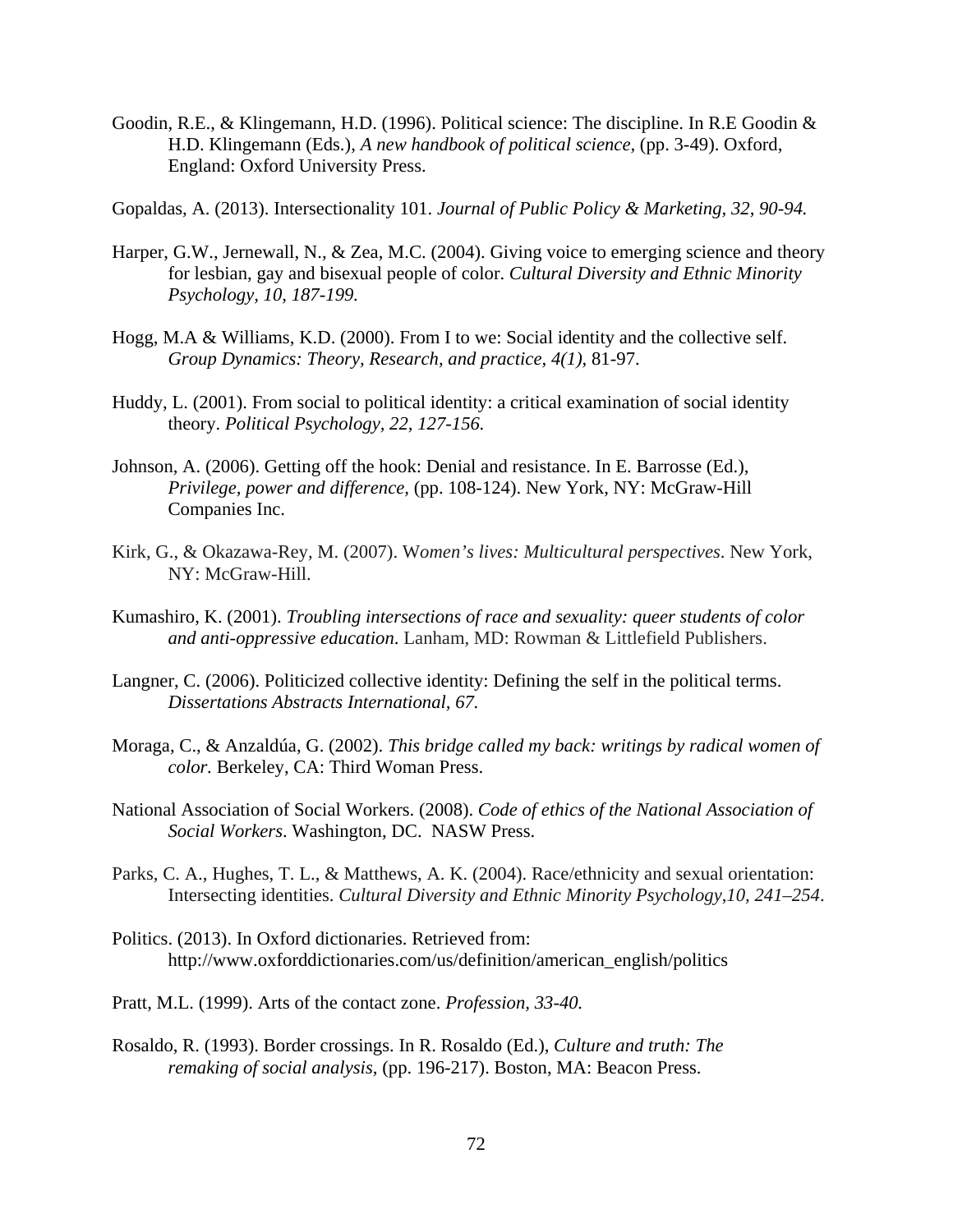- Ruiz, V.L., & Korrol, V.S. (2006). Lesbians. In Ruiz,V.L, & Korrol, V.S (Eds.), *Latinas in the United States set: A historical encyclopedia.*(pp. 386-388). Bloomington, IN: Indiana University Press.
- Simon, B., & Grabow, O. (2010). The politicization of migrants: Further evidence that politicized collective identity is a dual identity. *Political Psychology, 31, 717-738.*
- Simon, B., & Klandermans, B. (2001). Politicized collective identity: a social psychological analysis. *American Psychologist, 56, 319-331.*
- Simon, B., & Rubs, D. (2008). Identity and politicization among Turkish migrants and Germany: The role of dual identification. *Journal of Personality and Social Psychology, 95, 1354-1366.*
- Tajfel, H., & Turner, J. C. (2010). An integrative theory of intergroup conflict. In T. Postmes, N. R. Branscombe (Eds.), *Rediscovering social identity* (pp. 173-190). New York, NY, US: Psychology Press.
- The Combahee River Collective (1986). *The Combahee river collective statement: Black feminist organizing in the seventies and eighties*. New York, NY: Kitchen Table: Women of Color Press.
- Trepte, S. (2006). Social Identity Theory. In J. Bryant, P. Vorderer (Eds.), *Psychology of entertainment* (pp. 255-271). Mahwah, NJ US: Lawrence Erlbaum Associates Publishers.
- University of Amsterdam. (n.d). Retrieved May 13, 2014 from http://www.fsw.vu.nl/en/departments/sociology/staff/klandermans/index.asp
- University of Kiel (n.d). Retrived May 13, 2014 from http://www.unikiel.de/psychologie/sozial/simon-en.php
- Urquhart, C. (2013). Introduction: What is grounded theory. In J. Seaman (Ed.), *Grounded theory for qualitative research, (pp. 4-9). Thousand Oaks, CA: Sage Publications Ltd.*
- Van Leeuwen, A., Van Stekelenburg, J., & Van Troost, D. (2013). Politicized identity. In D.A Snow, D. della Porta, B. Klandermans, & D. McAdam (Eds.), *The Wiley-Blackwell encyclopedia of social and political movements,* (pp. 1-4). Blackwell Publishing Ltd.
- Westheimer, J., & Suurtamm,K.(2009). The politics of social justice meets practice. In W. Ayers., T.M. Quinn., & D. Stovall (Eds. ), *Handbook of social justice in education,* (pp- 589-592). New York, NY: Routledge.
- Wise, T. (2013). *White like me: Reflections on race from a privileged son.* Berkeley, CA: Soft Skull Press.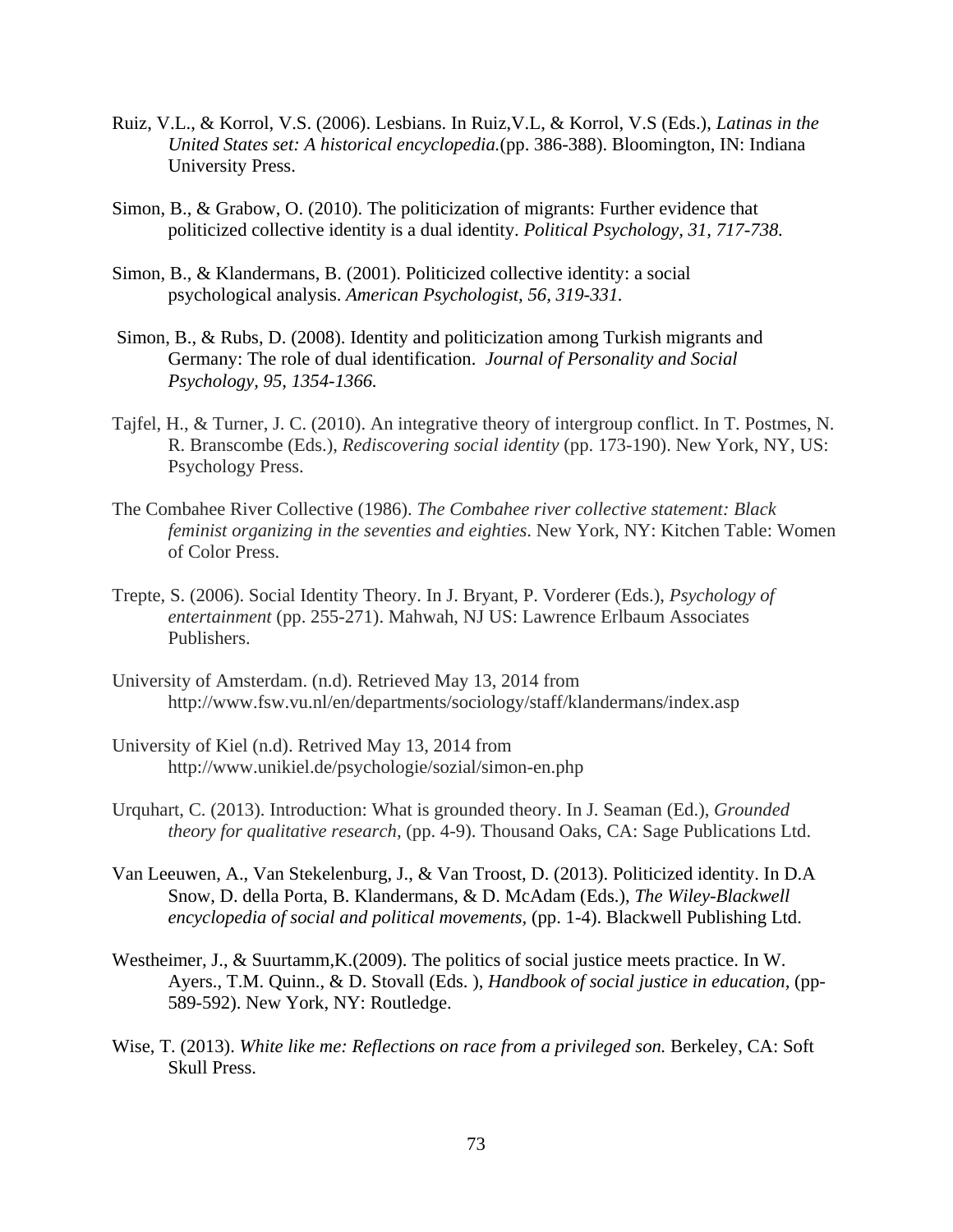# **Appendix A**

## **Human Subject Committee Approval Letter**



**School for Social Work Smith College** Northampton, Massachusetts 01063 T (413) 585-7950 F (413) 585-7994

January 13, 2014

Susana Rodriguez

Dear Susana.

You did a very nice job on your revisions. Your project is now approved by the Human Subjects Review Committee.

Please note the following requirements:

Consent Forms: All subjects should be given a copy of the consent form.

Maintaining Data: You must retain all data and other documents for at least three (3) years past completion of the research activity.

In addition, these requirements may also be applicable:

Amendments: If you wish to change any aspect of the study (such as design, procedures, consent forms or subject population), please submit these changes to the Committee.

Renewal: You are required to apply for renewal of approval every year for as long as the study is active.

Completion: You are required to notify the Chair of the Human Subjects Review Committee when your study is completed (data collection finished). This requirement is met by completion of the thesis project during the Third Summer.

Congratulations and our best wishes on your interesting study.

Sincerely,

Jour

Elaine Kersten, Ed.D. Co-Chair, Human Subjects Review Committee

CC: Rani Varghese, Research Advisor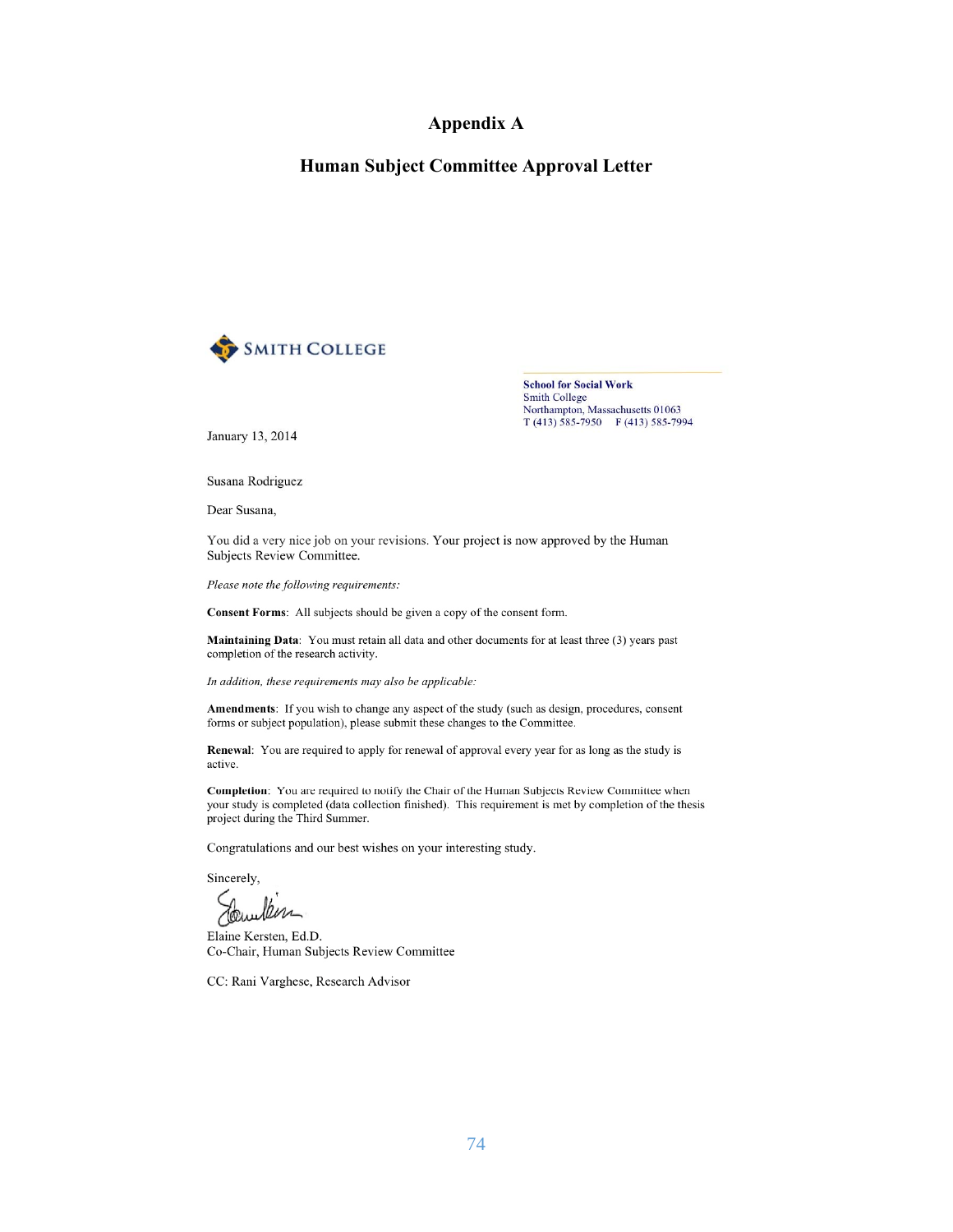**Appendix B** 

**Informed Consent Form** 



# **SCHOOL FOR SOCIAL WORK**

# **Consent to Participate in a Research Study Smith College SSW ● Northampton, MA**

**………………………………………………………………………………….** 

# **Title of Study: Factors leading to the formation of a Politicized Collective Identity for Latina**

# **Lesbians**

# **Investigator(s): Susana Rodriguez**

(Susana Rodriguez, Smith School for Social Work, XXX-XXX-XXXX)

**………………………………………………………………………………….** 

# **Introduction**

- You are being asked to be in a research study on the factors that contribute to the development of a politicized identity for self-identified Latina Lesbians.
- You were selected as a possible participant because you identify as Latina and as a Lesbian, are above the age of 18, and have participated in social and/or political activism around either or both of these identities.
- We ask that you read this form and ask any questions that you may have before agreeing to be in the study.

# **Purpose of Study**

- The purpose of the study is to investigate the factors that lead Latina Lesbians to develop a politicized collective identity. This identity model states that collective politicized identity calls for intentional group membership where members are mindful and conscious of the power difference that exists between in-group members, out-group members and the larger society and engage in social or political power struggles in order to achieve justice and equality for their group. In addition, the study will explore what factors influence the **individual** evolution from social identity to collective politicized identity **for each participant** and the role intersecting identities (ethnicity and sexuality) play in this evolution. This study is being conducted as a thesis requirement for my master's in social work degree.
- Ultimately, this research may be published or presented at professional conferences.

# **Description of the Study Procedures**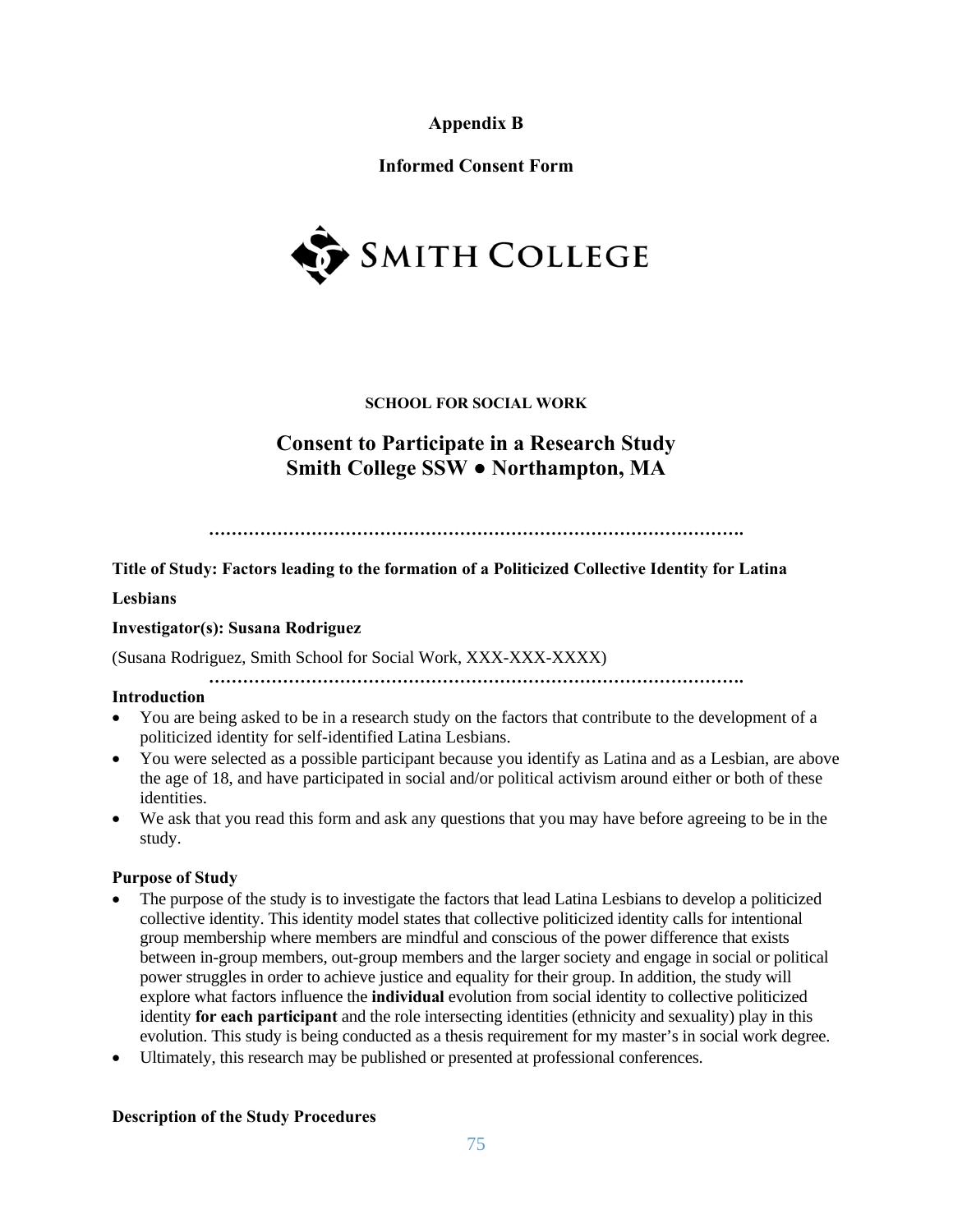If you agree to be in this study, you will be asked to do the following things: **Complete a short screening questionnaire regarding your ethnic and sexual identification as well as your participation in any form of activism around either or both of your identities as a way to meet the criteria for a politicized collective identity**. In addition, you will be asked to participate in a 45- 60 minute interview conducted either face-to face in a private setting, or via video call (such as Skype). Interviews will be audio recorded with your permission. I will ask several questions **regarding your age, level of education, profession, race, ethnicity, nationality, sex, gender and sexuality** along with open-ended questions regarding your experiences as a Latina Lesbian.

# **Risks/ Discomforts of Being in this Study**

• The study has the following risks: Participants may find it difficult to share experiences centered around their ethnic and sexual identities given that for some people this could be triggering of previously experienced trauma around the coming out process or other homophobic or racist encounters. **I will check in with you at the end of the interview to assess for level of discomfort and will offer a list of community resources you can access at your convenience if the discomfort persists or intensifies.** 

### **Benefits of Being in the Study**

 The benefits of participation include the opportunity to contribute novel insight, to various understudied topics such as: the process of developing an politicized collective identity, the role of intersectionality (intersecting subordinate identities) in the politicization process, and finally further research focusing on women, especially Lesbian identified women within the larger LGBQ community.

#### **Confidentiality**

- The records of this study will be kept strictly confidential. Research records will be kept in a locked file, and all electronic information will be coded and secured using a password protected file. Only my thesis advisor and I will have access to audiotapes. These recordings will only be used to ensure accurate transcriptions but will not be used for any other purposes. After use, audio recordings will be erased. We will not include any information in any report we may publish that would make it possible to identify you.
- The data will be kept for at least three years according to Federal regulations. They may be kept longer if still needed for research. After the three years, or whenever the data are no longer being used, all data will be destroyed.

#### **Payments**

• You will not receive any financial payment for your participation.

#### **Right to Refuse or Withdraw**

 The decision to participate in this study is voluntary.You may refuse to take part in the study following 72 hrs of your interview (at which point transcription will begin) without affecting your relationship with the researchers of this study or Smith College. Your decision to refuse will not result in any loss of benefits (including access to services) to which you are otherwise entitled. You have the right not to answer any single question, as well as to withdraw completely at any point during the study. If you choose to withdraw, the researcher will not use any of your information collected for this study. You must notify the researcher of your decision to withdraw by email or phone by three days after your interview. After that date, your information will be part of the thesis, dissertation or final report.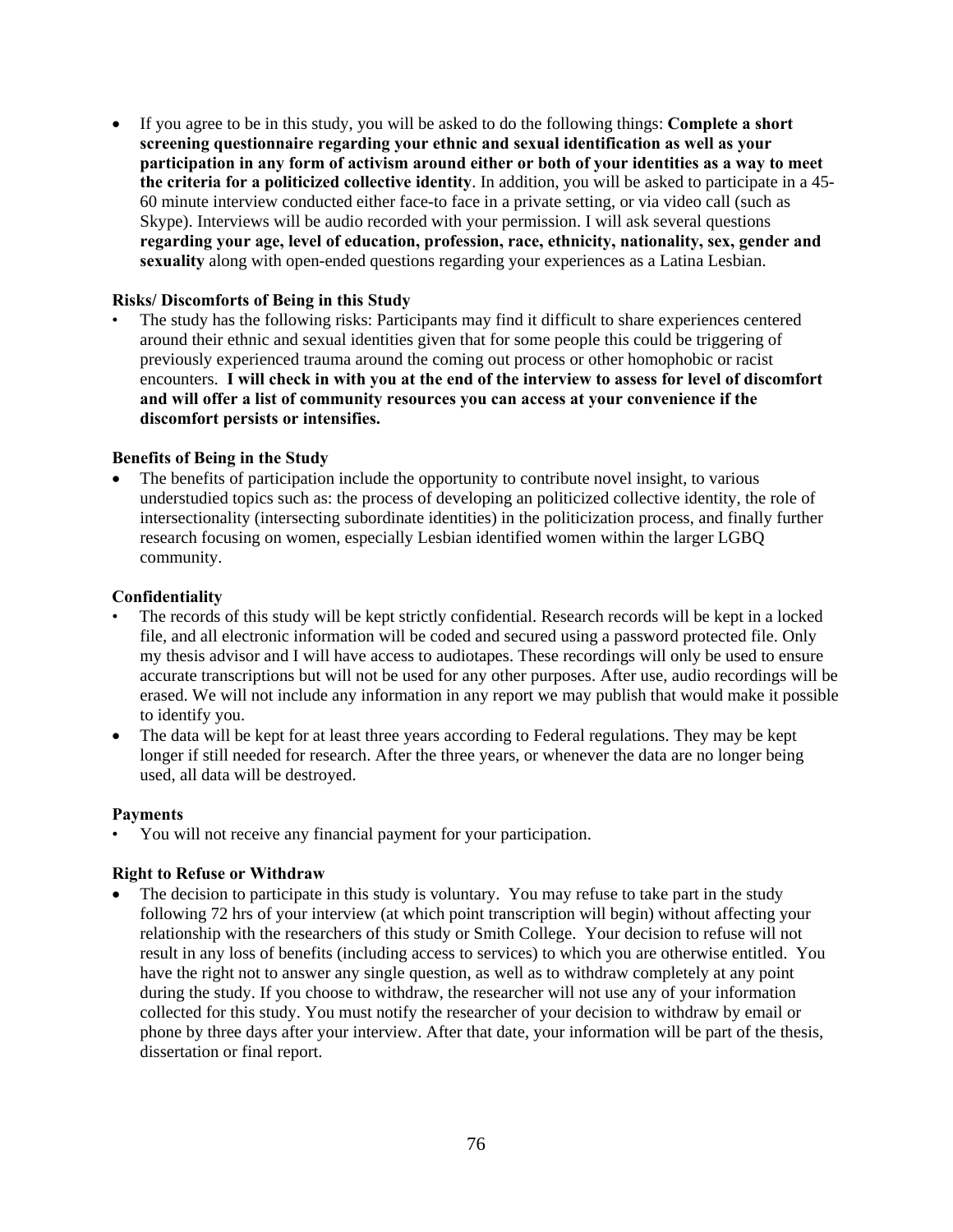## **Right to Ask Questions and Report Concerns**

• You have the right to ask questions about this research study and to have those questions answered by me before, during or after the research. If you have any further questions about the study, at any time feel free to contact me, Susana Rodriguez at srodrigu@smith.edu or by telephone at XXX-XXX-XXXX. If you like, a summary of the results of the study will be sent to you. If you have any other concerns about your rights as a research participant, or if you have any problems as a result of your participation, you may contact the Chair of the Smith College School for Social Work Human Subjects Committee at (413) 585-7974.

## **Consent**

• Your signature below indicates that you have decided to volunteer as a research participant for this study, and that you have read and understood the information provided above. You will be given a signed and dated copy of this form to keep, along with any other printed materials deemed necessary by the study researcher.

**………………………………………………………………………………….**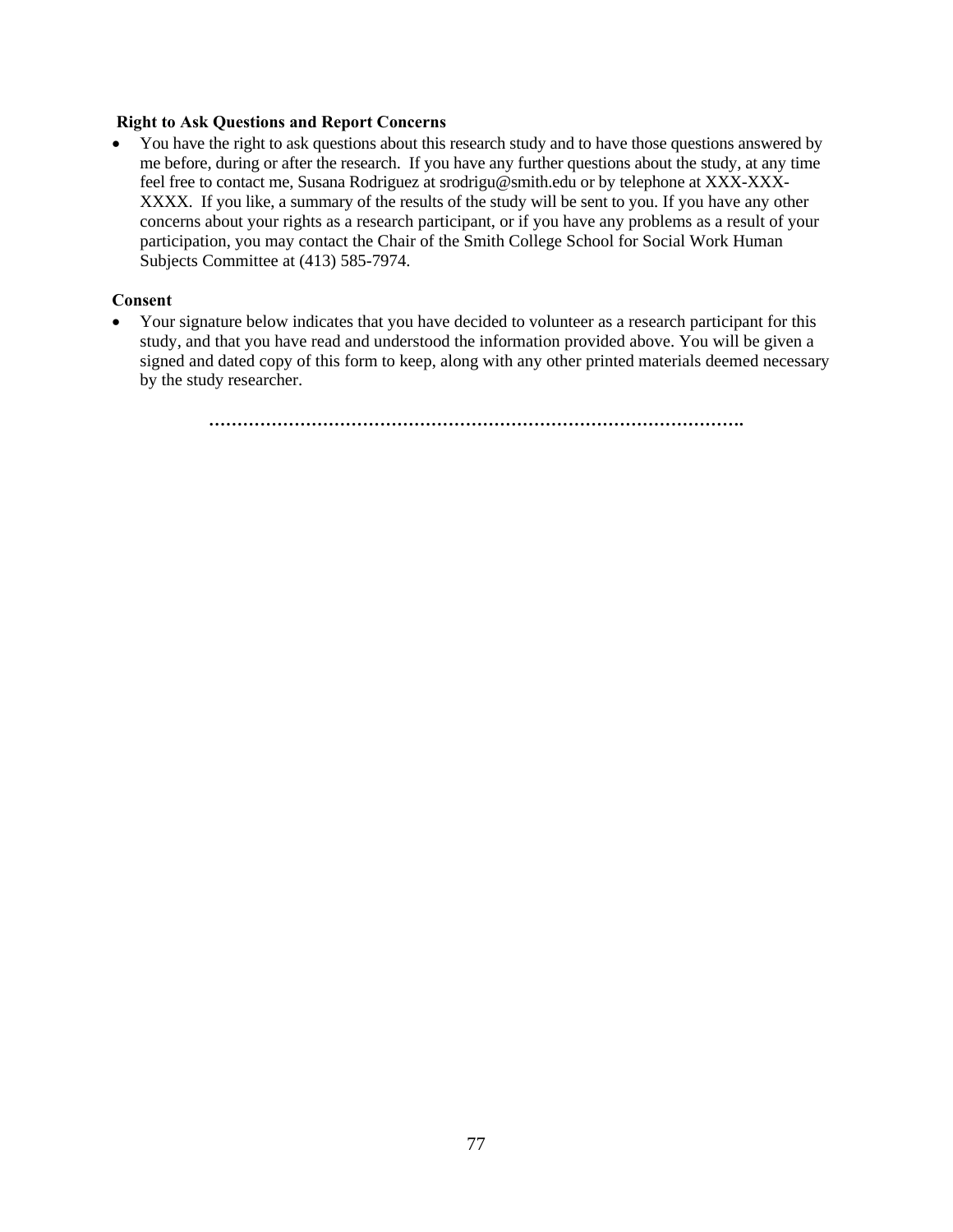**Appendix C** 

**Recruitment Flyer** 



Latina And a

Lesbian?

# Looking for....

Lesbian identified Latinas who have engaged in activism around their sexual and/or ethnic identities.

# To Contribute to....

**Smith School for Social Work Masters Thesis Research On:** The Factors That Lead Latina Lesbians to Develop a **Politicized Collective Identity.** 

> If you are between the ages of 18-60 and would like to be among the first to contribute to this important area of study, I would love to hear from you!



For More Information, Please Contact: Susana Rodriguez

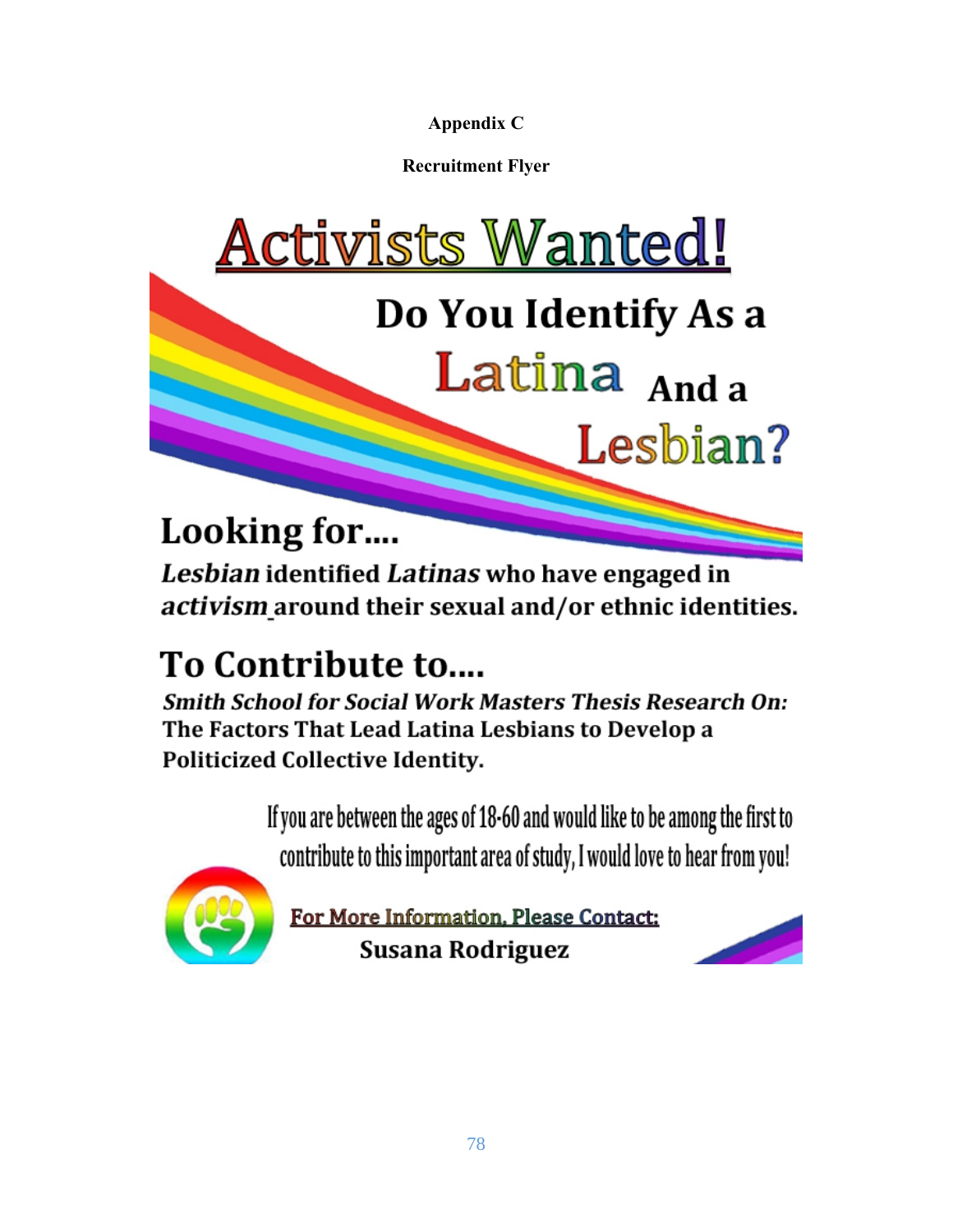# **Appendix D**

# **Recruitment Letter**

Date: December 9, 2013

Subject: Thesis Research Recruiting

Dear Participant,

My name is Susana Rodriguez and I am a graduate student at the Smith School for Social Work. As I prepare to fulfill my final requirements for my Masters in Social Work by completing my thesis, I am seeking to explore the factors that lead Latina Lesbians to develop a politicized collective identity. For Latina identified Lesbians, a politicized collective identity calls for intentional group membership, where members understand that as Latina identified Lesbians, there is a power difference that exists between them and other members of the queer community, (i.e. white identified lesbians) and the larger heterosexual community. Furthermore, there is an awareness that these power differentials lead to experiences of racism and homophobia by members of both of these groups that, impact not only group members themselves but also, influence the larger society. As a result engaging in social and political activism around ethnicity and/or sexuality would allow Latina identified Lesbians to gain similar access to resources provided to members of more powerful social groups.

If you identify as Latina and a Lesbian, are between 18 and 60 years of age and have participated in activist engagement around your ethnicity and/or sexuality I would greatly benefit from your participation in this study! Your contribution would help the field of social work understand how developing a politicized collective identity would contribute to an overall healthy sense of self for members of oppressed populations. As a participant you will be asked to part-take in a brief screening questionnaire regarding your ethnic and sexual identification as well as your participation in any form of activism around either or both of your identities in order to ensure that, as a participant in this study, you meet the criteria for a politicized collective identity. In addition, you will be asked to participate in a 45-minute interview, where I will be asking you to share your opinions about what factors have led you to develop a politicized collective identity and what personal meaning you have attached to this identity. I will additionally inquire about the personal meaning you hold for your intersecting ethnic and sexual identities.

If you are interested in participating in this study please reply to this message, or feel free to contact me at XXX-XXX-XXXX or through e-mail at srodrigu@smith.edu.

Respectfully,

Susana Rodriguez MSW Candidate Smith School for Social Work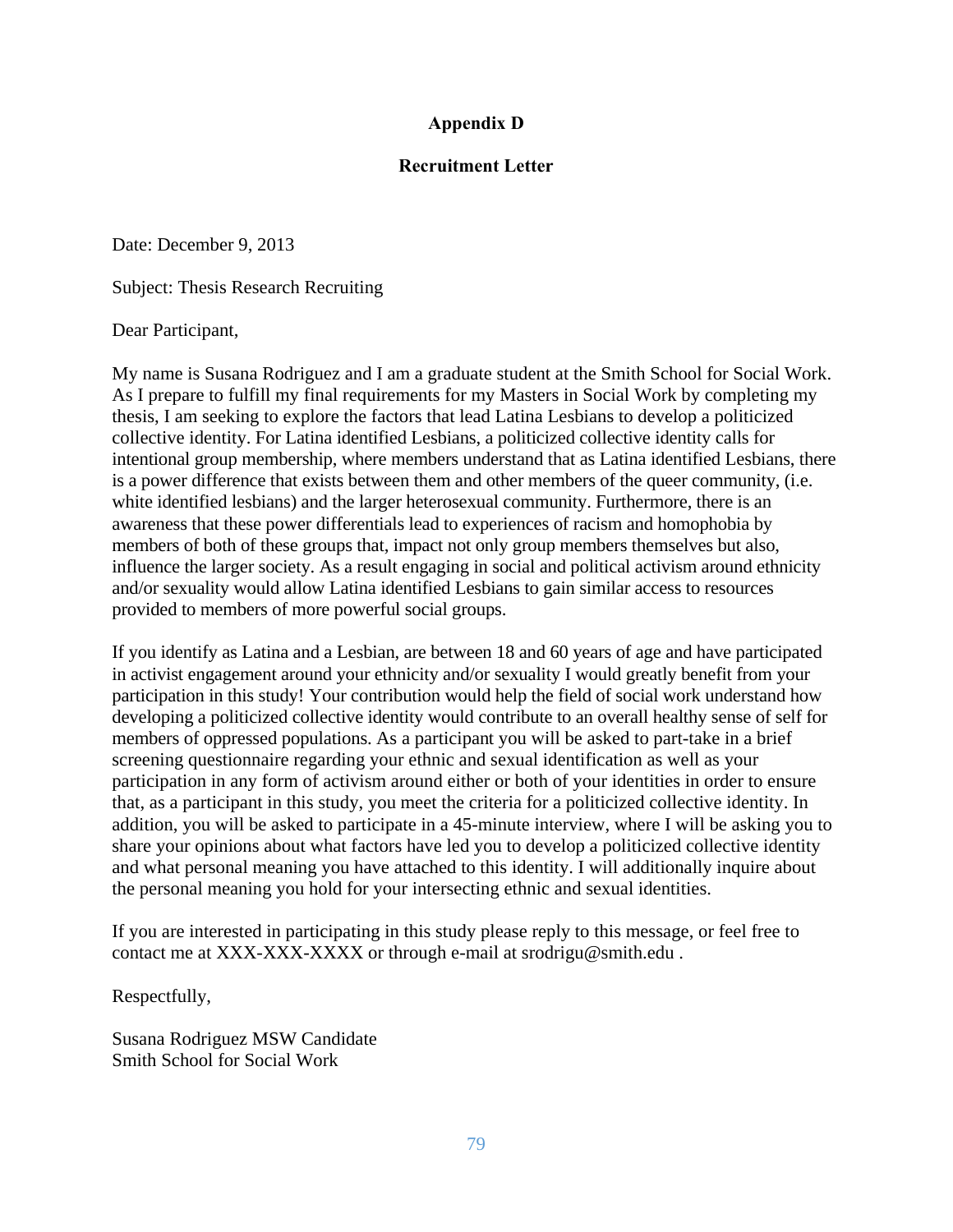# **Appendix E**

# **Screening Questions**

# SCREENING QUESTIONS

#### **Please answer the following questions:**

- 1. Are you between the ages of 18 and 60? YES\_\_\_\_\_\_ NO\_\_\_\_\_\_\_\_ How old are you?\_\_\_\_\_\_
- 2. Do you identify as Latina YES\_\_\_\_ NO\_\_\_\_\_
- 3. Do you identify as a Lesbian YES\_\_\_\_ NO\_\_\_\_\_
- 4. Have you ever participated in activism around either your ethnic or sexual identities in a public, private, or professional manner? YES\_\_\_\_ NO\_\_\_\_

#### PLEASE CHECK ALL THAT APPLY:

\_\_\_\_ I have educated family, friends or someone close to you about issues pertaining to either your ethnic and/or sexual identity.

\_\_\_\_ I have participated in marches, protests and/or other public events around with or both of these identities.

\_\_\_\_ I have facilitated discussions or engaged in education around either or both of these identities in a professional setting.